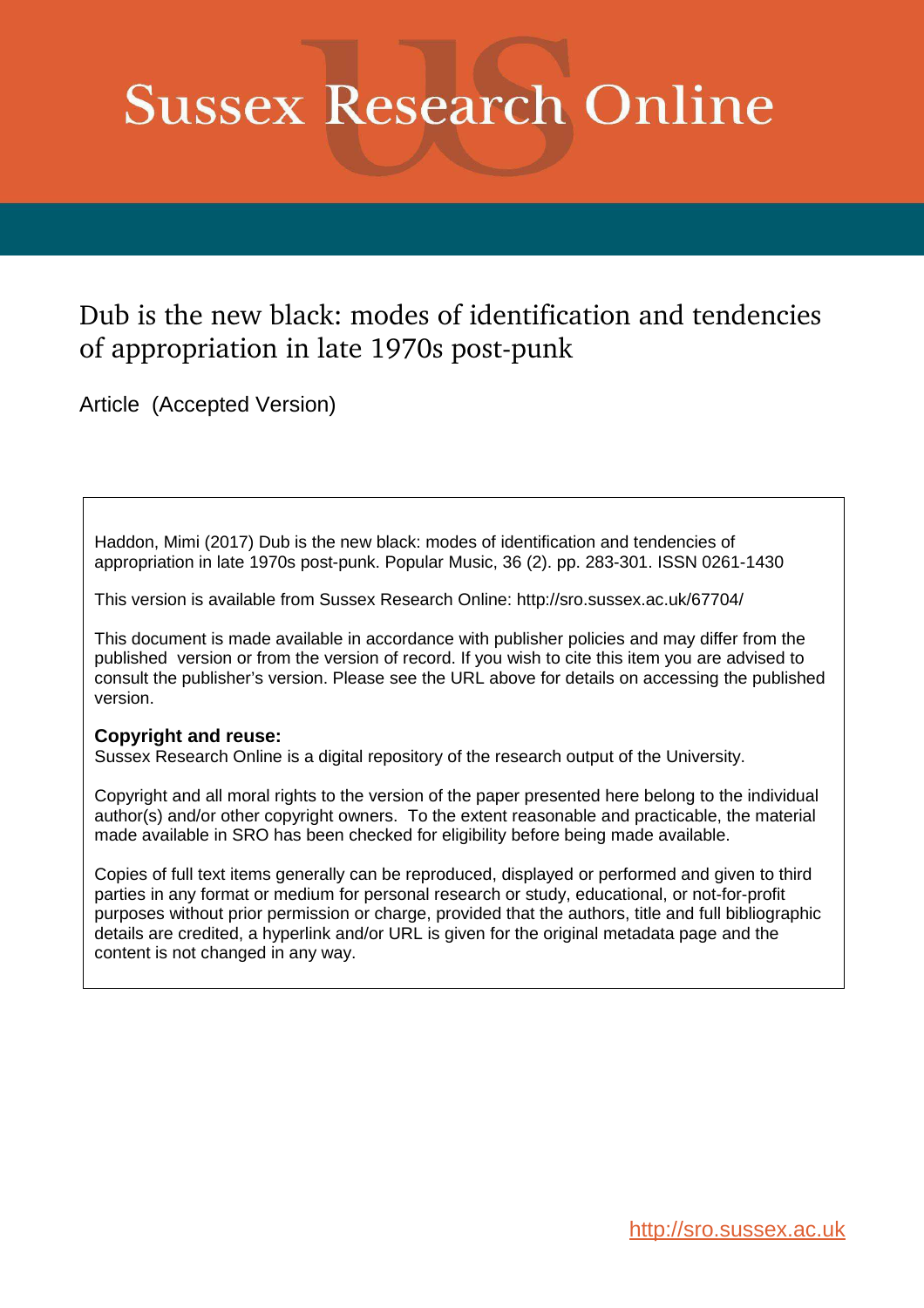#### **Mimi Haddon**

**29.01.2016** 

**'Dub is the new black: modes of identification and tendencies of appropriation in late 1970s post-punk'**

#### **Abstract**

This article examines the complex racial and national politics that surrounded British post-punk musicians' incorporation of and identification with dub-reggae in the late 1970s. I analyse this historical moment from sociological, intra-musical, and discursive perspectives, reading the musical incorporation of dub-reggae by The Police, Gang of Four and Joy Division against the backdrop of the era's music press discourse. I also unpack discursive representations of Jamaican musicians and ask: what role does subaltern performativity play in contributing to 'imaginary' critical conceptions of dub, particularly concerning the Jamaican melodica player Augustus Pablo? I conclude by suggesting that post-punk musicians' incorporation of dub-reggae represents neither an unencumbered post-colonial socio-musical alliance nor a purely colonial one, but rather exceeds and therefore problematises these two positions.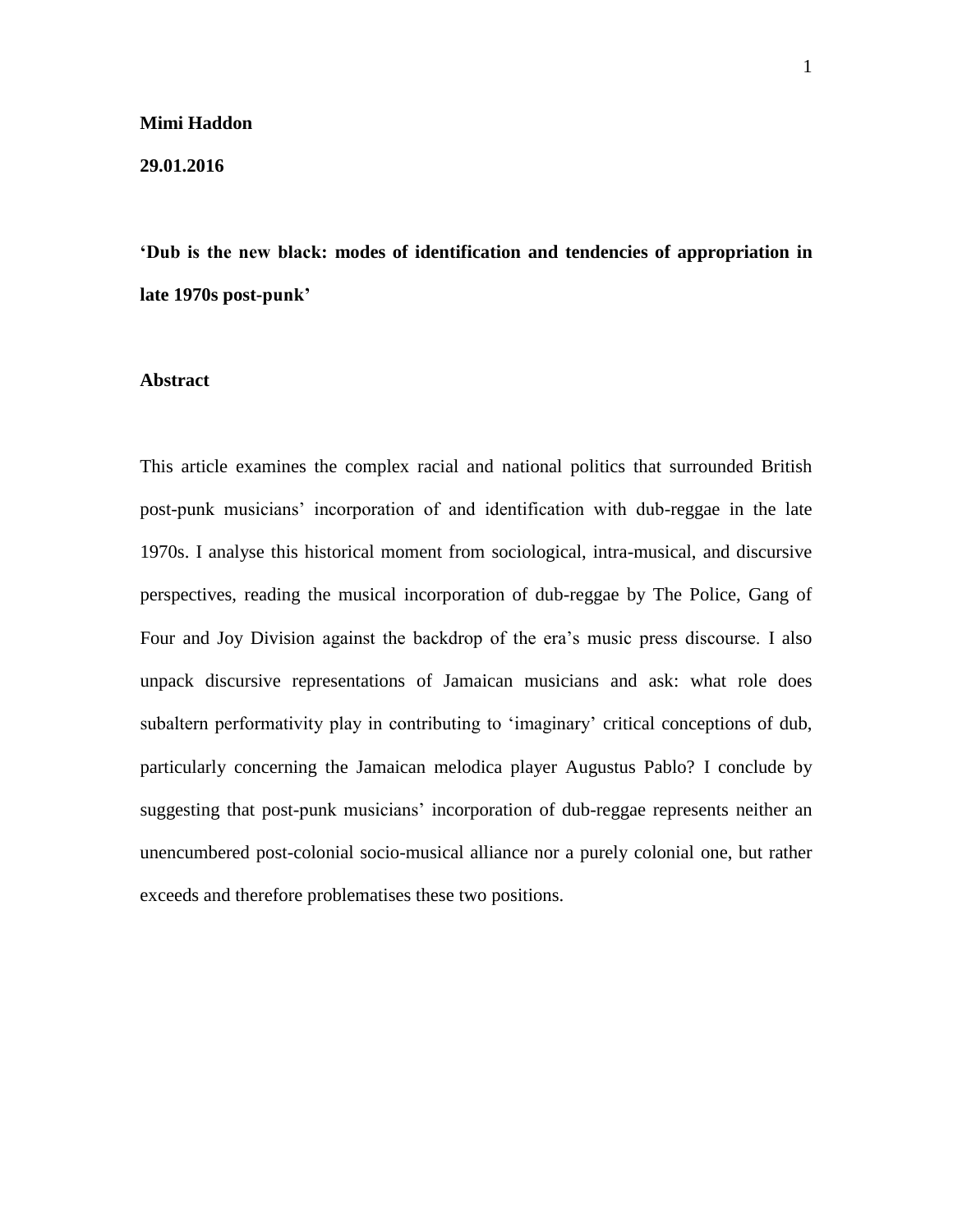#### **'I'd hate to be involved with the blues'**

#### **- Keith Levene** (Bohn 1980, p. 26)

For certain British post-punk musicians at the end of the 1970s, using blues-derived riffs was simply no longer cool. Running contrary to rock's history of imitating and idolising musicians such as Robert Johnson, Howlin' Wolf and Chuck Berry, post-punk groups such as Public Image Ltd (PiL) expressed disdain for music that exhibited blues influences. In an interview with the British music paper ZigZag in December 1978, PiL's frontman and former lead singer of the Sex Pistols, John Lydon, said that he 'got pissed off with' hearing Steve Jones (the Sex Pistols' guitarist) 'run through Chuck Berry riffs and gradually changing to Peter Frampton riffs' (Banks 1978, p. 8). However, as Lydon's reference to white rocker Frampton suggests, post-punk musicians' rejection of bluesassociated music was not a rejection of African-American music per se, but a by-product of the punk movement's rebellion against the kind of 1960s and early 1970s rock that had modelled itself on African-American music. As one member of the London-based (post-) punk group Subway Sect put it, 'I like 50s rock 'n' roll—I just don't like "ROCK" music' (Walsh 1977, pp. 12-14). In other words, post-punk musicians desired to move away from the blues because it had become inextricably associated with their real enemy, rock.

PiL's guitarist, Keith Levene, expressed this precise sentiment in a 1980 interview with journalist Chris Bohn for the New Musical Express (NME). When asked about his brief tenure with The Clash and his early musical influences, Levene remarked:

Funny thing was that I never realised at first that rock—The Rolling Stones—all came from black music, the blues. And I really came to hate all those '50s Chuck Berry riffs. I love it for what it was, but all the rock and rollers I know … [make] me ill. They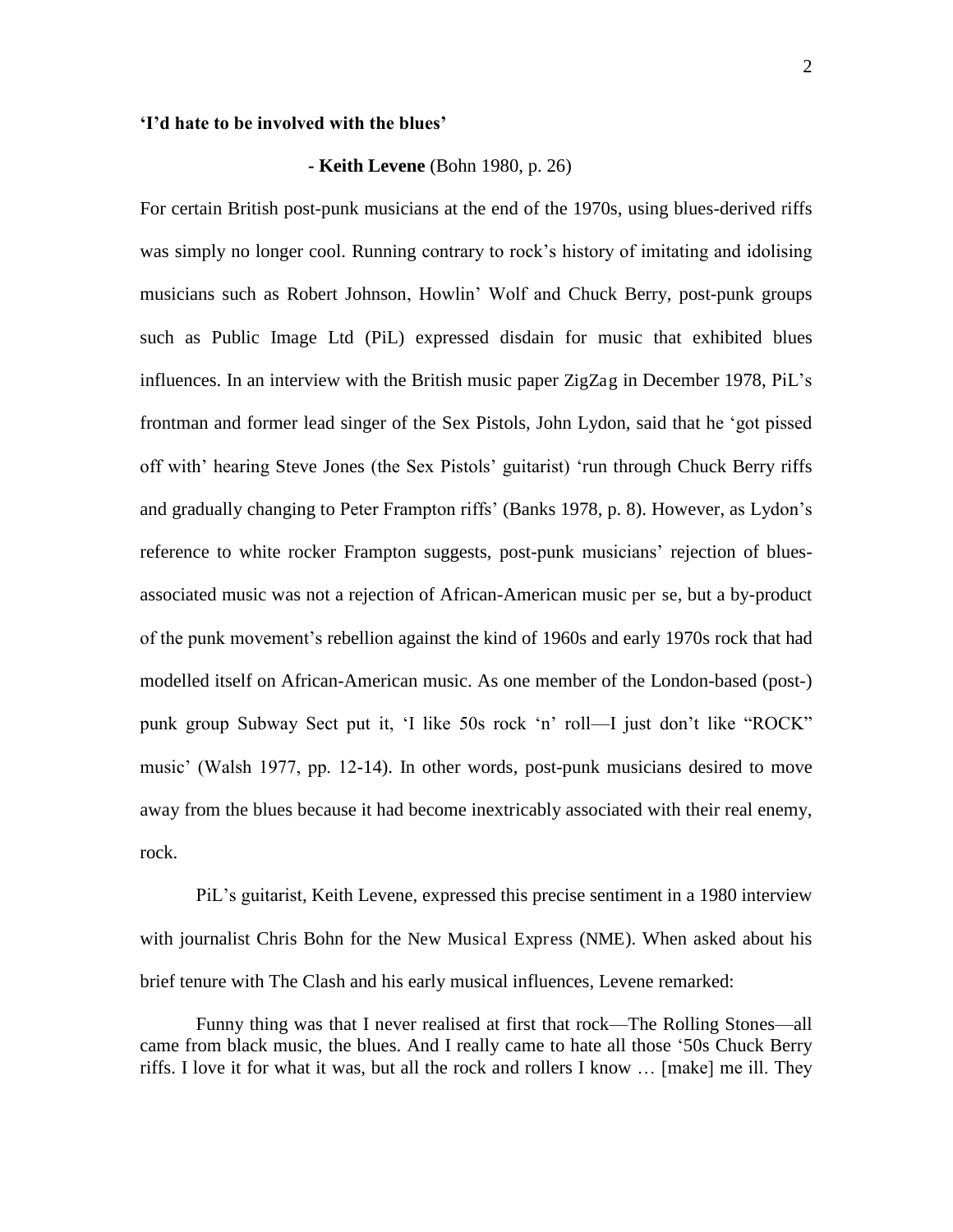are all so into that and think that it's so important—if only they'd fucking get away from it, into something that is important … (Bohn 1980, p. 26)

Corroborating post-punk chronicler Simon Reynolds' suggestion that post-punk guitarists avoided playing bluesy-sounding riffs (Reynolds 2006, pp. 2-3), Bohn noted that Levene had to 'de-learn rock guitar' in order to avoid sounding like a 'rock and roll' musician (Bohn 1980, p. 27). In fact, a blurry image of Levene standing behind some decidedly un-guitar-like equipment—a keyboard fed through a tangle of wires, effects boxes and two up-turned Fender amplifiers—accompanies the interview, and Levene stated:

My personal thing has never come from black music, and I'd hate to be involved with the blues or anything. I never get the blues. I might get down, but the blues haven't got anything to do with me, right? When I left The Clash, I joined a band called The Quick Spurts and I told them that if I could amputate their little fingers I would stay with them, because I hate all that twelve-bar shit, you know? (Bohn 1980, pp. 26-7)

Thus it appears that Levene and Lydon desired to excise blues-based riffs ('all that twelve-bar shit') because of its association with the previous generation of white rock acts, particularly The Rolling Stones, who were amongst a cluster of rock musicians that punk enthusiasts derided at the time of punk's emergence (see for example Coon 1976, p. 24-5).

But, reading his words more closely, it could also be argued that Levene thought that 'the blues' was somehow remote or Other; as a white British musician, the African-American-associated practice of 'the blues' did not have 'anything to do with' him and, perhaps by extension, nor did it have 'anything to do with' the previous generation of white British rockers who had imbibed and re-enacted Chicago blues in London's Soho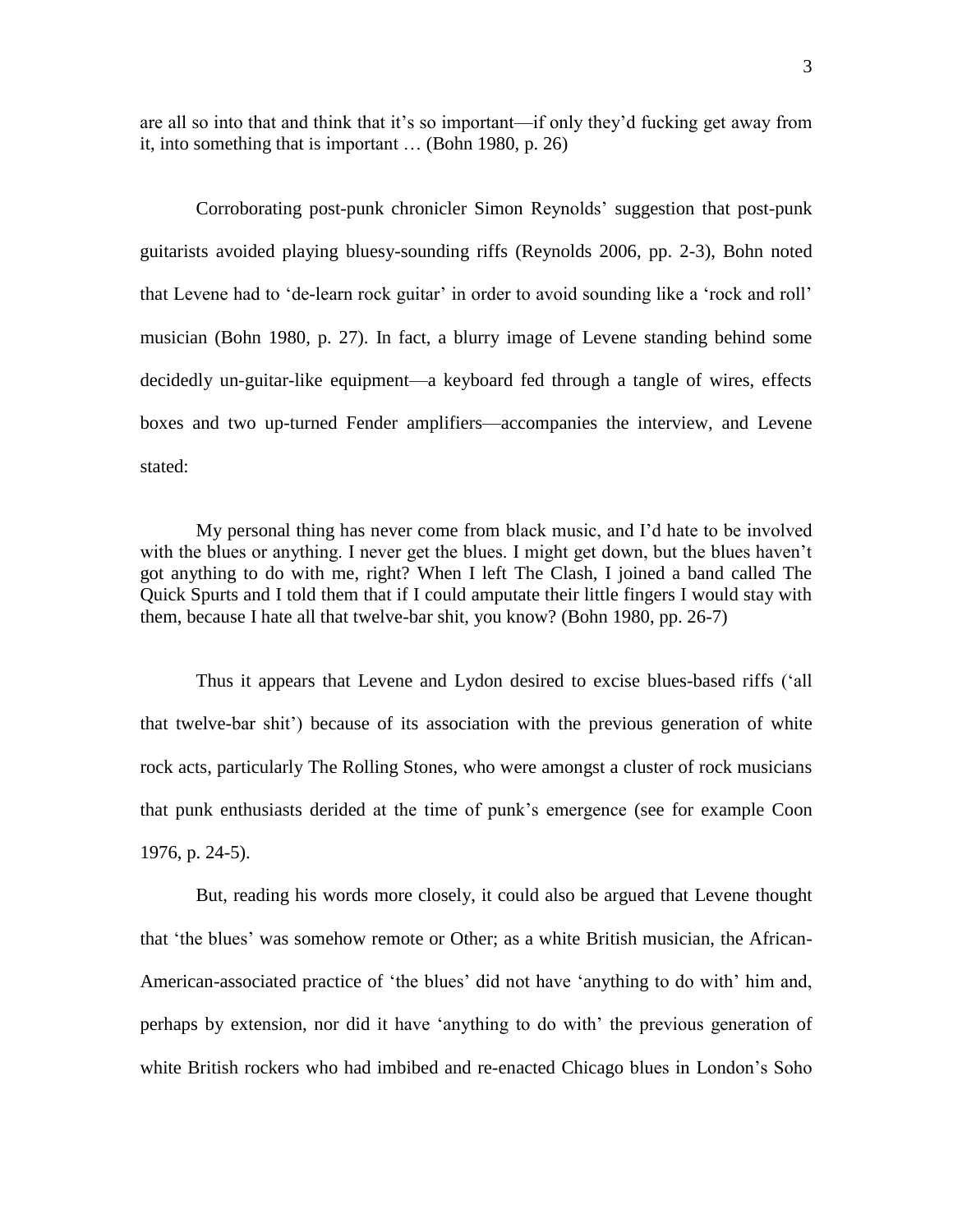clubs during the mid-1960s. Furthermore, Levene's elision of the category 'black music' with blues-based genres is striking for the way in which it highlights the complex signification of the term 'black music' in Britain at the end of the 1970s. Indeed, his rejection of 'black music' is surprising because all three of the regular members of PiL (including John Wardle, who went so far as to change his name to 'Jah') were fans of Jamaican popular music (Partridge 2010, pp. 230-1 and Reynolds 2009, pp. 16-26). Thus despite Levene's insistence that his 'personal thing' never came from 'black music,' one of PiL's main interests was 'black music,' just not African-American music.

There are undoubtedly many problems with the term 'black music.' As a category of popular music, the term presupposes an ethnic essence of blackness and homogenises the different musics and identities of the African diaspora. Philip Tagg's (1989) open letter is one of the most notable examples of a challenge to such assumptions and Keith Negus (1996) has also critiqued the essentialist presuppositions of the term. It should be clear from the way that I highlight the problems regarding Levene's use of the term 'black music' and its multiple significations that I do not endorse this essentialist view. Rather, drawing from Paul Gilroy, I retain the concept of 'black music' for its signification as an articulation of lived, meaningful experiences for black-identified groups and individuals (Gilroy 1993, p. 100), and I am seeking to highlight the problematic position of 'black music' as a resource for white rock musicians.<sup>1</sup>

 $\overline{a}$ 

<sup>&</sup>lt;sup>1</sup> It is also worth noting that during the 1970s there was a British music paper called Black Music, which included articles on different black-associated genres such as soul and reggae. George Lipsitz (1994) has also discussed how immigration to the UK from the Caribbean contributed to the partial dissolution of the differences between people from different island nations and the emergence of new categories such as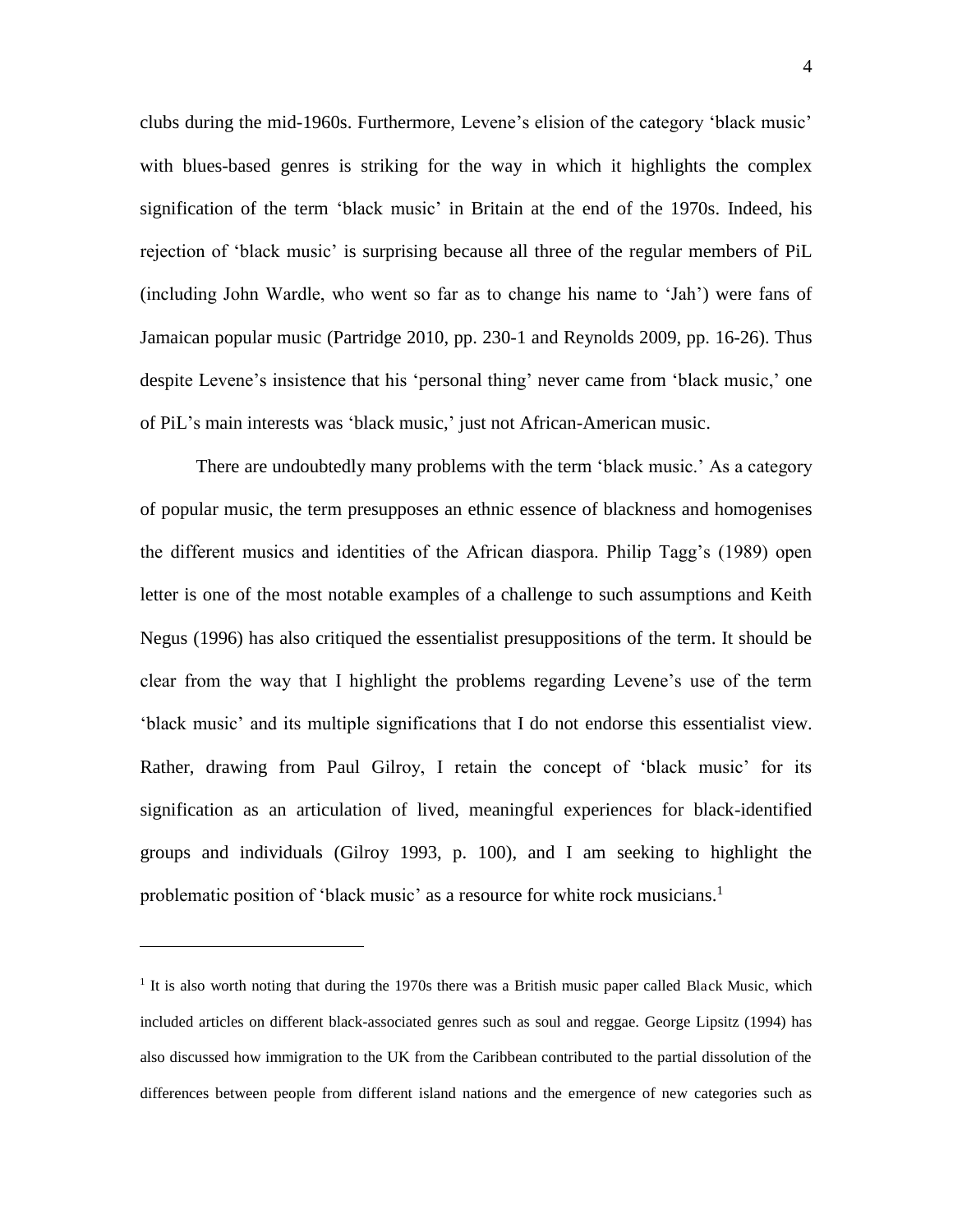In this article, then, I propose that this splitting of 'black music' in Levene's interview is illustrative of an ambivalence at the heart of post-punk musicians' borrowing from and identification with Jamaican popular music and reggae culture more broadly. As Lydon and Levene's comments indicate, borrowing from 'black music' qua African-American blues was passé, owing to its connections with 1960s and 1970s rock and rollers, and possibly demonstrated the appropriation of the experiences of a national and racial Other, implied by Levene's suggestion that he didn't 'get the blues' and that 'the blues' did not have 'anything to do with' him. But, borrowing from 'black music' qua Jamaican dub-reggae prevailed across the punk and post-punk scenes.<sup>2</sup> As I shall discuss, the black Atlantic character of dub-reggae, as a genre born of the migration of people and the circulation of artefacts between Africa, the Caribbean, the United States and Britain, meant that dub-reggae, when compared to African-American blues, was able to occupy different identificatory significances in the post-punk discourse, one of which was as a quasi-indigenous UK genre. The literal proximity of Jamaican artists to British ones brought about by the post-war labour migration and Britain's colonial history afforded new musical and political alliances, as writers such as Dick Hebdige (1979), Negus (1996), and Christopher Partridge (2010) have identified. As Partridge has suggested, the

'Black Britons' and 'West Indians.' For more on the intricate processes through which categories of music become sutured to categories of people, particularly concerning the issues of race, see the work of both David Brackett (2002; 2003; 2005; and 2012) and Karl Hagstrom Miller (2010).

 $\overline{a}$ 

 $2$  Of course, not all post-punk musicians were explicitly anti-blues: Gang of Four still admired The Rolling Stones and many songs by The Fall use blues chord progressions. However, white post-punk of the late 1970s is significantly less marked by its incorporation of the blues idiom than the previous generation of rock music.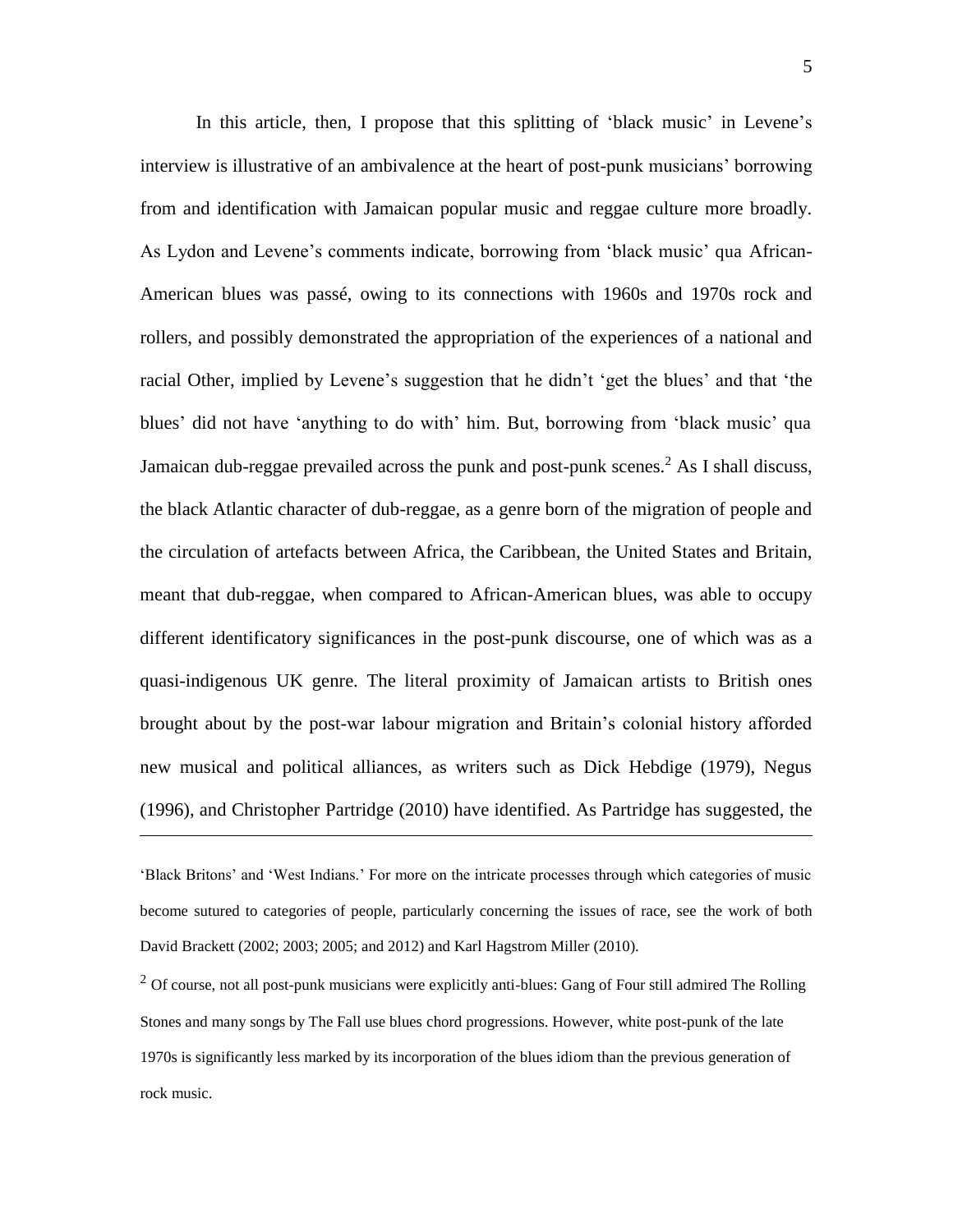proximity between Britain's punk youth and Jamaican migrants, and their shared status as outlaws, engendered an ideological 'rapprochement' between punk and reggae (Partridge 2010, p. 171).

However, it also worth observing the different tendencies of (primarily unidirectional) musical borrowing that this proximity gave rise to, and the way in which the post-punk discourse often fixed and reinforced a colonial subject-Other relation between white musicians and musicians of the African diaspora. That is to say, in both 1960s rock and 1970s (post-) punk, 'black music' (African-American blues and then reggae) functioned as a resource from which white rock musicians drew for inspiration. As Will Straw has suggested, post-punk's musical borrowing from dub-reggae, in what seemed at the time to have been a 'new unity of black and white youth,' might in retrospect be seen as a 'temporary [act] of rejuvenation undertaken by one of the communities involved' (Straw 1991, p. 382). Thus post-punk's identification with dubreggae was neither an unencumbered post-colonial socio-musical unification, nor was it a purely colonial one; the nature of the relationship between the two genres, as I shall discuss, exceeds and problematises these two positions.

In order to analyse the complex politics involved in post-punk's identification with dub-reggae I undertake a prismatic reading of this historical moment, analysing it from the different social, intra-musical, and discursive perspectives. Throughout the article I refer to Georgina Born's model of the four modes of identification that can be deployed to explore how music can 'evoke, articulate, and represent' social and cultural identities through 'processes of composition, performance, or consumption.' The four principal modes of musical identificatory practice are: (1) the imaginary mode, a kind of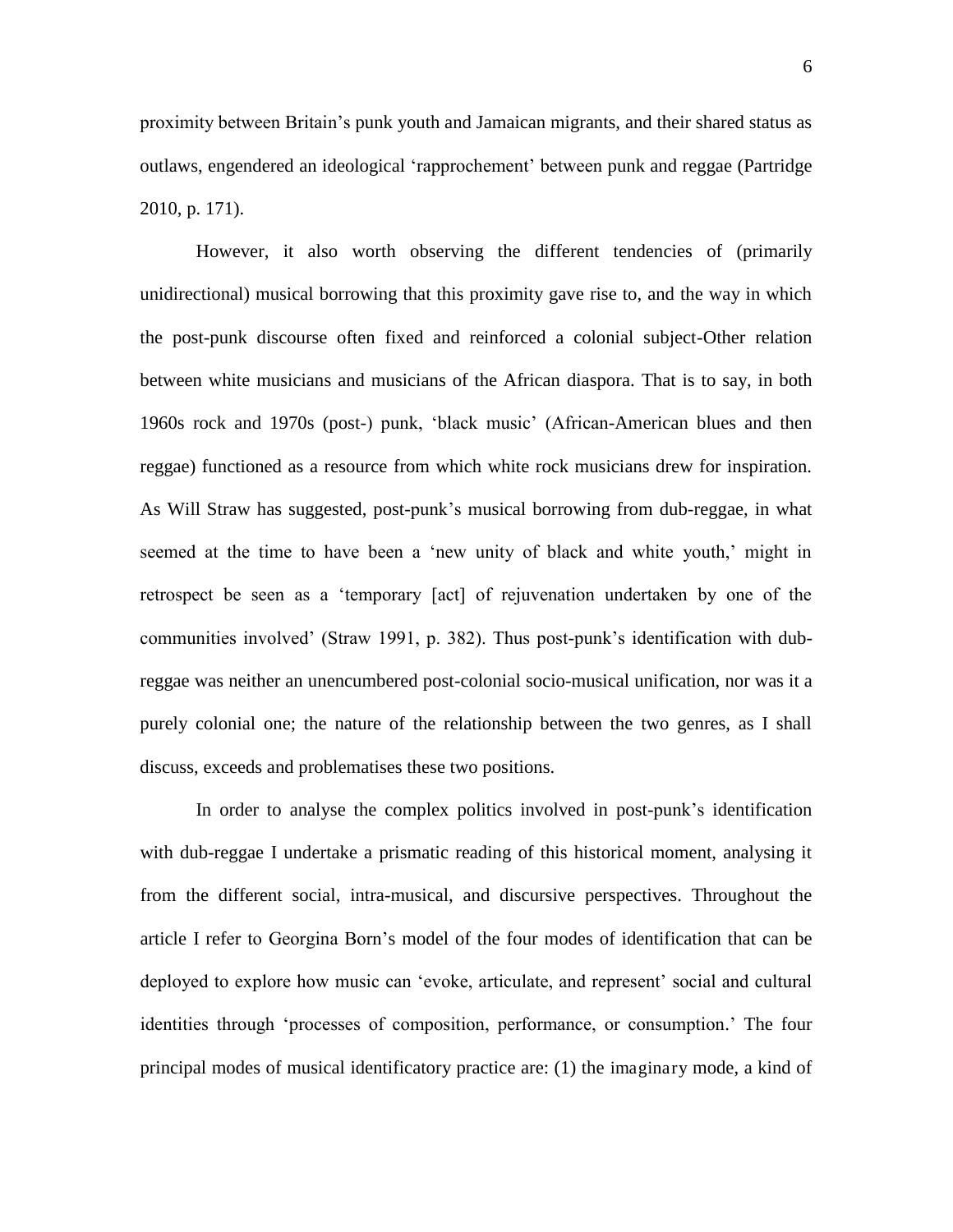'psychic tourism,' the type of musical identification that is associated with exoticism, primitivism, and Orientalism; (2) the emergent mode, a musical identification or 'alliance' between two distinct social groups that 'prefigures' the emergence of a '[real] form of sociocultural identity'; (3) the homological mode, musical identifications that reinforce existing sociocultural identities, e.g., the idea that black music is for and performed by black musicians; and (4) the macrohistorical mode, which describes how musics and their identificatory associations are reinterpreted at different moments in history (Born and Hesmondhalgh 2000, pp. 31, 35-6). In this article I argue that the identification between post-punk and dub-reggae did not conform to just one of these identificatory modes, but slipped between and occupied both the 'imaginary,' which we might consider colonial, and the 'emergent,' which could be considered post-colonial. I am therefore stressing the importance of and possibility for fluidity when applying Born's framework.

I begin with some historical detail about the punk-reggae alliance and then, in the next section, move on to musical analyses of songs by The Police, Gang of Four and Joy Division in order to illuminate the different ways in which white British musicians of this era incorporated dub, using these particular examples to demonstrate how musical appropriation can have different tendencies with differing significations. I also unpack discursive representations of Jamaican musicians and ask: what role does subaltern performativity play in contributing to 'imaginary' conceptions of dub, particularly concerning the Jamaican melodica player Augustus Pablo? In the final section of the article, I analyse British music journalist Vivien Goldman's 'exoticist' reports on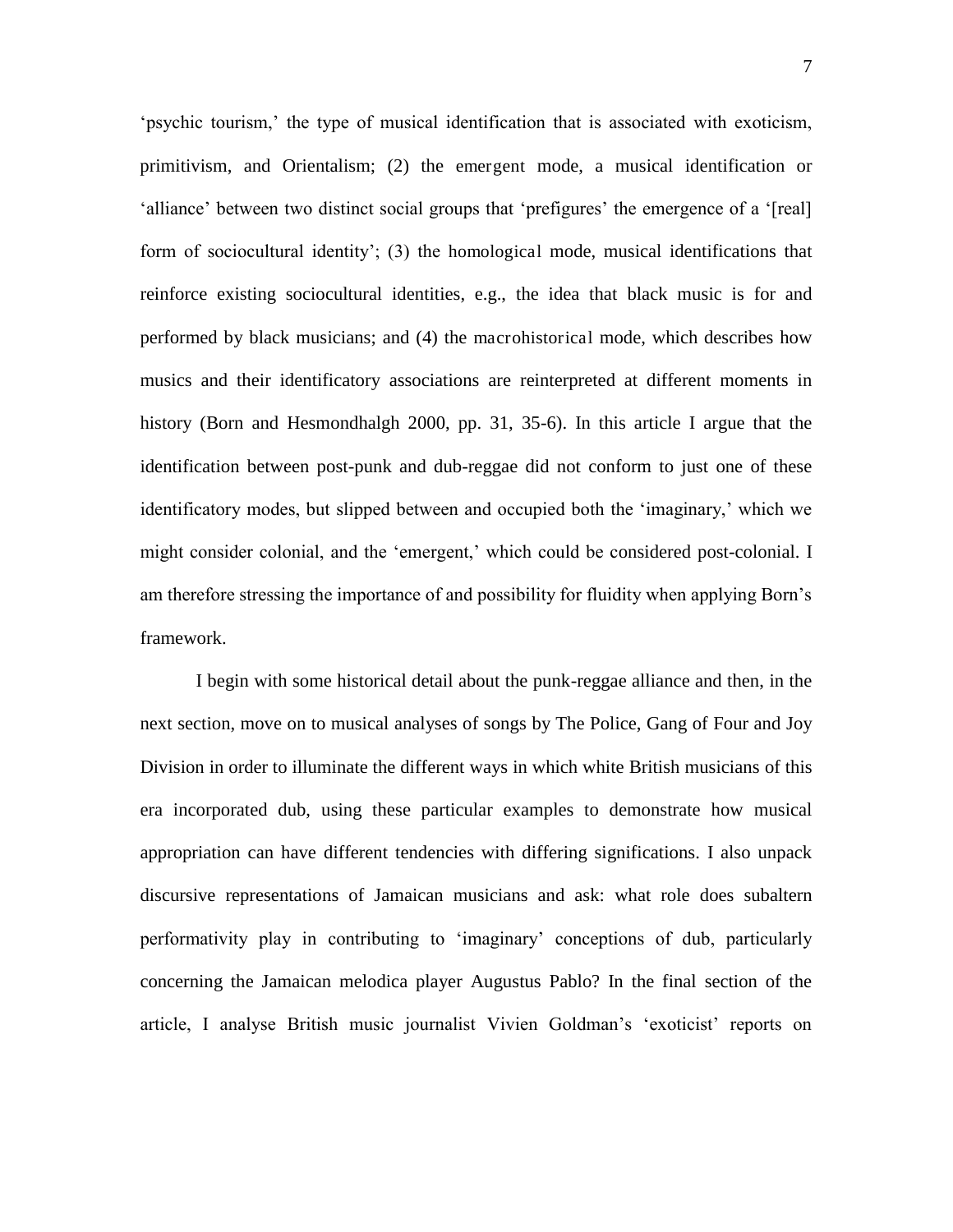Lyndon's 1978 trip to Jamaica with Richard Branson and Don Letts in order to extrapolate more examples of post-punk's colonial ambivalence.

#### **The punk-reggae alliance and the emergence of PiL**

Jamaica's long history of subjection under British colonial rule provoked shifts in migration that would eventually contribute to the complex connection between white British musicians and black Jamaican migrants in the 1970s, and the subsequent musical borrowings characteristic of some post-punk-era music. The beginning of the Jamaican migration to the UK dates back to at least the Second World War when many West Indians were conscripted into the British army. According to the Times of London, on 22 June 1948, the SS Empire Windrush, in what could be understood as the beginning of the post-war wave of Jamaican immigration, ferried approximately 492 Jamaican migrant workers—including 'singers, students, boxers, pianists, and a complete dance band' as well as those willing to work in the coal mines—to Tilbury docks on the Thames estuary. West Indian migrants continued to travel to the UK throughout the 1950s and 1960s in an attempt to address Britain's post-war labour shortage.

One of the central features of Jamaican musical life that immigrants brought to Britain during the mass migration was the sound system: an outdoor party serviced by gargantuan speakers and DJs playing modified American R&B and ska records, although these parties moved indoors when adapted for the UK. DJs Duke Vin, Count Suckle and Metro were amongst some of the first artists to introduce the sound system to Britain. Sets by Duke Vin at London's Soho Flamingo were advertised in Melody Maker during the UK's 'blue beat' craze of 1964, the year that also saw Jamaican singer Millie Small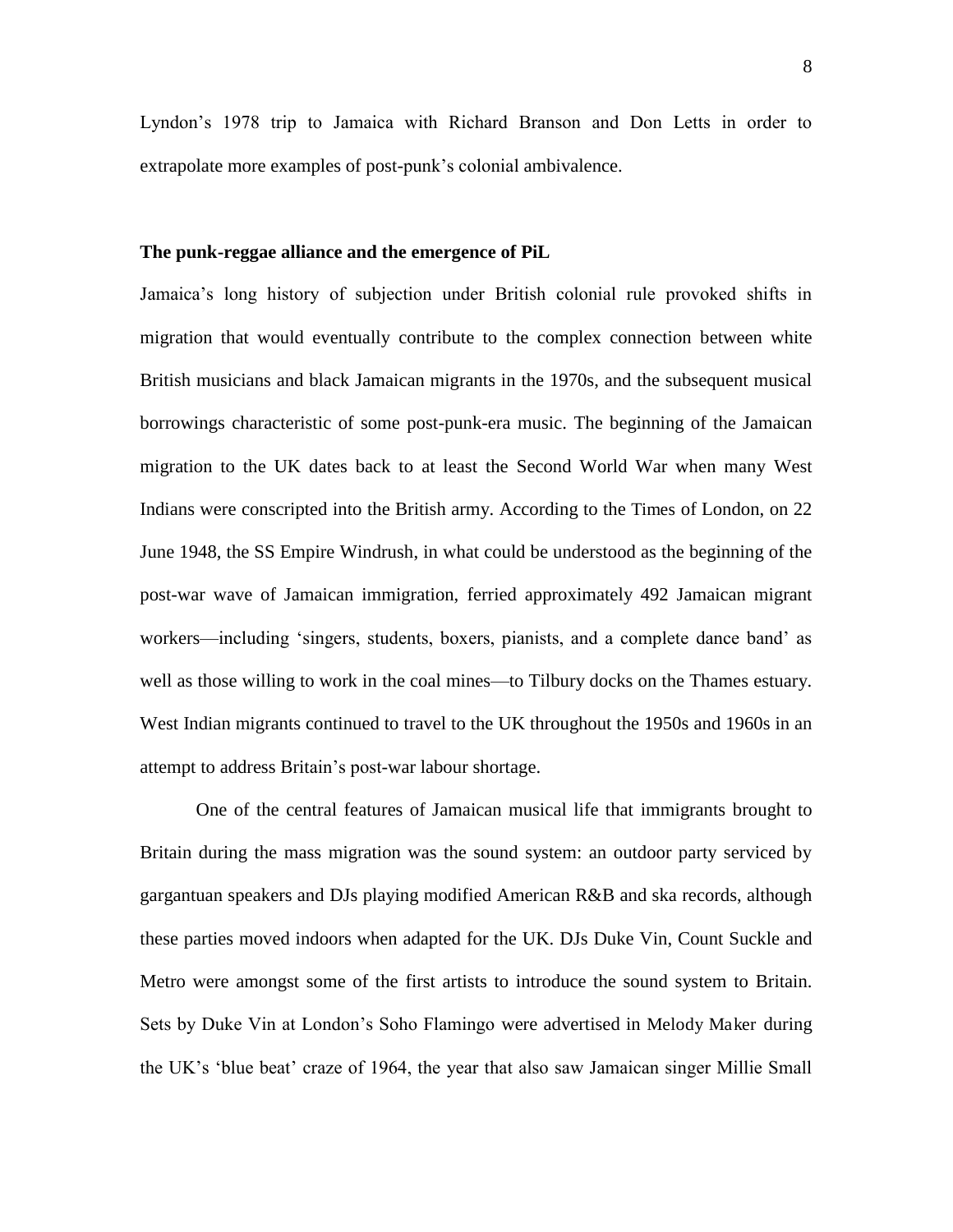capture British audiences with 'My Boy Lollipop.'<sup>3</sup> According to Metro, the UK sound system scene thrived to such an extent that, while in England, 'nobody talked about Jamaica, because it was happening here now' (Maycock 1998, n.p.).

This process of relocating the sound system and its associated genres and practices from Jamaica to the UK could be interpreted as an example of what Susan Stanford Friedman has called 'indigenisation,' the process of 'making native or indigenous' a cultural practice from elsewhere. This 'transplantation' from one country to the next, Friedman argues, relies on certain favourable conditions (Friedman 2006, p. 430). Jamaica's long process of achieving independence from the UK therefore inadvertently fostered the 'transplantation' of sound system culture from Jamaica to Britain. Thinking through Friedman's 'indigenisation,' in other words, offers another way to frame the idea that the punk-reggae alliance was more contiguous than it was imaginary, thus echoing Born's 'emergent' model; this was in many ways a 'sociocultural' alliance between two proximate music scenes, rather than pure 'psychic tourism.'

The avenues through which Britain's white audiences came into contact with sound systems, dub-reggae, and musicians of Jamaican descent were myriad, and have been well documented (Hebdige 1979; Partridge 2010). The UK's mainstream audiences had a taste of some of dub's most celebrated names in February 1978 with the hit song 'Uptown Top Ranking' by Althea and Donna, which was produced by Joe Gibbs and Errol Thompson. But there were many other nodes of contact and spaces across the UK

 $\overline{a}$ 

 $3$  For more on the British blue beat craze of 1964 see Lorre (2015), 'Around the Beatles: (re)presenting the African diaspora in English pop hits of 1964.'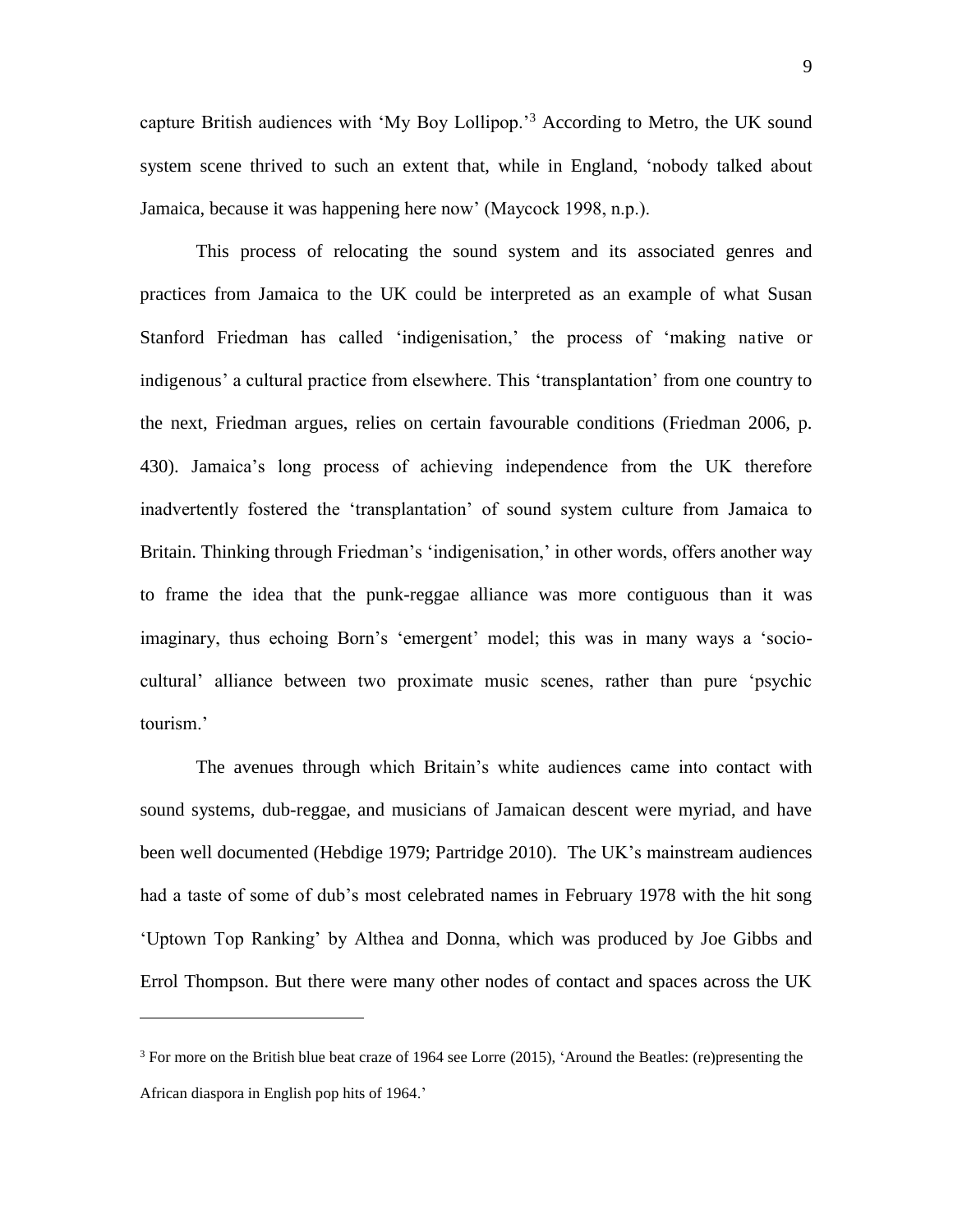that brought the punk/post-punk and dub scenes directly into contact with each other. Clubs such as the Roxy and Acme Attractions in London, and the 'F' Club in Leeds, played hybrid sets of punk and reggae. Don Letts (a punk-reggae DJ of Jamaican descent who claims to have introduced Bob Marley to punk, giving life to the song 'Punky Reggae Party') and Caribbean producer Dennis Bovell (who worked with post-punk groups such as The Slits and The Pop Group) both facilitated contact between the two generic fields. From the mid-1970s onwards dub and reggae records were lauded in the UK music papers, with writers such as Vivien Goldman contributing regular columns on reggae in Sounds. In August 1977, ZigZag went so far as to dispense with its 'no black music policy' so as to offer more reggae-related articles, indicating a fundamental shift in white rock connoisseurs' attitude towards 'black music' (Needs 1977, p. 29).

The movement and event series Rock Against Racism (RAR), which formed partially in response to Eric Clapton's infamous endorsement of Enoch Powell's antiimmigration campaign and David Bowie's purported celebration of Hitler, is one of the strongest examples of a musical alliance between (post-) punk and dub-reggae, and illustrates the kind of ideological 'rapprochement' between punk and reggae that writers such as Partridge (2010) have described (see also Goodyer 2009, pp. 10-11). The fact that the establishment of RAR was partly a response to Clapton's endorsement of Powell also helps to contextualise Levene's dismissal of blues-rock and its white imitators cited earlier; like other 1960s rockers, Clapton's career was built upon imitating Africa-American blues musicians, and he'd also had a hit covering Marley's 'I Shot the Sherriff' in 1974. By demurring from associating with blues-based genres but developing a connection with Jamaican music, Levene and Lydon, and those affiliated with RAR,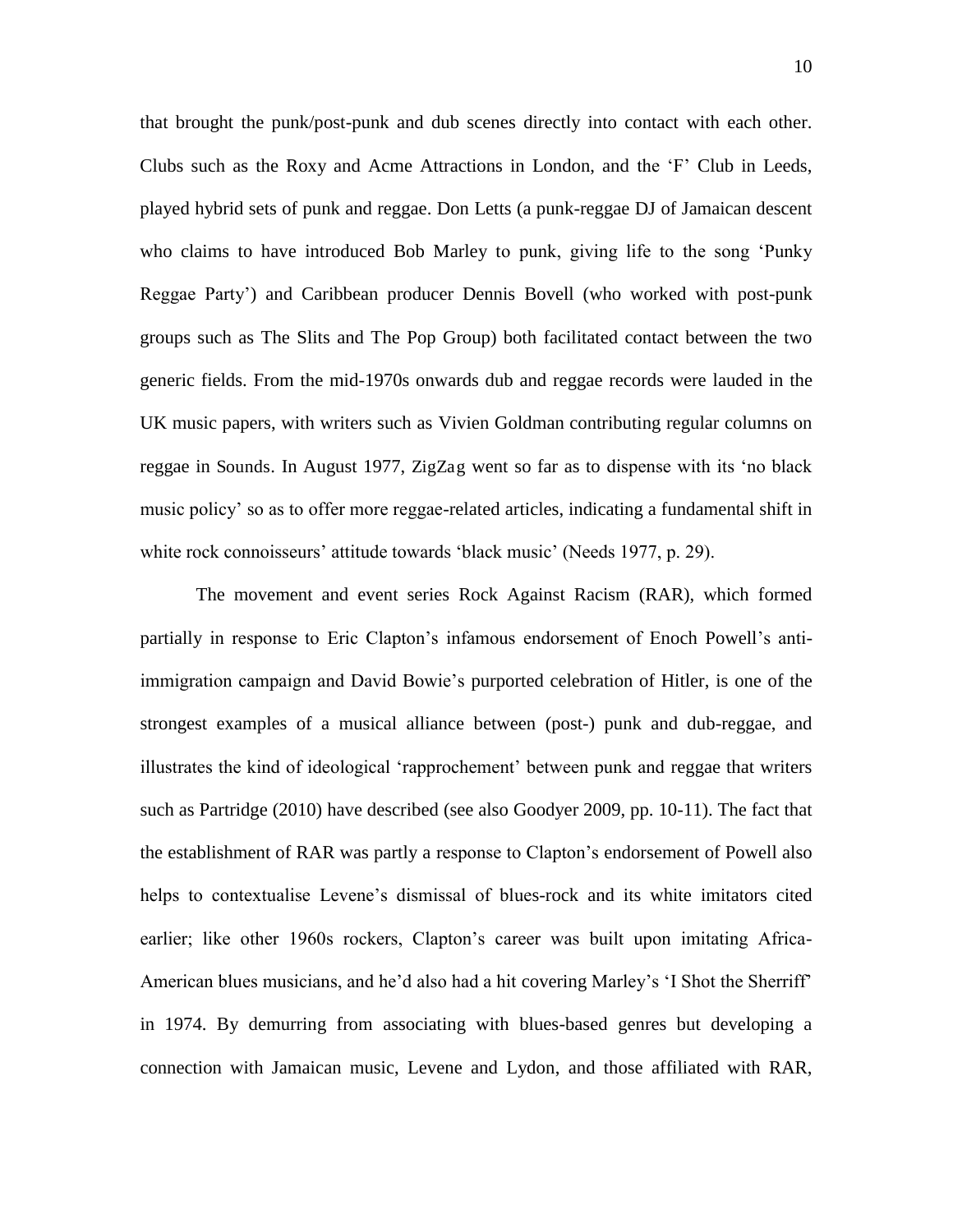could distance themselves from the inconsistent and problematic racial politics represented by the likes of Clapton and 'all the rock and rollers.' As Simon Jones has noted, reggae's themes of 'poverty, suffering and protest' were apt to signify an opposition to the 'dinosaurs' of rock (Jones 1988/2011, p. 218).

However, as Roger Sabin has demonstrated, punk's assumed status has an antiracist movement has been exaggerated and perpetuated by a genealogy of mythologies, starting with the left wing critics of the 1960s up to accounts of punk written in the 1990s. According to Sabin, not only was punk's interest in reggae a relatively superficial and romanticised one, but punk also neglected the oppression of British Asians, since their plight was deemed less 'hip' than that of the West Indian migrants (Sabin 1999, pp. 199-205). According to Born's typology, then, punk and post-punk musicians' endorsement of dub may have been an attempt to bring about, or 'potentialise' through music (Born and Hesmondhalgh 2000, p. 35), sociocultural identification not just between two racially distinct genres of music, but also between black and white in the UK. At the same time, as Sabin has demonstrated, this identification was marked by ambivalence and, as I shall demonstrate, the residue of colonialism.

In order to explain why the punk scene specifically might have been interested in relaying a message of racial harmony, British music journalists such as Goldman and Jon Savage wrote of a shared sense of marginality between punks and Rastafarians. Following an RAR concert in September 1977, for example, Goldman described the connection between punks and Rastafarians as the 'new wave sympathy for their black peer group.' Goldman argued that it was their shared status as victims of an oppressive culture that brought punks and Rastafarians together. She also quoted Letts to support her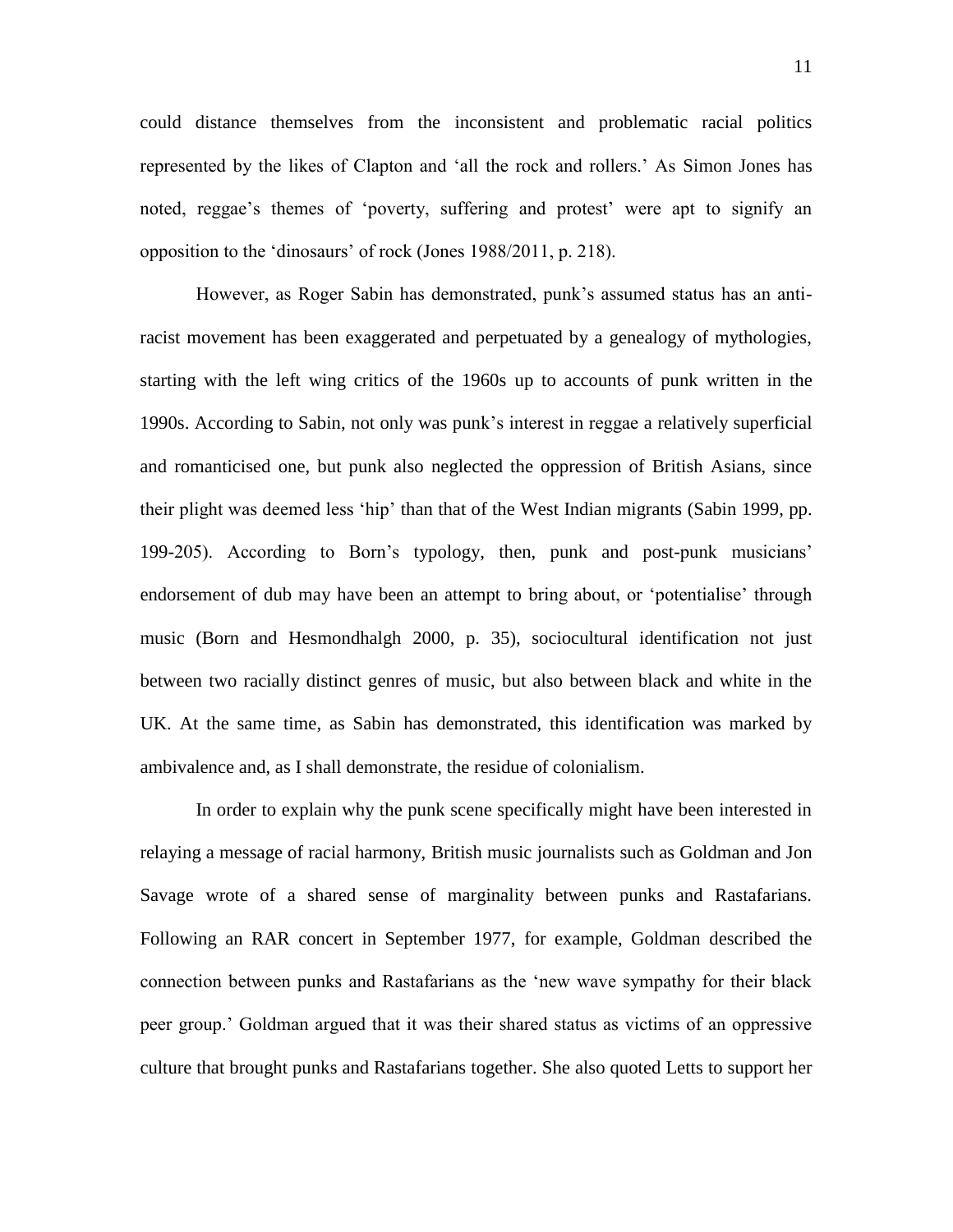argument that the punk-reggae connection was one characterised by an anti-racist message: for Letts, punk was the 'first white movement that he could relate to as a black man' without being made to feel as though he was participating in a 'minstrel show' (Goldman 1977, n.p. see also Reynolds 2009, p. 6).

The punk-reggae connection was not only evident in the UK's music venues, in the pages of the music papers and RAR-related events, but several punk-affiliated musicians voiced their interest in dub-reggae and performed alongside some reggae acts. Lydon's personal enthusiasm for dub-reggae is perhaps the most well documented example. Lydon's prominence at the time as an iconoclast, enfant terrible, and leader of alternative trends meant that his post-Pistols activity and his zeal for dub attracted intrigue and media attention. Three core events—Lydon's appearance on Capital Radio on a programme titled 'The Punk and his Music'; his famous list of reggae recommendations to a fan; and his trip to Jamaica with Virgin Records boss Richard Branson, DJ Letts, and journalist Goldman—have been used, most recently by Reynolds, to illustrate Lydon's enthusiasm for and esoteric knowledge of dub and reggae (Reynolds 2006, p. 17).

Following the disbandment of the Sex Pistols in 1978, Lydon gave his first television interview since 1976 with journalist Janet Street Porter for London Weekend Television during which Porter asked Lydon whether his new band would be a reggae act (Porter 1978, n.p.). That same year, on Christmas Day and Boxing Day at the Rainbow Theatre in London, Lydon's new project PiL had its debut performance. The review of the Rainbow concert for NME, written by Penny Reel, stressed how significant a figure Lydon was to the UK's punk culture at that time; Lydon was 'the face of the decade,'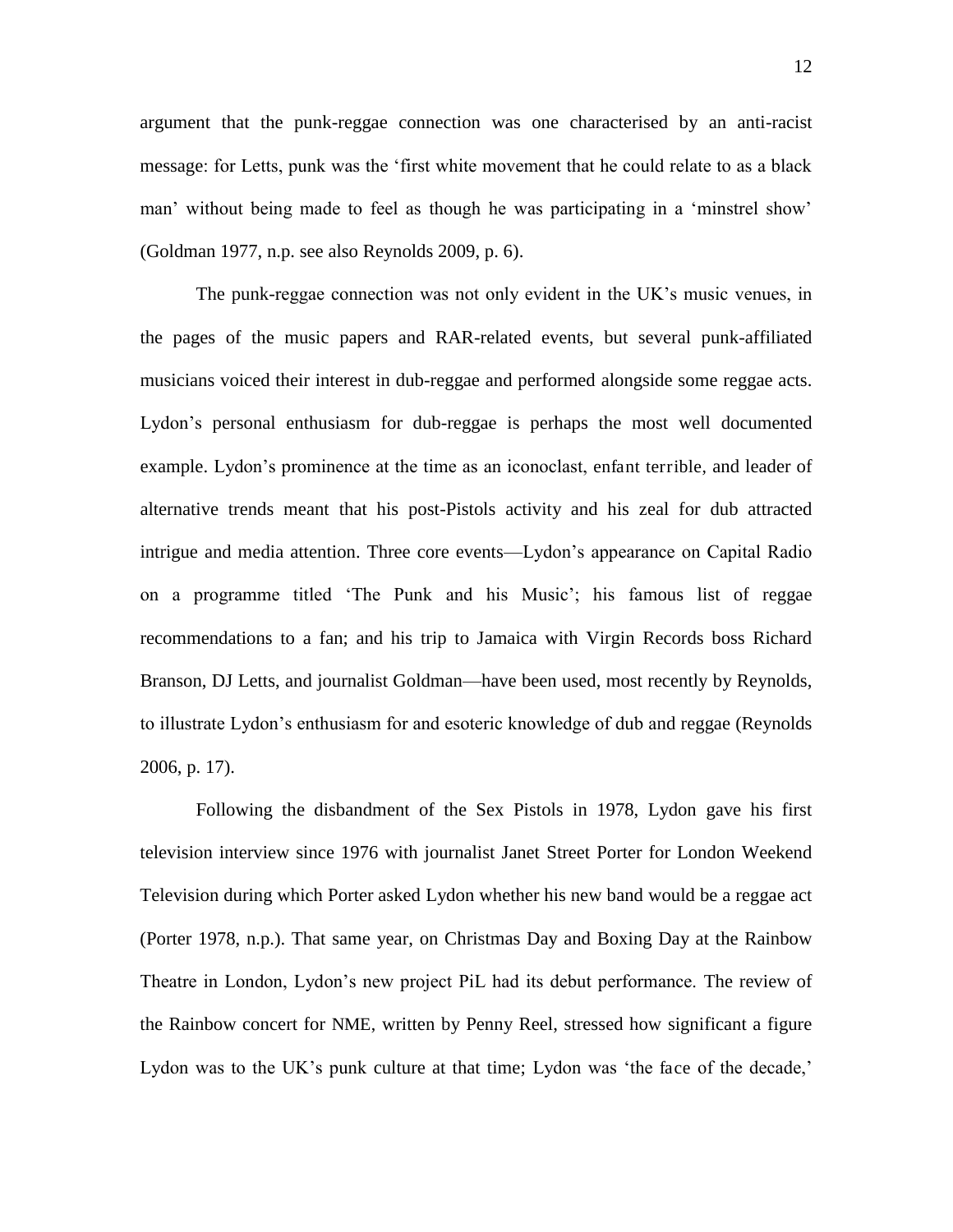someone who had almost single-handedly been the 'catalyst for all that [had] happened in rock music since the Pistols arrived on the scene' (emphasis original). Needless to say, the audience at the Rainbow Theatre was keen to hear Lydon's brand new, post-Pistols music. Echoing the hybrid billing of RAR events and other black-white activist concerts, PiL appeared alongside dub poet Linton Kwesi Johnson, Letts and punk-reggae fusion band Basement 5, and in Reel's account of the concert it was reggae, not punk, that 'ruled the day.' PiL took to the stage accompanied by a reggae soundtrack and, to quote Reel's faux-Jamaican patois, this was PiL's 'first ever public appearance inna inglan, inna dis yah time, yaah!' (Reel 1979, n.p.). Like Porter, Reel perhaps expected that PiL would be a reggae act.

PiL began their set with 'Theme,' the opening song to their first album Public Image: First Issue. The song comprises a hypnotic looping bass line, sound effects, improvised-sounding vocals, and a groove that evokes slow-tempo hard rock. Wobble's bass line in particular is conspicuous for its use of a—presumably forbidden—bluesy flat 7<sup>th</sup> and its adherence to an alternation between areas I and IV (though lacking the move to V that would complete a blues progression). But, by virtue of the song's prominent bassand-drums texture, overall emphasis on timbre, Lydon's meandering vocal performance, and the evasion of verse-chorus form, 'Theme' could indicate a dub influence and a significant departure from previous rock or punk styles. PiL's debut concert, Lydon's enthusiasm for dub and reggae, and events organised in connection with RAR, in addition to the roles played by intermediaries such as Goldman, Reel, and Letts, thus illustrate the literal proximity that existed between the two generic camps of punk and reggae in the UK and the forging of the 'emergent' identification between punk and reggae.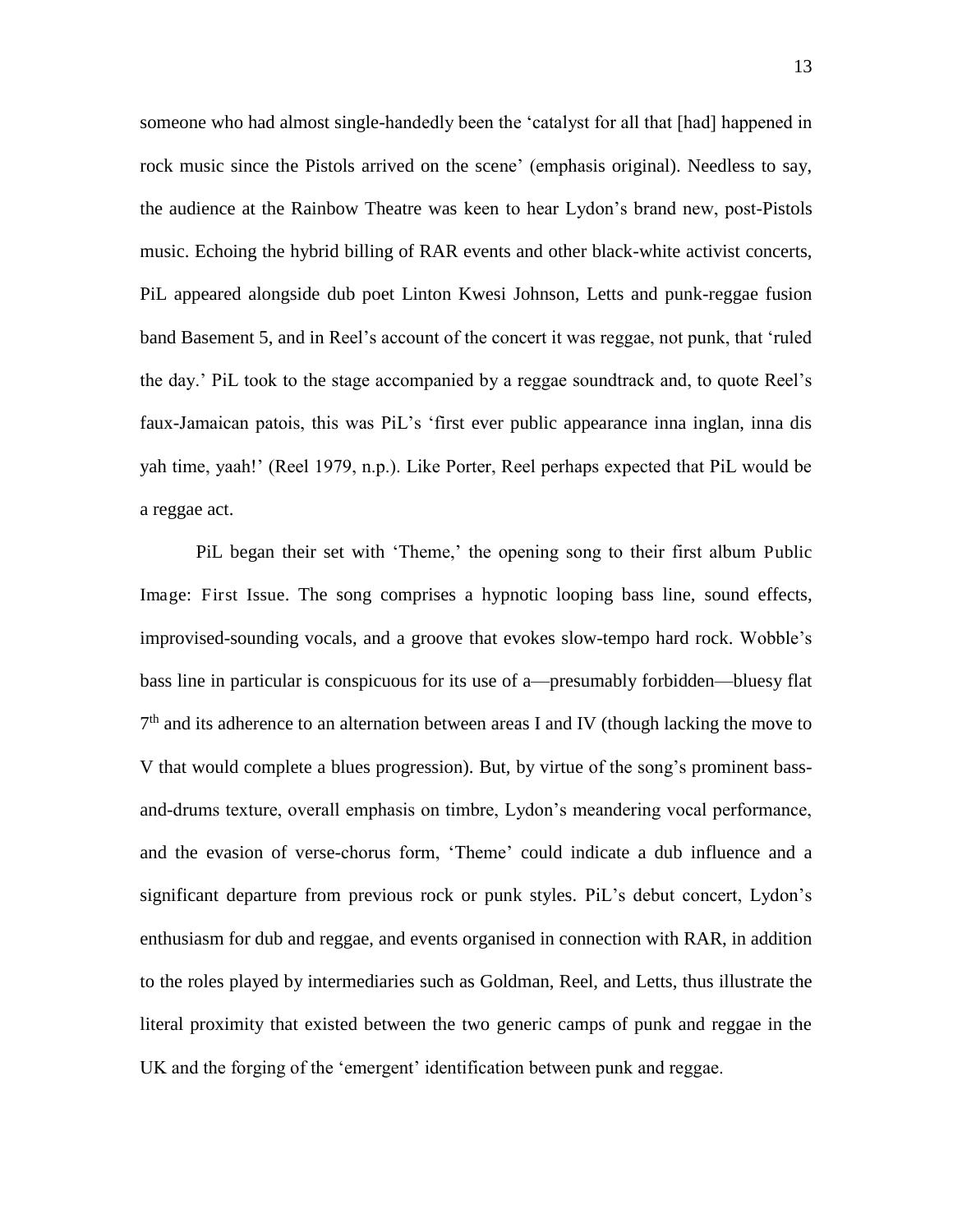#### **Tendencies of appropriation: echo and the melodica**

In his post-punk chronicle, Rip it up and Start Again, Reynolds has argued that punk groups such as The Clash and The Ruts took the 'protest aspects of roots reggae,' whereas post-punk groups such as PiL turned to reggae and dub as a 'purely sonic revolution,' fascinated by its 'spatialised production and sophisticated yet elemental rhythms' (Reynolds 2006, p. 18; Partridge 2010, pp. 25-7). As commentators such as Negus have noted, however, bands like The Clash did in fact borrow reggae's rhythms, particularly the 'distinctive syncopated reggae off-beat guitar,' as exemplified in songs such as '(White Man) In Hammersmith Palais' (Negus 1996, p. 108) and of course their performances of reggae songs such as Junior Murvin's 'Police and Thieves.'

 Significantly, songs that used reggae-derived rhythms were not unique to either punk or post-punk. The Rolling Stones—Levene's loathed 'rock and rollers'—covered Eric Donaldson's 'Cherry Oh Baby' on their 1976 record Black and Blue and their song 'Luxury' from *It's Only Rock and Roll* (1974) is also ska-influenced. Led Zeppelin's 1973 'D'Yer Ma'ker' is also a reggae song, within a deliberate pun in the title. Other punk and post-punk groups of the late 1970s also incorporated the rhythmic aspects of reggae. Several songs by The Police, such as 'Can't Stand Losing You,' 'Don't Stand So Close To Me' and 'Roxanne,' alternate between sections characterised by a reggaederived rhythmic feel and those with more of a classic rock or pop feel. In the case of 'Can't Stand Losing You,' for example, the song opens with a timbales-style snare roll. A rocksteady-style bass line and the offbeat 'skank' in the rhythm guitar establish the reggae groove. But within four measures, when Sting's voice enters in his faux-patois with the words 'Called you so many times today,' the rhythmic profile of the song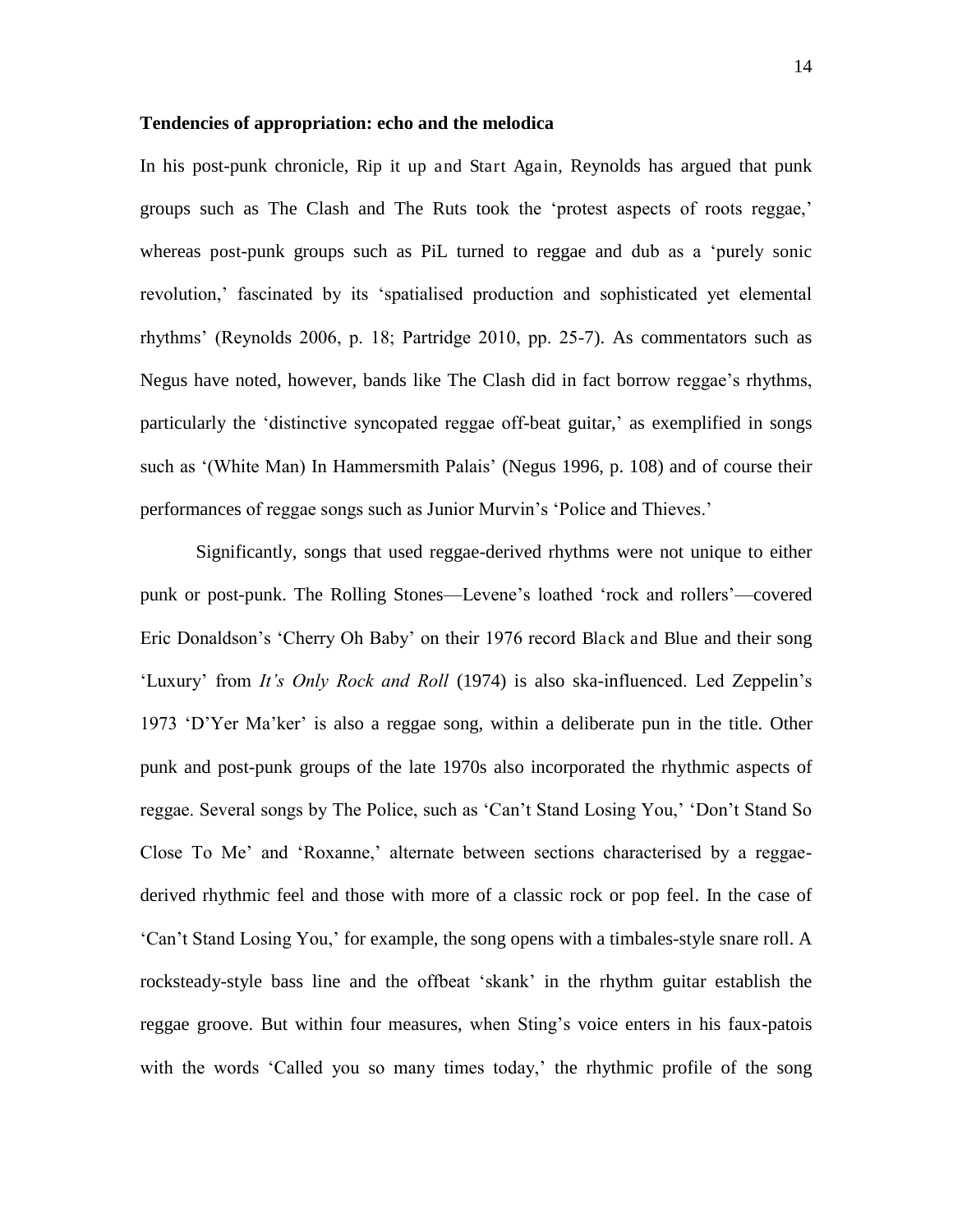becomes decidedly squarer, especially in the rhythm guitar, which switches from playing on the offbeat to playing four quarter notes per measure. The song's shift away from its reggae beginning is even more pronounced during the pre-chorus and chorus when the song unveils its 'true' identity with more of a rock feel, using punkish repeated eighthnotes in the bass and rhythm guitars, and pop-style harmony vocals. The reggae groove returns again before the second verse and fragments thereof also recur during the instrumental break at the song's halfway point. Nevertheless, proportionally speaking, pop/rock is the song's dominant style, especially because the song's main hook is in that idiom. The use of reggae is, in this case, conspicuous but not pervasive.

But other musicians of the post-punk era had more inconspicuous ways of borrowing from reggae and dub. Both Gang of Four and Joy Division borrowed from Jamaican music without incorporating the distinctive offbeat 'skank' that The Clash, The Police, The Rolling Stones, and others had all experimented with. First of all, journalists from both the 1970s and the present have commented on the way in which Joy Division's particular approach to spatialised production in their recordings may have been informed by the kinds of techniques employed on dub records. Secondly, both Joy Division and Gang of Four incorporated the melodica, an instrument that had featured in reggae music since the 1960s in ska and 'soul reggae' and was in the 1970s connected with Jamaican music and melodica player Augustus Pablo.<sup>4</sup>

 $\overline{a}$ 

<sup>&</sup>lt;sup>4</sup> See for example the 1981 compilation released by Trojan Records, which includes many tracks by Pablo as well as other melodica players such as Joe White. What is striking about this album is its sleeve: a pair of brown hands play a melodica, one of which is holding a joint and Pablo's name is the most prominent on the cover.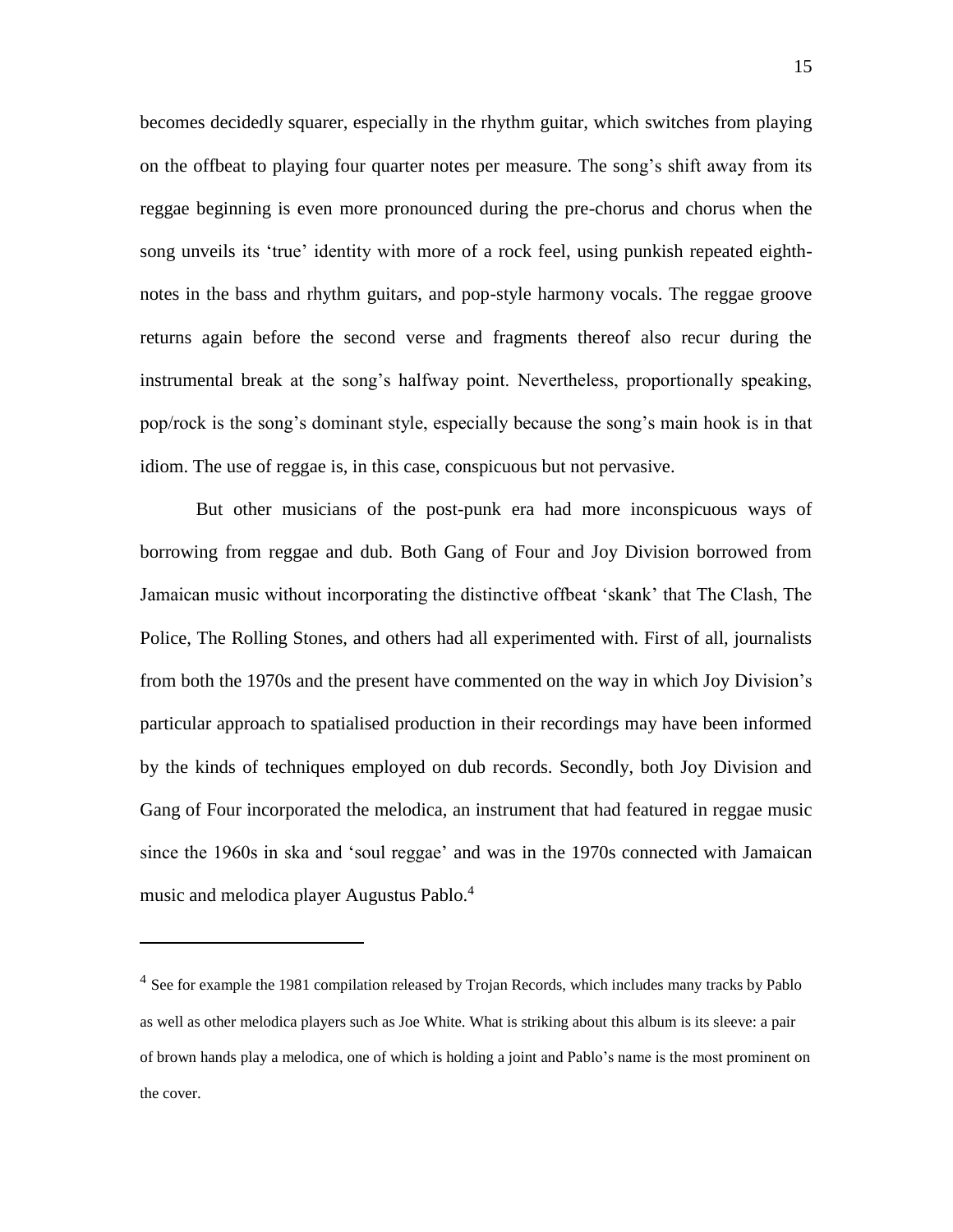In an interview given with Bert van de Kamp first published in the Dutch magazine Muziekkrant Oor in September 1981 Joy Division's producer, Martin Hannett, expressed his fondness for dub. Van de Kamp remarked, too, that Hannett's distinctive production style was identifiable because of the '[dub] techniques, delayed reverb, elastic drums and other special effects' used on the records he had worked on (van der Kamp 1981, n.p.). In the same interview, Hannett mentioned being impressed by Jamaican producer Joe Gibbs' music, even if it was not always possible to discern exactly how Gibbs had achieved a particular effect (van der Kamp 1981, n.p.). In an earlier interview with Max Bell in NME in 1980, Hannett remarked that he was especially fond of the sound of echo and synthesized drums he had heard on reggae recordings, to which his friend, DJ Roger Eagle, had introduced him:

I'd go around to [Eagle's] gaff around midnight and stay 'til dawn listening to his million reggae albums and they were all great dance records. Plus he tended to have blow (Hannett quoted in Bell 1980, p. 6).

In a filmed interview with Tony Wilson (manager of the Manchester-based label Factory Records, the label for whom Hannett produced) at Strawberry Studios in Stockport, Hannett demonstrated his methods at the mixing desk in such a way that alluded to these dub and reggae influences. Redolent of dub historian Michael Veal's description of the 'spatial' dimension afforded by echo (Veal 2007, p. 71), Wilson asks Hannett whether he uses 'exotic electronics to create an imaginary room' (emphasis mine, Hannett and Wilson 1980, n.p.). Wilson's comments in the video perhaps indicate that dub-reggae was situated between two discursive positions: the quasi-indigenisation (that I discussed above) and exoticism. But what is it about the idea of an 'imaginary room' specifically or creating a sense of space in a record that, to Wilson, sounded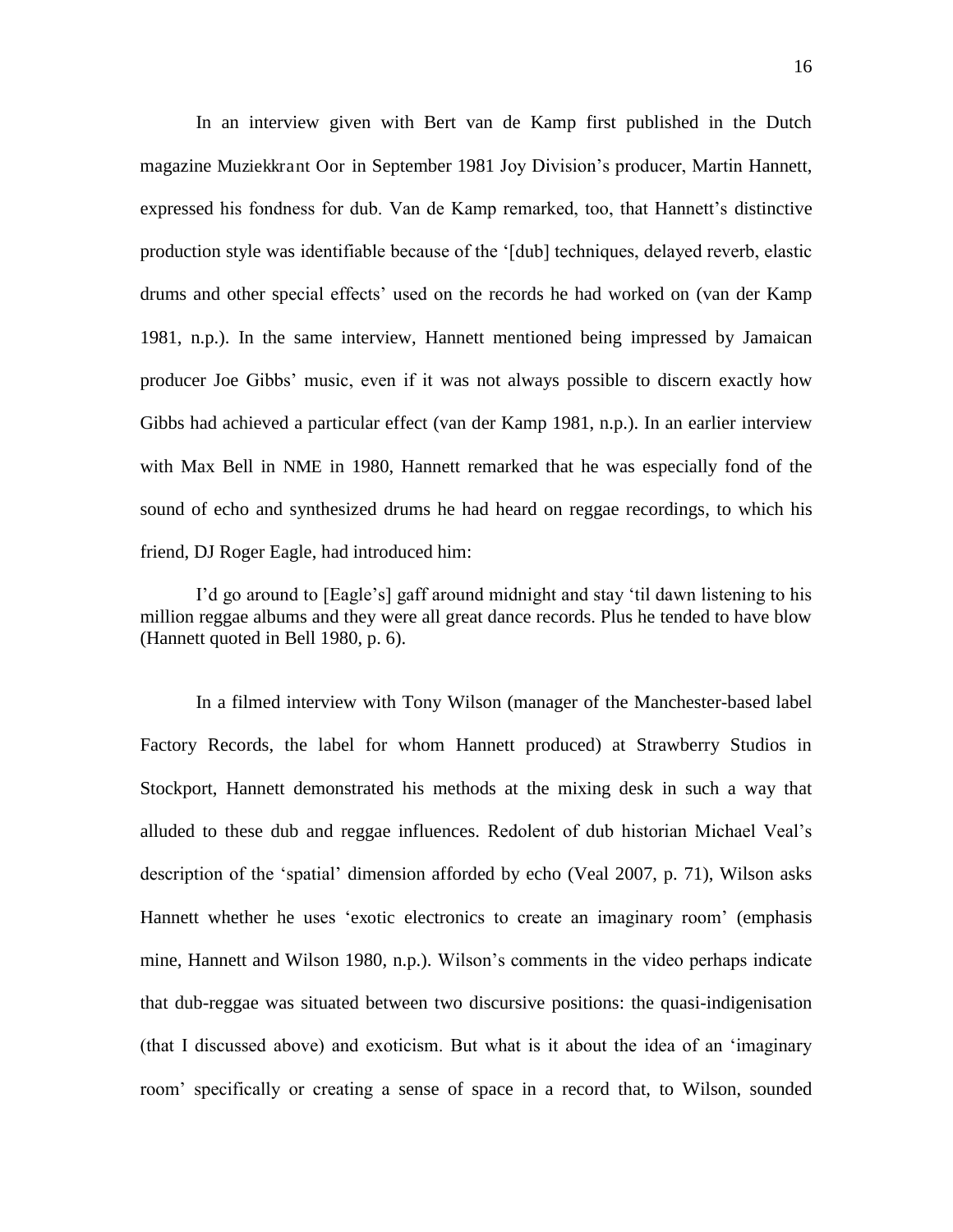'exotic'? Was this kind of effect more associated with dub, a genre with 'exotic' connotations, than some of Hannett's other influences, such as psychedelic music, mid-1960s CBS recordings (Bell 1980, pp. 6-7), and records by pop/country artist Lee Hazelwood (Savage 1989 printed 1992, n.p.)?

Indeed, the use of echo and delay is one of dub-reggae's most central sonic characteristics. Although he doesn't trace the specifics of such a connection, John Corbett has suggested that music with an 'echoey-mix' suggests the 'long-standing trope of Orientalism, usually linked to a "mysteries of the East" mentality' (Corbett 2000, 176). Partridge (2010, p. 202) has also highlighted the importance of echo—as a concept and sonic phenomenon—in dub-reggae and Rastafarian culture more broadly. In this regard, I suggest that the sonic use of echo in dub-reggae may be connected to both the evocation of the utopian elsewhere and symbolic repatriation germane to Rastafarianism, as well as particular stereotypes about 'Other' musical cultures. Since echo is produced when sound bounces off a surface, hearing echo in dub implies a communion or mirroring with a distant location, the noise carried across the large space between two surfaces. To put it another way, sound is sent from Jamaica to a symbolic Africa and returns intact thereby invoking a sense of kinship, connection and resonance, but also the assuring implication that the 'soon-come' elsewhere is, in fact, out there. The disembodied sound of one's own voice emanating from a not-easily-identifiable source also has a magical quality that suggests the supernatural and the uncanny, and therefore arguably plays into stereotypical images of the Other, hence perhaps Wilson's reference to 'exotic electronics.'

Hannett was not the only 'member' of Joy Division who expressed an interest in dub. According to his widow, singer Ian Curtis often went to the Moss Side district of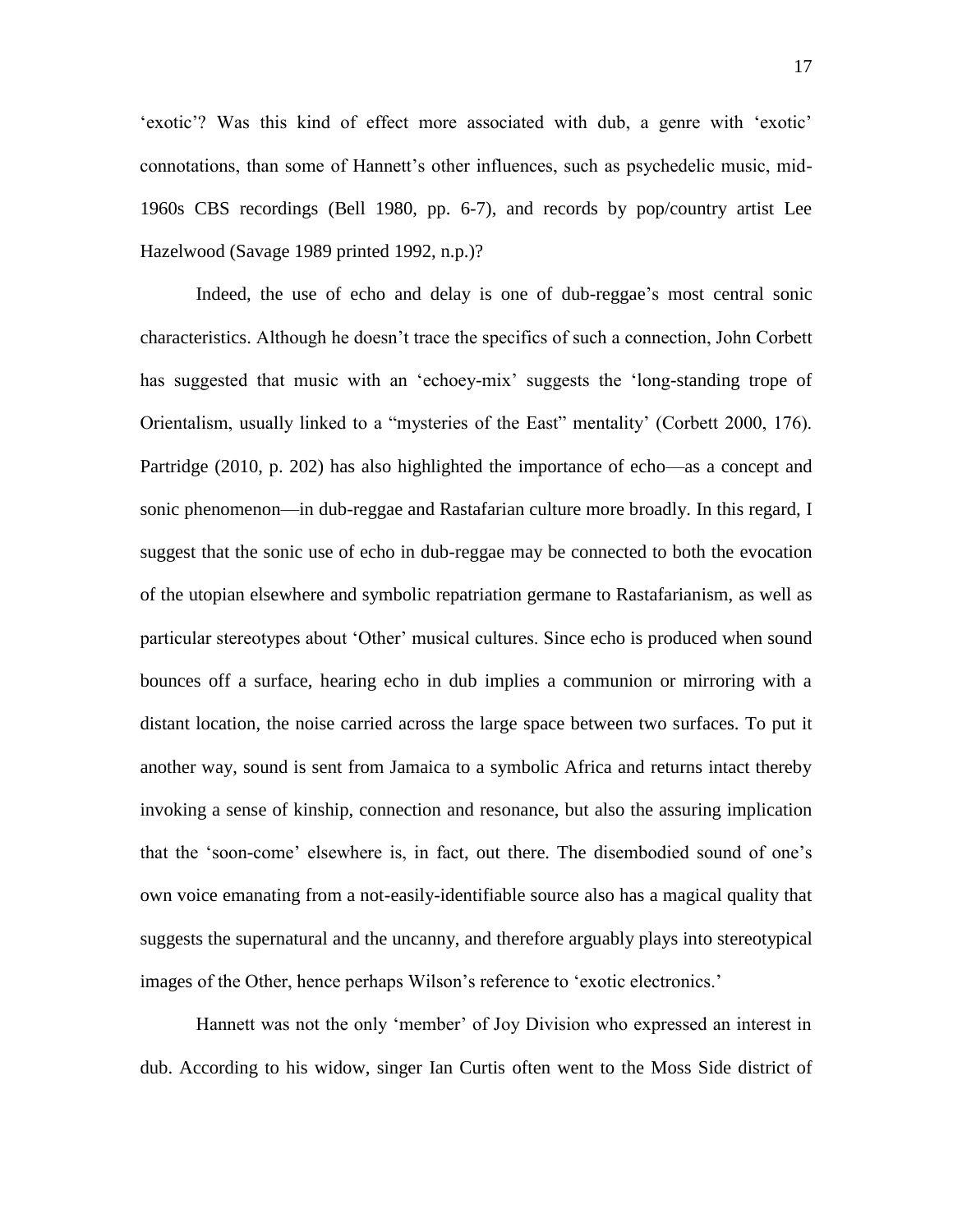Manchester in search of the latest reggae releases (Curtis 2007, p. 31) and drummer Stephen Morris has also commented that the band listened to 'a lot of dub.' In response to Reynolds' suggestion that the sound of 'cavernous space' on Joy Division's records produces the feeling that dub originated in 'the Lake District or the steppes of Siberia,' Morris commented:

There was a whole series of records by Scientist—Scientist Meets the Space Invaders, and all that. That was kind of the feel but obviously we're not from Jamaica! So it got a little bit warped (Morris quoted in Reynolds 2009, p. 239).

Thus numerous music critics, in interviews with the band members themselves, have suggested both implicitly and explicitly that Hannett and Joy Division's echoing mixes were inspired, at least in part, by listening to dub records. Moreover, a more concrete allusion to dub-reggae can be heard in Joy Division's use of the melodica, an instrument that was associated with Jamaican music, specifically Augustus Pablo. The band use the instrument in their song 'Decades' from their 1980 album Closer. It can be heard playing the repeated motif (see Example 1) at approximately 4:35, although it is almost indistinguishable from the sound of the ARP Omni synthesizer, an important point to which I shall return. Commentators both past and present have connected the melodica with Pablo (particularly regarding Gang of Four's use of the instrument) and it had also been used in earlier ska records such as those by Delroy Wilson and in songs such as 'King Street' by the Soulettes. But, even though the melodica was strongly associated with Jamaican popular music, its sound is arguably not as obvious a Jamaican signifier as a 'skank' rhythm employed by The Clash, The Police and The Rolling Stones. In the case of Joy Division, the melodica blends seamlessly into the kinds of synthesiser sounds with which they were experimenting. In their song, 'In a Lonely Place' (released by New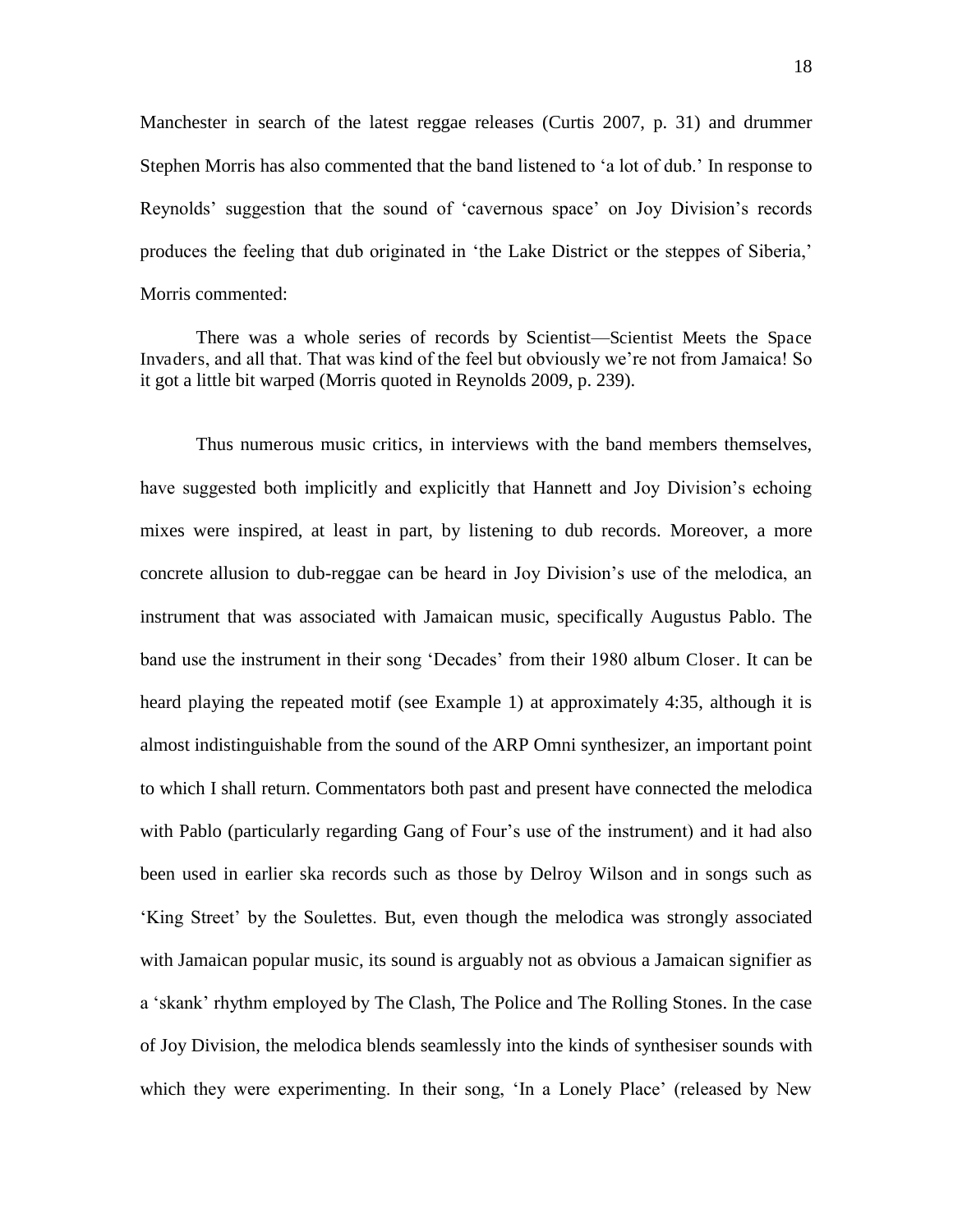Order), the melodica is clearer than it is in 'Decades' and it plays part of the song's main instrumental hook. Nevertheless, in this recording too, the melodica responds to and blends in with the synthesizer in such a way that its timbre is almost indiscernible (see Example 2).

In light of the broader discussions of post-punk appropriation, then, I would argue that the semantic slipperiness of the melodica, as a synthesizer masquerade, makes for a more subtle kind of musical appropriation than those exemplified by The Clash, The Police, The Rolling Stones and Clapton. Given the culturally inscribed stereotypical association between blackness and rhythm (as highlighted by writers such as Ronald Radano 2003, p. 234) in choosing to blend a dub timbre into their songs rather than dub rhythm, have Joy Division circumvented crude appropriation or crude primitivist stereotyping? Furthermore, given the extent to which rock and modernist cultural discourses prioritise 'newness,' 'transformation,' esotericism and secret codes, Joy Division's timbral experiment with the melodica could also be said to afford more cultural capital than The Police's rhythmic borrowings or the covers performed by the likes of Clapton and The Rolling Stones.

Joy Division was not the only post-punk band to use a melodica in some of their songs. Gang of Four also used the instrument on their 1979 record, Entertainment! Unlike in Joy Division's recordings where the melodic blends with the other instrumental timbres, Gang of Four's melodica captures the child-like, no-frills, amateur aesthetic of punk that music journalist Caroline Coon celebrated in her 1976 Melody Maker article, 'Rebels Against the System' (Coon 1976, pp. 24-5). Journalist Mary Harron, also writing for Melody Maker, suggested that Gang of Four's singer, Jon King, played the melodica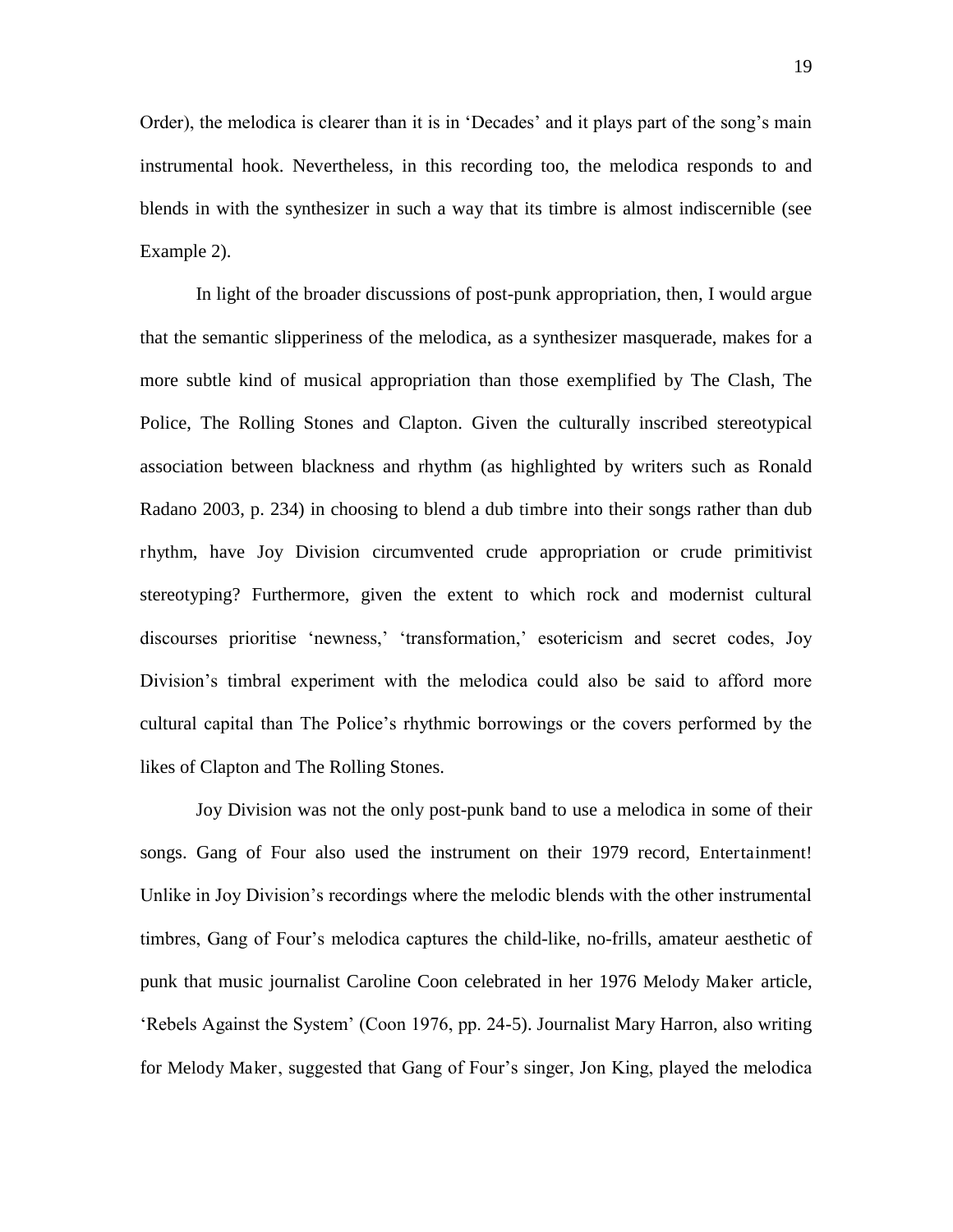in the 'way he used to in primary school' (Harron 1979, p.18). The melodica's childlike simplicity in Gang of Four's music, then, was a symbol of punk naïveté and authenticity. It can also be interpreted as a rejection of the overblown synthesizer virtuosity that characterised 1970s supergroups such as Emerson, Lake and Palmer, much like the onefinger-style synthesizer playing of electro-pop musician Gary Numan, a connection made by Theo Cateforis (2011, p. 176).

In fact, the particular way in which Gang of Four incorporated the melodica into their songs can be heard as being part of punk's anti-virtuosic ethos. In 'Ether,' the opening song on their album Entertainment! (1979), the band introduces the melodica during the instrumental break where it participates in an antiphonal dialogue with the electric guitar, playing in minimal single-note and single-chord bursts. Towards the end of the instrumental break, the two instruments (guitar and melodica) alternate playing dissonant chords on the downbeat, eventually collapsing together, no longer playing antiphonally, as their rhythmic diminutions propel the song forward towards its main riff. In effect, the melodica-guitar duet in this song is an anti-solo; both instruments play minimal, non-melodic parts. In other words, Gang of Four used this 'primary school' instrument in such a way that accorded with punk's overall ethos of anti-virtuosity.

However, following a concert on 25 March 1979 at the Lyceum Theatre in London journalist Charles Shaar Murray noted Gang of Four's debt to Pablo, describing the band's incorporation of the melodica as 'an earnest approximation of' Pablo's melodica playing (Murray 1979, n.p.). In a more recent interview from 2009, furthermore, Gang of Four's guitarist Andy Gill said he'd put his 'hands up and admit' having got the idea of using the melodica from Pablo (Reynolds 2009, p. 110). What is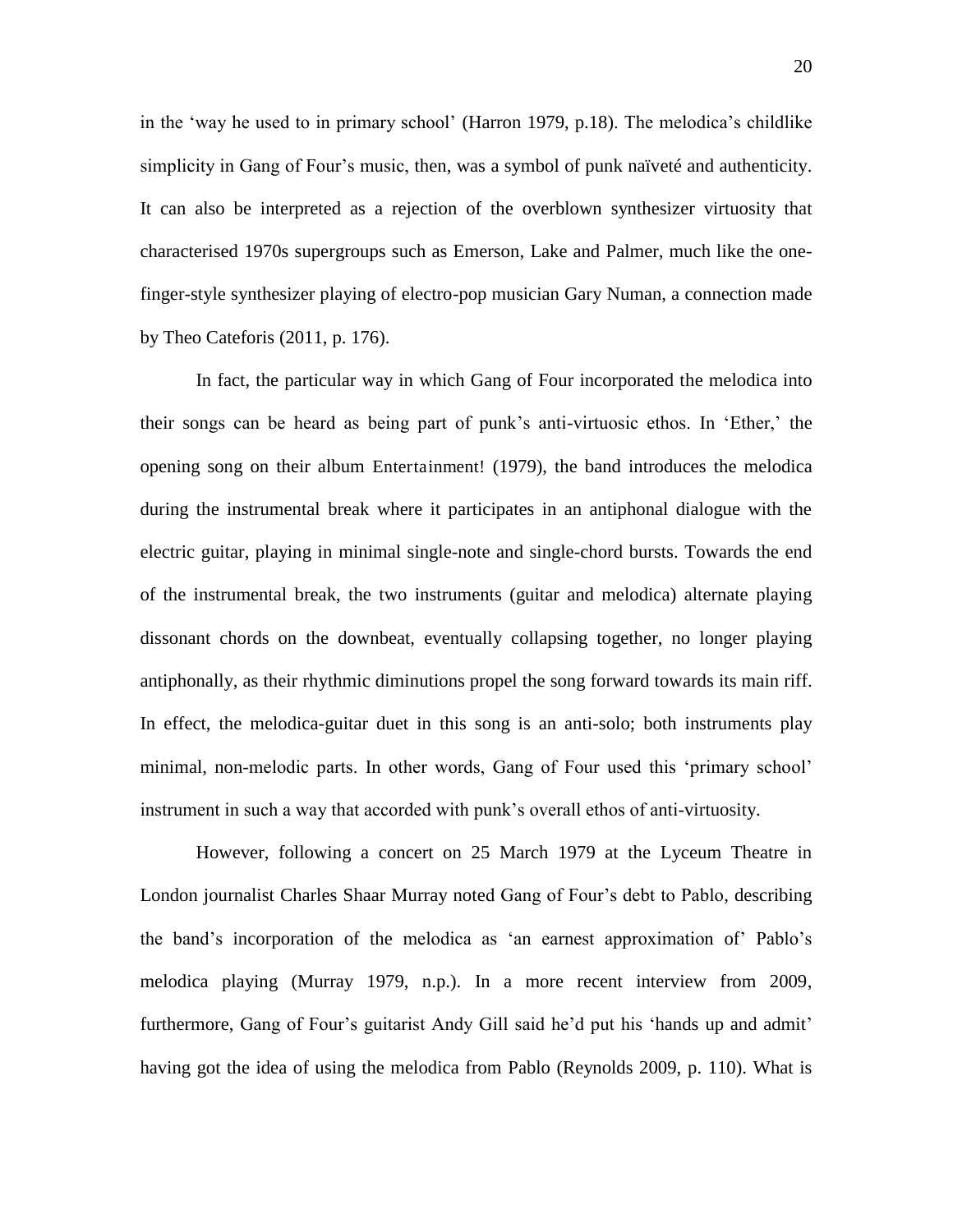significant, then, is the way in which Gang of Four, like Joy Division, absorbed this reggae signifier into their overall sound—as part of the no-frills instrumentation of punk in the case of Gang of Four or merged with other keyboard sounds in the case of Joy Division—rather than choosing to juxtapose more obviously reggae-style material with rock/pop ideas or recording covers as their contemporaries and predecessors had done.<sup>5</sup> This use of the melodica was thus more of an oblique or less glaring tendency of appropriation from dub-reggae.

#### **Augustus Pablo, exoticism and subaltern performativity**

 $\overline{a}$ 

Some of Pablo's own music suggests a self-conscious performance of exotic-ness, which may be interpreted as a form of resistance and as part of Rastafarian uplift. What is significant, is the way in which Pablo's ironic or kitsch exoticist musical language, figures into a perception of dub-reggae as straddling different locales and, as such, slipping between the 'imaginary' and 'emergent' modes of identification. As I have already indicated, one of the central characteristics of Jamaican popular music is its use of utopian ideas and imagery, as part of the Rastafarian commitment to repatriation. Images of an idealised Africa (as Zion, Ethiopia, the motherland, etc.), at a time either before or after forced exile and subjugation, pervade dub-reggae music. Sociologist Sarah Daynes has discussed how dub-reggae musicians favoured a generalised image of the continent, a 'single and homogenous' Africa, rather than references to specific tribes or countries. Drawing on the etymology of the word 'utopia,' meaning 'no place,' Daynes

<sup>5</sup> New Order recorded a version of reggae musician Keith Hudson's 'Turn the Heater On' for a John Peel Session in 1982. The melodica can be heard prominently in this performance too.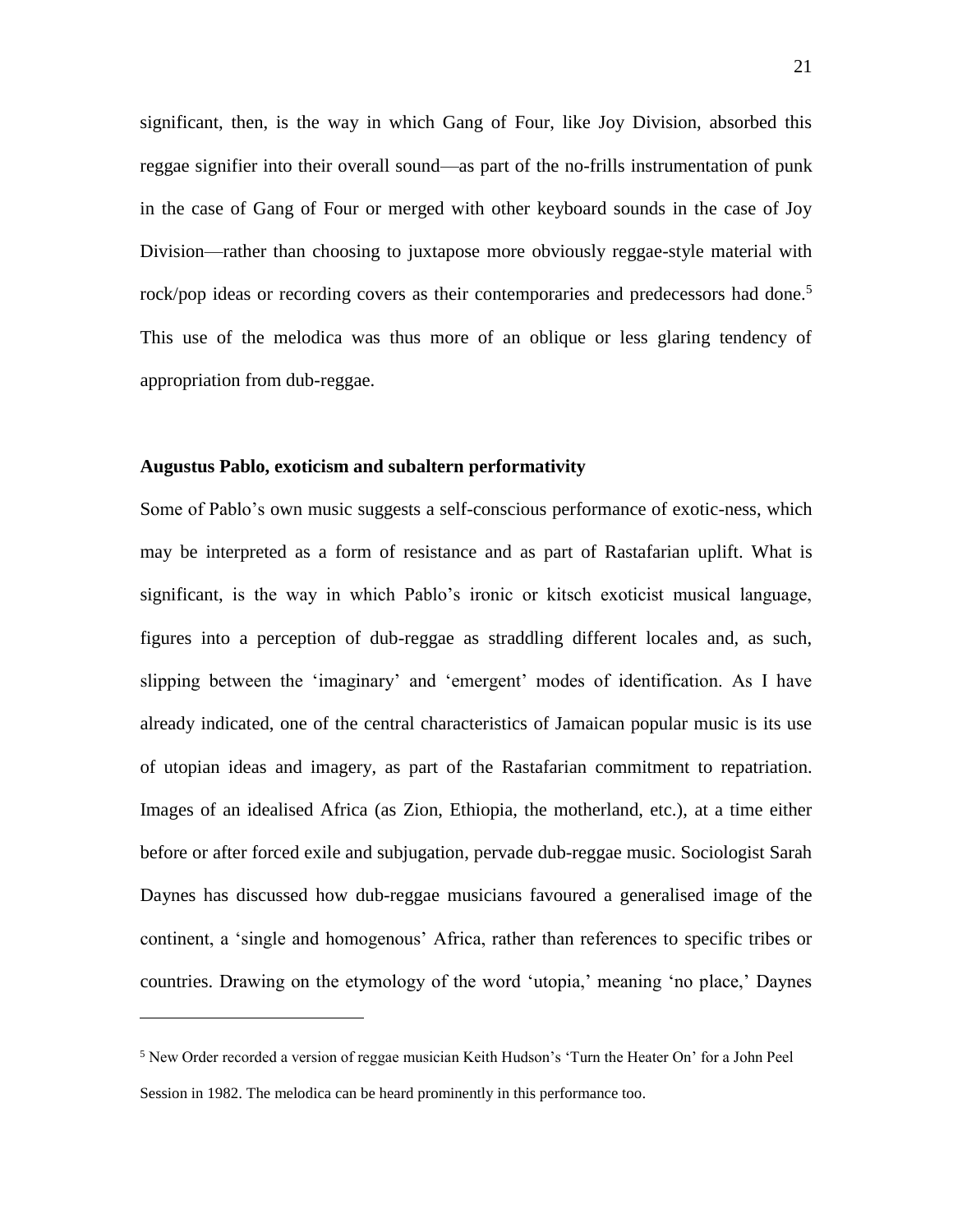has suggested that Africa, as it is represented and conceptualised in reggae's 'collective memory,' is both 'not-here' and 'not-yet' (Daynes 2010, pp. 90-105). As I have suggested, the use of echo in dub may be heard as a utopian musical semiotic; or, at least, the fact that it has been interpreted by certain commentators (i.e. Wilson) as an 'exotic' sound encourages one to wonder why. Relatedly, postcolonial theorists such as Gayatri Chakravorty Spivak and Homi K. Bhabha have highlighted the role of performativity in subaltern cultures. Spivak (1988) suggests that in order to be able to 'speak,' the subaltern must adopt hegemonic performances. Bhabha (1994) proffers the idea of 'mimicry,' the moment when the subaltern or subjugated turns hegemonic culture on itself, as a form of resistance. The so-called 'mystical' or 'exotic' sound of echo in dub records, while not strictly an example of mimicry, may be heard as a self-conscious performance of Otherness in line with these theories and as an articulation of utopianism.

According to New York Times music critic Jon Pareles, Pablo coined what he referred to as the 'Far East sound,' which Pareles has described as 'minor-key tunes with sparse lines for melodica floating above deep bass lines and echoing keyboards,' exemplified by the songs 'Java' (1972) and the album East of the River Nile (1977) (Pareles 1999, n.p.). Veal has also suggested that Pablo modelled his 'Far East sound' on 1960s recordings made by the likes of Don Drummond, Dizzy Moore, Jackie Mittoo and Tommy McCook, all of whom made music designed to represent either Africa or Asia (Veal 2007, p. 166). While certain dub and reggae musicians explicitly referred to Africa in their lyrics and album titles, Veal has noted how Pablo's own articulation of the 'political and spiritual dimensions of his Rastafarian faith' was through his creation of a 'devotional genre of reggae exotica.' Pablo therefore communicated reggae's collective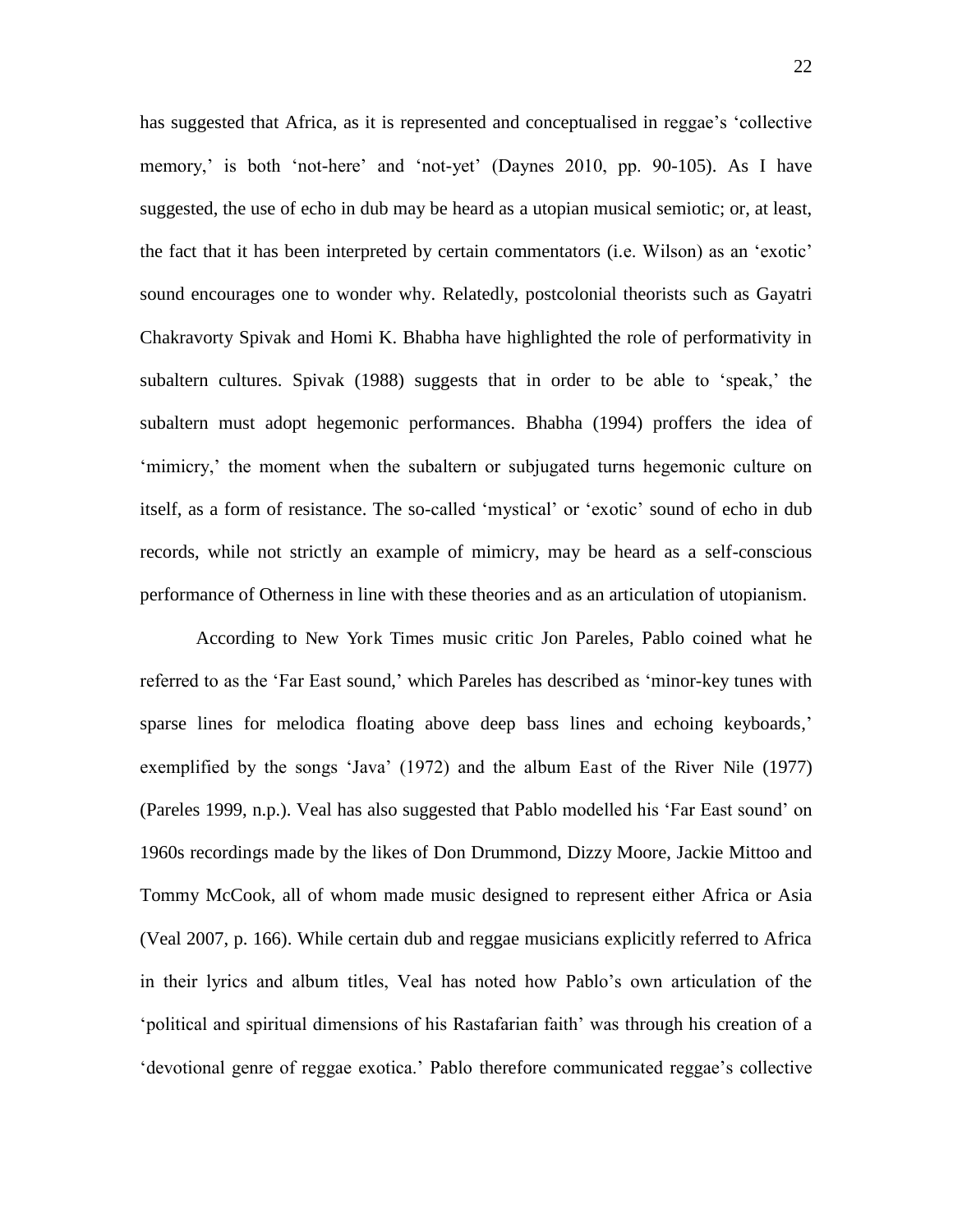vision of Africa-as-utopian-elsewhere using 'exotic' musical gestures in addition to textual ones (Veal 2007, p. 166).

Pablo's song 'Java' was a collaborative work between Pablo, producer Clive Chin and engineer Errol Thompson, and was recorded at Randy's Studio in Jamaica. The song comprises a characteristically reggae-style 'skank' rhythm guitar part, plus lead-guitar melodies, bass, the distinctive reggae rim-shot snare at the beginning, and a delay effect on the minimal vocals that repeat the word 'Java.' The song's main melody is dominated by Pablo's melodica improvisations (Veal 2007, p. 165). With regards to Veal's suggestion that Pablo developed a 'devotional genre of reggae exotica,' and recalling earlier discussions of Otherness, one of the most striking aspects of the song is the fact that it opens with the archetypal musical referent for the exotic or the 'East:' the melody from 'The Streets of Cairo' or 'The Poor Little Country Maid' (see Example 3). Originally a vaudeville song, 'The Streets of Cairo' was written in 1895 by American composer James Thornton to ridicule the authenticity of the 'Egyptian' dancing girls who performed at the World's Fair in Chicago two years earlier, who were most likely from France (Kennedy 1998, pp. 271-77). On 'Java' the unmistakable melody is picked out on the electric guitar, over which Pablo intones the largely indiscernible words 'From the West… From the East… Hail… Java.' Pablo's lyrics, minimal though they are, recall the Rastafarian imagery of, and reverence for, a 'soon-come' elsewhere. What is striking, however, is that Pablo has replaced Africa with Java, perhaps demonstrating the nonspecificity of Rastafarian utopianism. Even though the melody from 'The Streets of Cairo' appears only at the very beginning of the song, it forms part of Pablo's creation of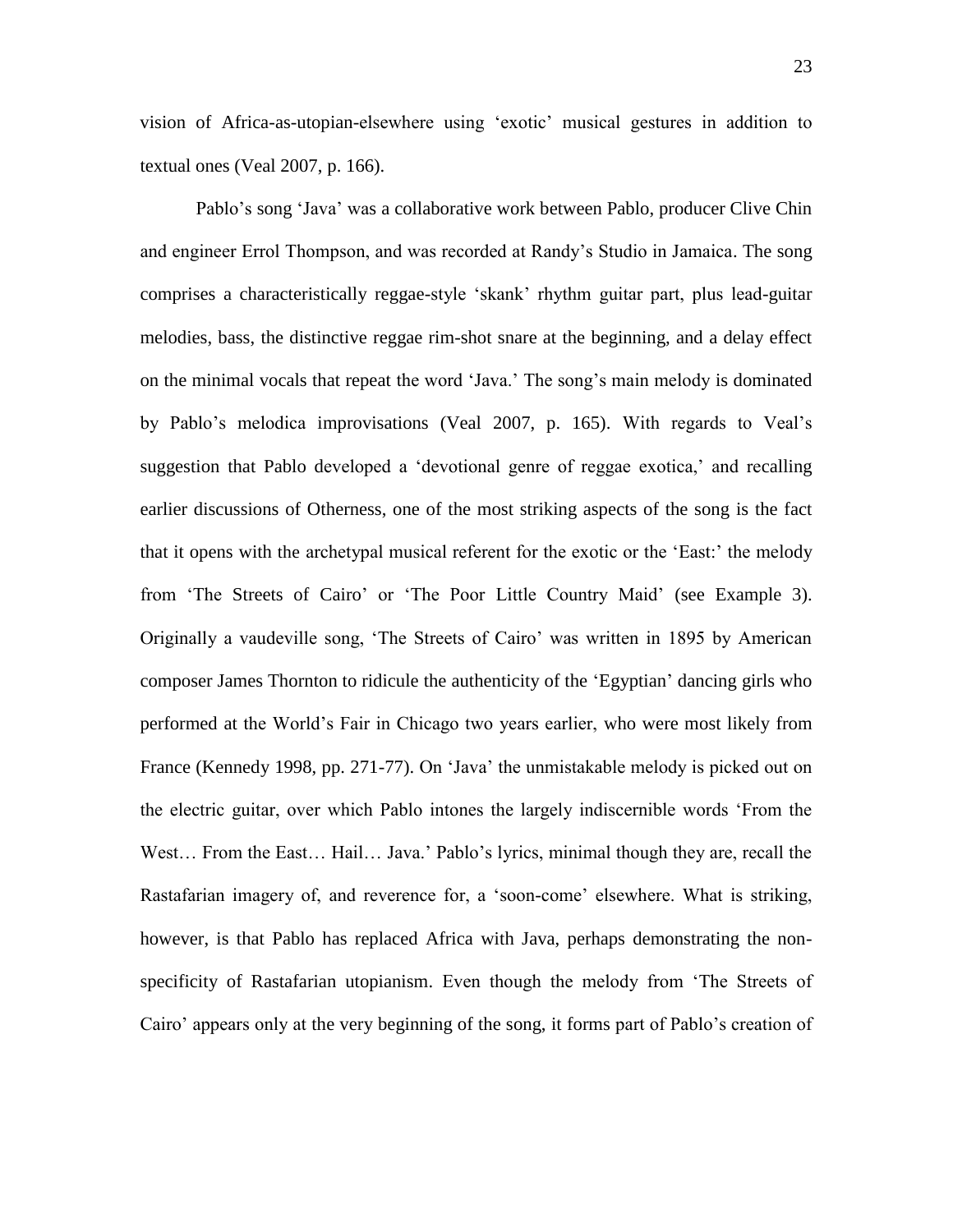the 'Far East sound,' acting as a framing device for the entire song; Pablo's quotation of 'The Streets of Cairo' might even be interpreted as an instrumental toast.

Significantly, then, Pablo appears to have taken this image of Java/elsewhere from colonial power: a fin-de-siècle American voice satirising the sound of the Middle East. This image or symbol for the 'East' as represented by this eight-bar melody had thus acquired such circulation and semiotic power that Pablo, who stands as 'Othered' by white-dominated society, borrowed it for its capacity to represent utopian uplift. To put it simply, Pablo-as-dominated has re-appropriated dominant culture for his own 'devotional exoticist' project. In the words of Edward Said, 'There are lenses through which the Orient is experienced, and they shape the language, perception, and form of the encounter between East and West' (Said 1978, pp. 58-9; see also Bhabha 1994, p. 25); here a stereotypical image of the Orient—a fragment of colonial culture come loose and turned kitsch—has shaped Pablo's representation of a utopian elsewhere in 'Java.' The colonial fantasy of Otherness has been transformed into a creative expression of subaltern identity.

And so, even though dub-reggae may be perceived as a genre or style that was quasi-indigenous to the UK, and musicians such as Letts felt a part of the punk scene, in parallel, Pablo's music evoked the 'exotic' as part of his commitment to Rastafarian uplift. It could therefore be argued that dub-reggae's identity straddled the local and the exotic in the 1970s rock media discourse. For this reason, perhaps, actors such as Wilson and writers such as Reynolds have continued to ascribe an 'exoticist' dimension to postpunk musicians' incorporation of dub.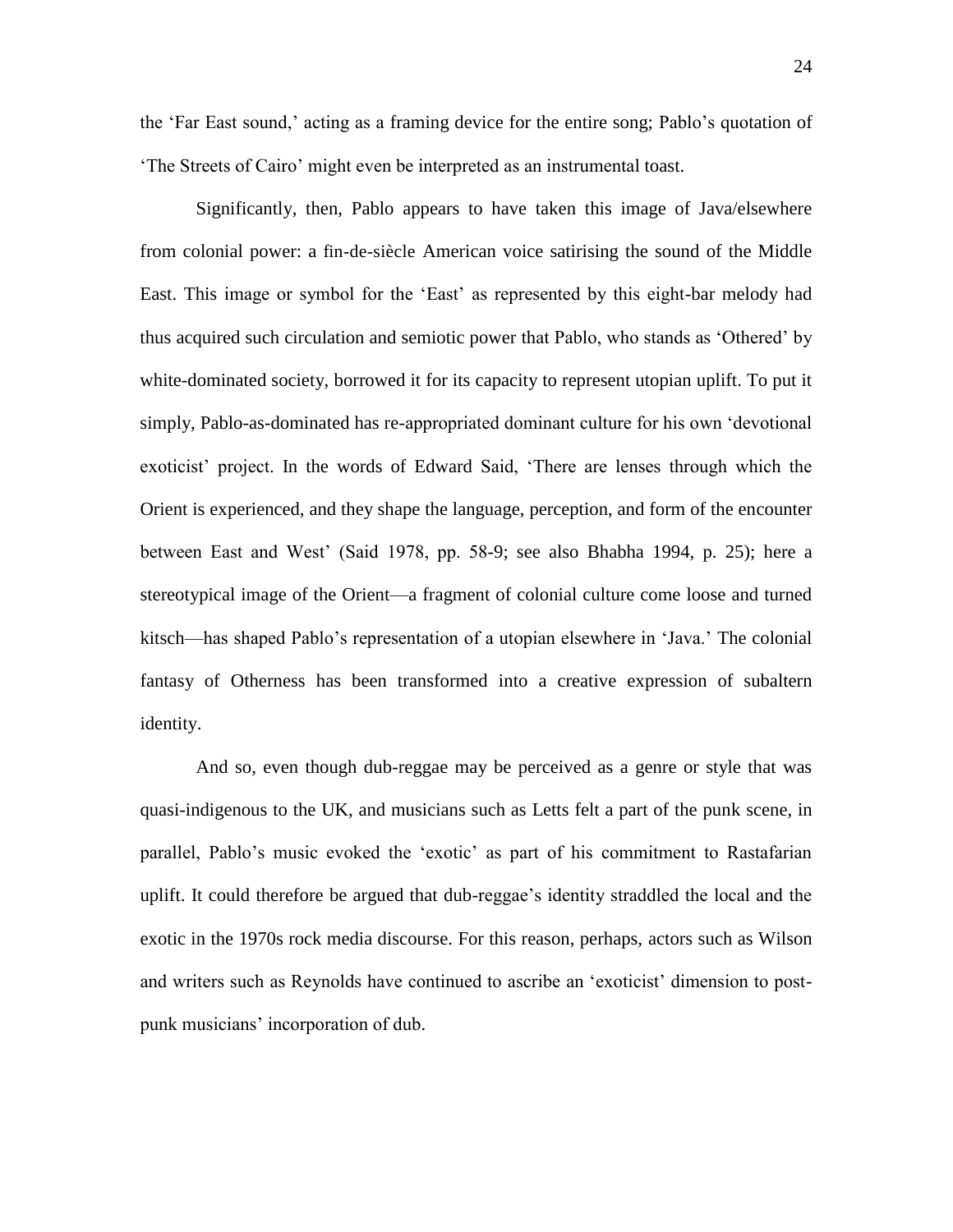#### **Between the imaginary and the emergent**

In the same section of Reynolds' book in which he discusses some other of the post-punk albums that display strong dub influences (Y by The Pop Group and Cut by The Slits, both 1979), he forges a link between the kind of 'exotic connotations' that dub-reggae offered post-punk musicians in search of inspiration and 'newness,' and the artwork in which these groups clothed their albums. Reynolds points out the similarity between the cover for Cut (1979) and the image of the Mud People of Papua New Guinea on the cover of Y, suggesting that both groups (The Slits and The Pop Group) longed 'for a lost wholeness that they imagined existed before civilization's debilitating effects' (Reynolds 2006, p. 48). On the one hand, The Pop Group's 'exoticist' interest in dub—their simultaneous idealisation, representation and containment of non-Western cultures deployed to criticise life in the UK, which extended beyond using dub-reggae sounds into a more generalised image of 'Other' cultures—participated in the familiar asymmetrical dialogue that has taken place between much Western music and its Others. On the other hand, what is so striking about The Pop Group's utopian vision of 'pre-civilized society' is that it to some extent recalls the utopianism at the centre of the Rastafarian movement. But the two strains of utopianism arise from different circumstances: from slavery, forced migration and colonialism in the case of the Rastafarians, and as part of a broadly creative process for the post-punk musicians.

Rastafarian utopianism seems to have been one of the central aspects of reggae culture that found resonance with Britain's white youth, exemplified by the union between the two socio-musical scenes on the stages at certain activist events such as RAR. As a quasi-indigenised UK genre, dub-reggae's proximity to the punk scene, both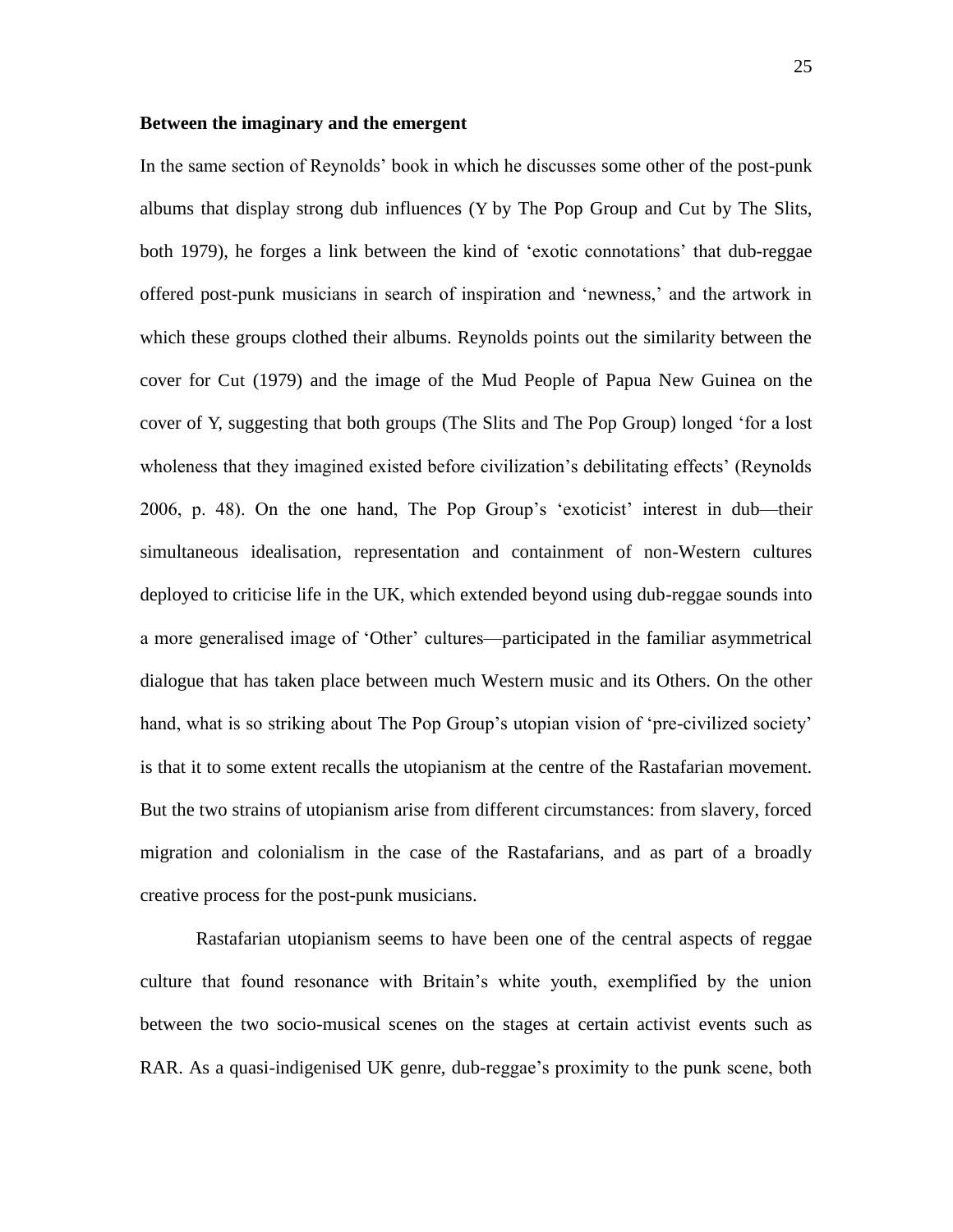in terms of its politics and in terms of literal physical space, afforded a different kind of identification than the one that characterised 1960s blues-rock, where white performers mediated African-American music and experiences; 'the blues' may not have had 'anything to do with' Levene, but many post-punk musicians felt a kinship with reggae and dub.<sup>6</sup> However, as Reynolds' reference to The Pop Group's exoticist utopianism implies, in spite of the shared disenchantment with the socio-political status quo in Britain at the time and the literal proximity between post-punk and dub-reggae musicians, the discourse of Britain's post-punk subculture captured this ambivalence, framing dub and its musicians as both local and 'exotic,' proximate and remote.

Journalist Vivien Goldman's reports on the aforementioned trip that Lydon made to Jamaica in 1978 with Branson, Letts, and Goldman herself published in Sounds magazine in March 1978 also demonstrate this slippage between the 'emergent identification' and the 'imaginary.' Her articles exemplify the new sociocultural alliance on the one hand, but echo Britain's colonial past on the other. According to Goldman, Lydon was flown to Jamaica to work as an A&R scout for Virgin, having proven his 'impeccable' qualifications with his playlist for the Capital Radio programme (Goldman 1978a, n.p.). Lydon confessed at the time that his motivation for joining Branson et al in Jamaica, and agreeing to act as a talent scout, was as much to save himself money on Jamaican records as it was to raise the profile of Jamaican music in the UK (Courtney 1978, n.p.). Opening her report on the Jamaican trip Goldman set both the soundtrack and scene. She listened to Jamaican singer Mikey Dread when she arrived and her article

 $\overline{a}$ 

<sup>&</sup>lt;sup>6</sup> Partridge (2010), for example, has noted how many punk and post-punk musicians would attend reggae sound system or 'blues parties,' pp. 168-9.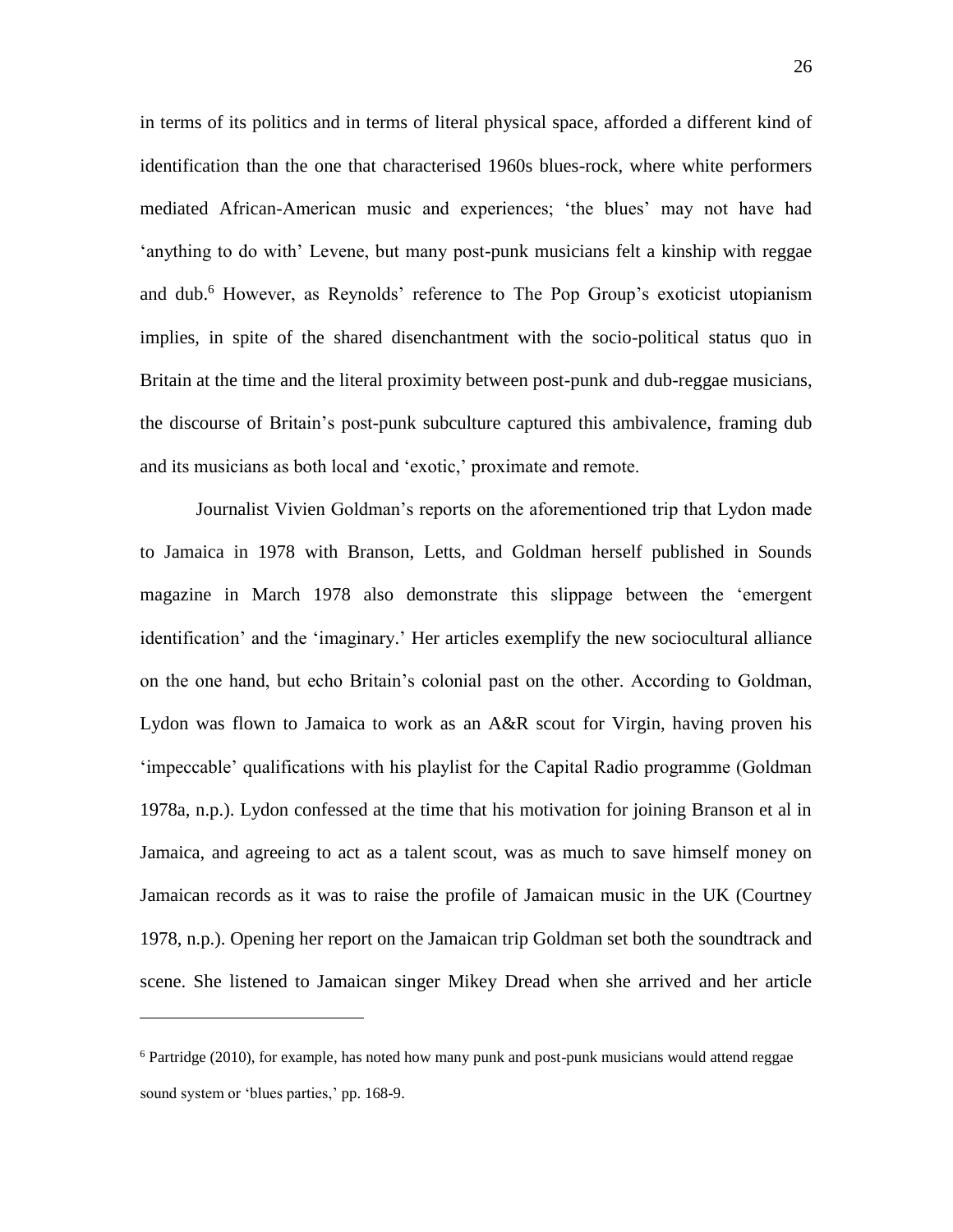begins with references to famous Kingston landmarks such as the Sheraton Hotel (featured in Perry Henzell's 1972 film The Harder They Come) and Randy's Record store and studio, where renowned musicians such as Lee 'Scratch' Perry and Bob Marley made records. While staying at the Sheraton, Goldman remarked that the roster of live musicians playing at the hotel made it feel as though 'you were wading through your singles collection every time you went to get a glass of water,' name-dropping Peter Tosh, Tapper Zukie, Culture, Robbie Shakespeare, Sly Dunbar, and Perry as the hotel's principal entertainers (Goldman 1978a, n.p.).

When describing the socioeconomic conditions in Jamaica, Goldman employed a similar narrative strategy to the one used by Hebdige in his 1979 book on post-war British youth culture, Subculture: The Meaning of Style, extrapolating perceived parallels between the poverty she witnessed in Jamaica and the kind faced by Britain's working class youth (specifically Lydon as the son of Irish immigrants). She also suggested that music offered a way for the oppressed in both cultures to escape poverty and that Rastafarian utopianism was integral to both cultures (Goldman 1978a, n.p.). Unemployment, existential emptiness, music, narcotics and millenarianism were the things that, for Goldman, fostered a kindred connection between Jamaicans and England's suffering lower classes. Lydon and Goldman's trip to Jamaica, and Goldman's report, then, can be understood as an attempted actualisation of the cross-cultural identification already 'emergent' among certain members of Britain's punk scene and other white reggae fans. In making the pilgrimage, as it were, from London to Kingston, Lydon, Goldman, et al were modulating the punk's scene's identification with dub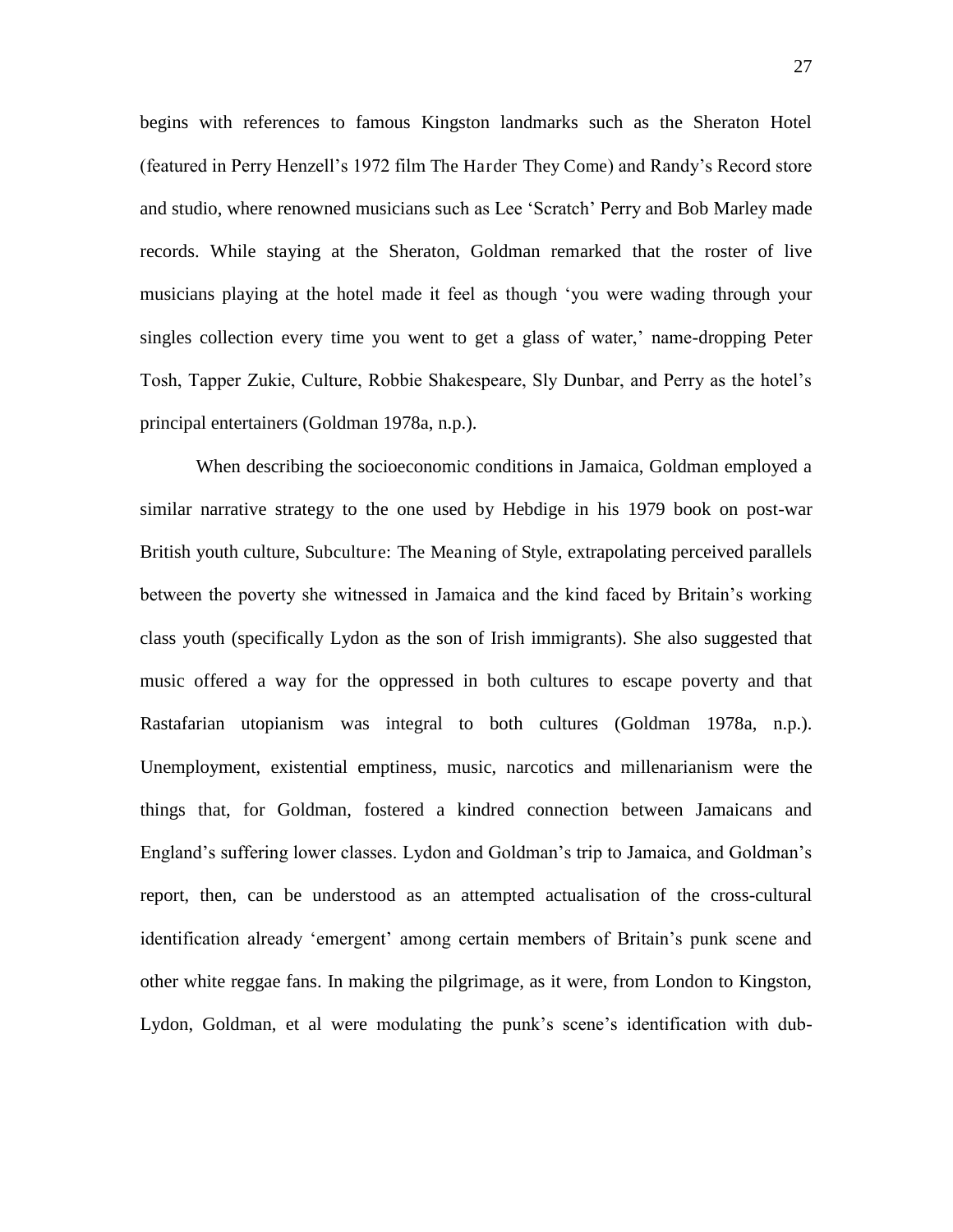reggae through the 'emergent' into something more 'real,' retracing the transatlantic route at the heart of reggae culture.

Nevertheless, there are some significant aspects of Goldman's report of Lydon's trip to Jamaica that challenge the idea of an 'emergent' and/or 'real' identification by reinscribing Jamaican 'Otherness' and rebounding the punk-reggae identification from the 'emergent,' back into the 'purely imaginary' realm. While raging against his former manager Malcolm McLaren and McLaren's associate Vivien Westwood, Lydon revealed Westwood and McLaren's casual racism and tourist idealisation of Jamaica. Regarding Lydon's trip to Jamaica, the pair was reported to have said that Lydon had 'gone away to the sun in Jamaica to grow his cock' (Goldman 1978b, n.p.). Westwood's alleged reference to the size of Lydon's proverbial 'gear' and its hoped-for improvement upon travelling to Jamaica reveals how white-dominated culture's fixation with black male genitalia has been one way of sustaining the colonial project, by objectifying, homogenising, and fixing black bodies as simultaneously abject and alluring (Bhabha 1994, p. 59). Thus the fact that Westwood chose to depict Lydon's interest in dub-reggae and his trip to Jamaica using such a stereotype contributed to reinforcing the idea that black musicians, even those in Britain, still represented an objectified Otherness.

Westwood's language and ideas (paraphrased by Lydon in the interview with Goldman) thus bore the sinister traces of power asymmetries, and for all their striving to surpass the realm of 'purely imaginary' musical identification, similar kinds of colonial structures surfaced in other articles by Goldman herself. Just one week after the second instalment of her piece recounting Lydon's Jamaican experience, Goldman published another article in Sounds on the reggae band Culture, which was suffused with exotic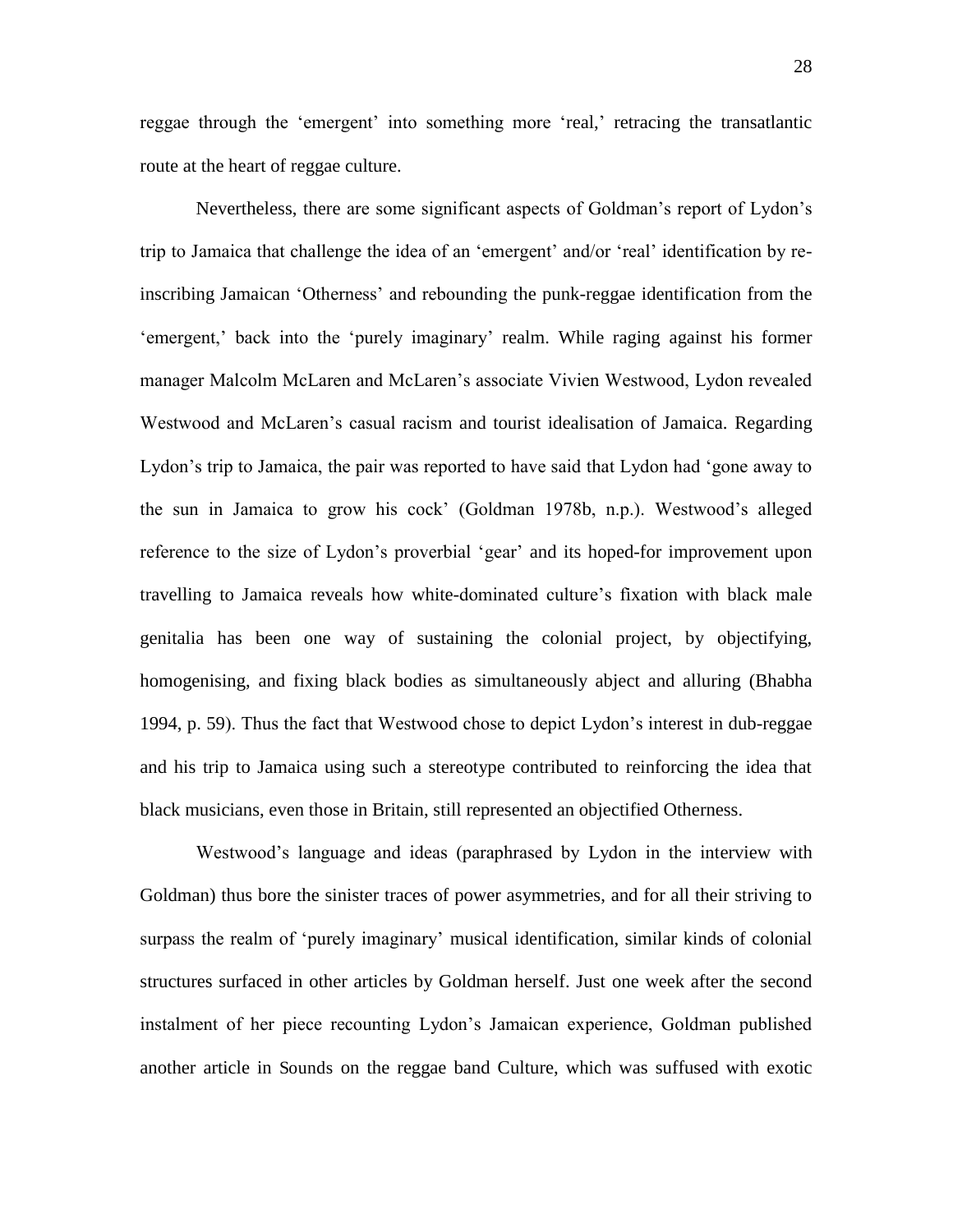imagery. Goldman focused on facets of Jamaican life that are especially 'natural,' 'animal,' 'erotic,' and 'spiritual.' She chose to open the article with an image of Culture's singer Joseph Hill washing his hair with cactus. She then observed the different kinds of exotic fruit growing in abundance—the wild cherry and the ugli—as well as the goats, the children playing makeshift instruments and the marijuana. 'The entire country encounter,' she wrote, 'seemed like a dream.' In her descriptions of Hill, Goldman also invoked a stereotype common to descriptions of black men of the spiritual leader or the shaman type:

Joseph . . . is striding beside me, firmly clasping a knotty stick. Was I under the influence? Perhaps: Joseph resembled a prophet of old, an endlessly praise-worthy patriarch of yore, accepting the shouts of 'Hail Culture!' that spring from all directions with a graciously sage nod. As befits the one and only leader of Culture. (Goldman 1978c, n.p.)

 What is more, Goldman detailed how Hill lived with his mother in a two-room house, with a 'lushly flourishing garden,' like a 'Tropical Greenhouse at Kew with the lid off' in a 'land that's so blatantly fertile.' Goldman also justified Rastafarianism's negative attitudes towards women by suggesting that such beliefs 'tie in with fears of a culture that's rooted in the seasons. The cycles of the moon exert a fully acknowledged power in the absence of streetlights' (Goldman 1978c, n.p.).

Under Goldman's pen, then, Jamaica was an exotic, erotic, primitive paradise, and her reporting on Jamaica falls into the long-standing historical trend of simultaneously idealising yet containing the Other through particular kinds of representation. Here the Other is revered for its mysticism, virility, and earthiness—images that bands such as The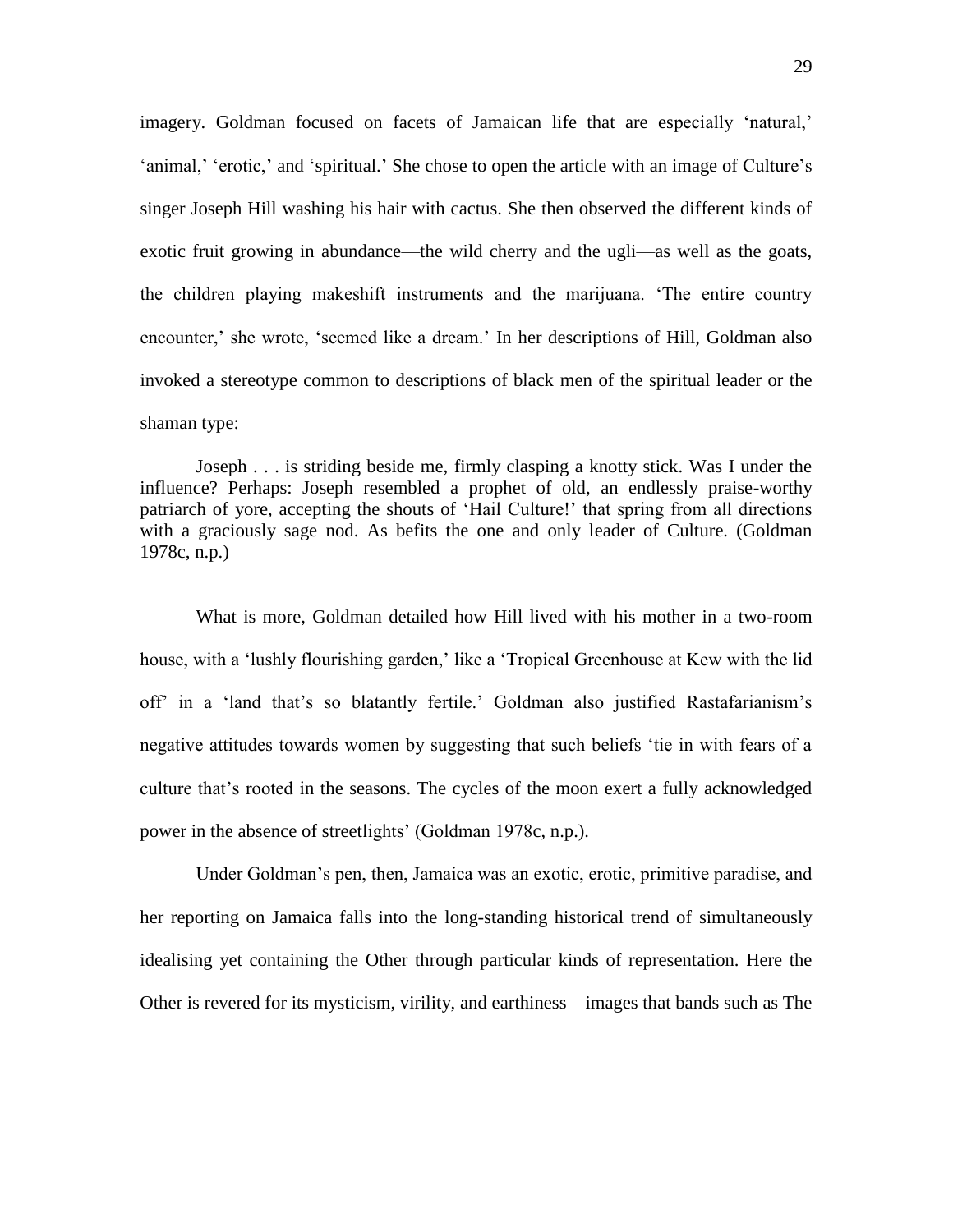Pop Group and The Slits also attributed to reggae culture.<sup>7</sup> Even though the kind of identification that Goldman and Lydon were cultivating (with press articles, interviews, trips and musical borrowings) was one that highlighted similarity along the axis of socioeconomic disenfranchisement, a sense of difference was nonetheless articulated through Goldman's exoticisation. Furthermore, the kind of poverty experienced by West Indian migrants living back in the UK was arguably more severe, or less of a performance, than the kind encountered by dub-reggae's white punk counterparts. In an interview with UK reggae group Aswad, for example, Goldman quoted their bass player George Oban who pointed out the difference between the posturing of punk and the real hardship of Jamaican immigrants:

See my trousers now? They're done up with a safety-pin and man call me a punk. But it's the same with the holes in my t-shirt—I wear it like that because I haven't got another. The punks do that to be outrageous… (Oban quoted in Goldman 1977, n.p.)

Goldman's response was to point out that not all punks are necessarily dilettantes, but conceded, 'those mohair jumpers with prefab holes do cost £26.00' (Goldman 1977, n.p.). Despite the fact that many parts of Britain had existing West Indian communities, and that the dub-reggae music scene was somewhat 'indigenous' to the UK (in Friedman's sense of the term), Goldman's publications in Sounds, especially her trip to Kingston with Lydon, would have provided British readers with exposure to Jamaican cultural life that to some extent fitted the pre-established models for understanding difference, with echoes of the colonial-era travelogue.

 $\overline{a}$ 

<sup>&</sup>lt;sup>7</sup> For more examples of post-punk musicians' exoticist depictions of dub and reggae, see Reynolds' (2009) interview with Ari Up of the Slits, in which she emphasises what she sees as the 'tribal' aspects of reggae, esp. pp. 4-8.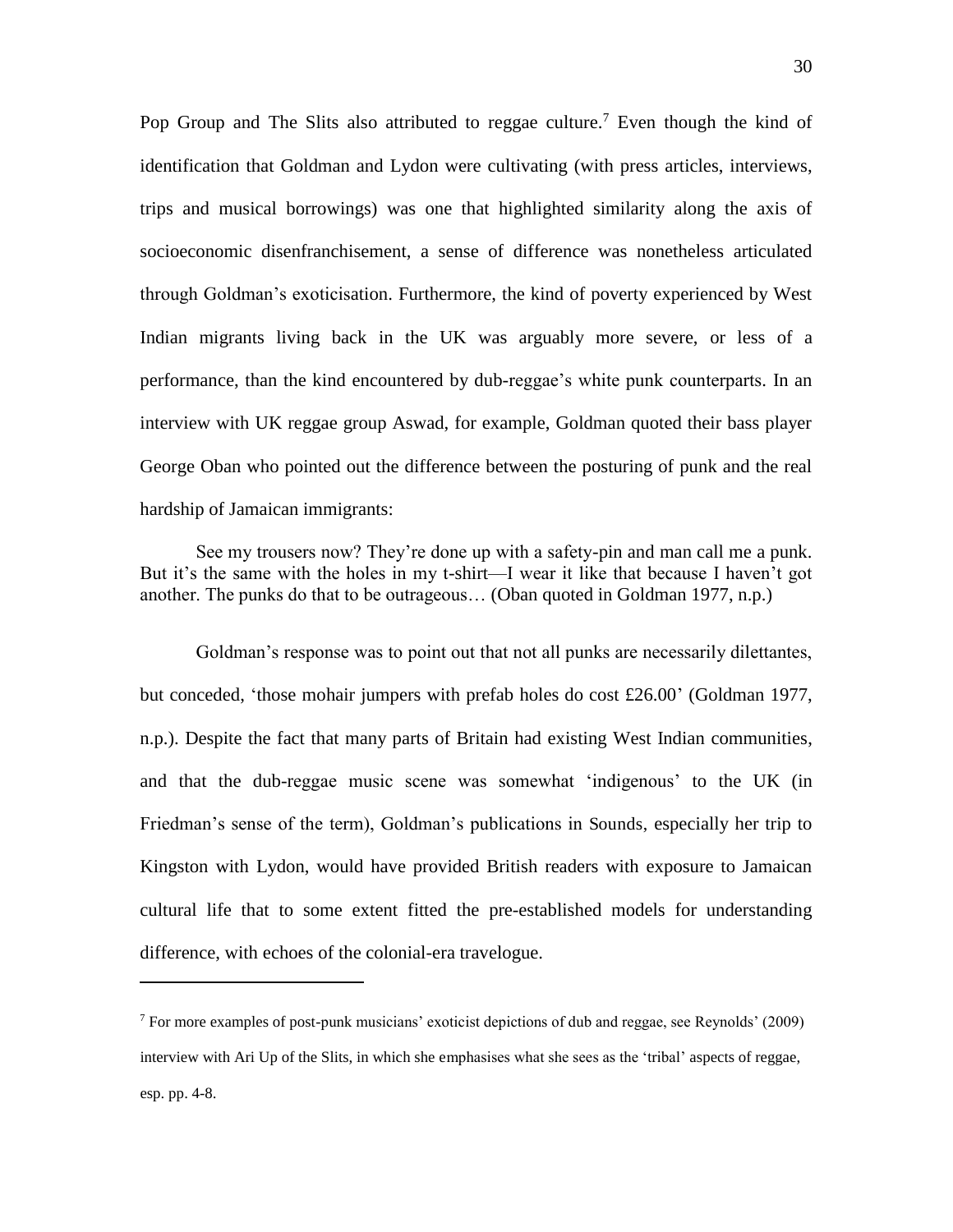#### **Conclusion**

I have read the dub-reggae/post-punk alliance as though it were light refracted through a prism; rather than focusing solely on musicians' accounts, I have examined this historical moment from different interconnected perspectives: from the 'new alliance between white and black' captured by events such as RAR, to the different ways and potential semiotic valences of post-punk's musical incorporation of reggae, to the importance of subaltern performativity in the imaginary mode of identification, and to discursive representations. What emerges in the final analysis is a moment of musical alliance that conforms to neither a colonial relation nor a post-colonial one, an identification that is neither strictly 'imaginary' nor 'emergent,' but slips between these positions.

For those in the punk and post-punk scenes in the UK at the end of the 1970s the kind of music that was both made and revered by the previous generation of rock musicians had not only fallen out of favour, but provoked feelings of disgust and embarrassment. Charges of inauthenticity, irrelevance, and appropriation lurked underneath musicians' and critics' responses to groups such as The Rolling Stones, whose career was founded upon the imitation of earlier African-American musical styles. Perhaps in light of the UK's racial violence, its growing support for far right politics, and the Clapton's clumsy support of Powell ('send them all back') (Street 1986, pp. 75-6), British musicians perceived a 'purely imaginary' identification between white British rock musicians and African-American styles in the 1960s. Jamaican popular music, on the other hand, offered a different kind of cross-racial identification. A shared sense of alienation and disillusionment, articulated most explicitly in anti-racism causes such as RAR, was one principal rationale for the identification between punk/post-punk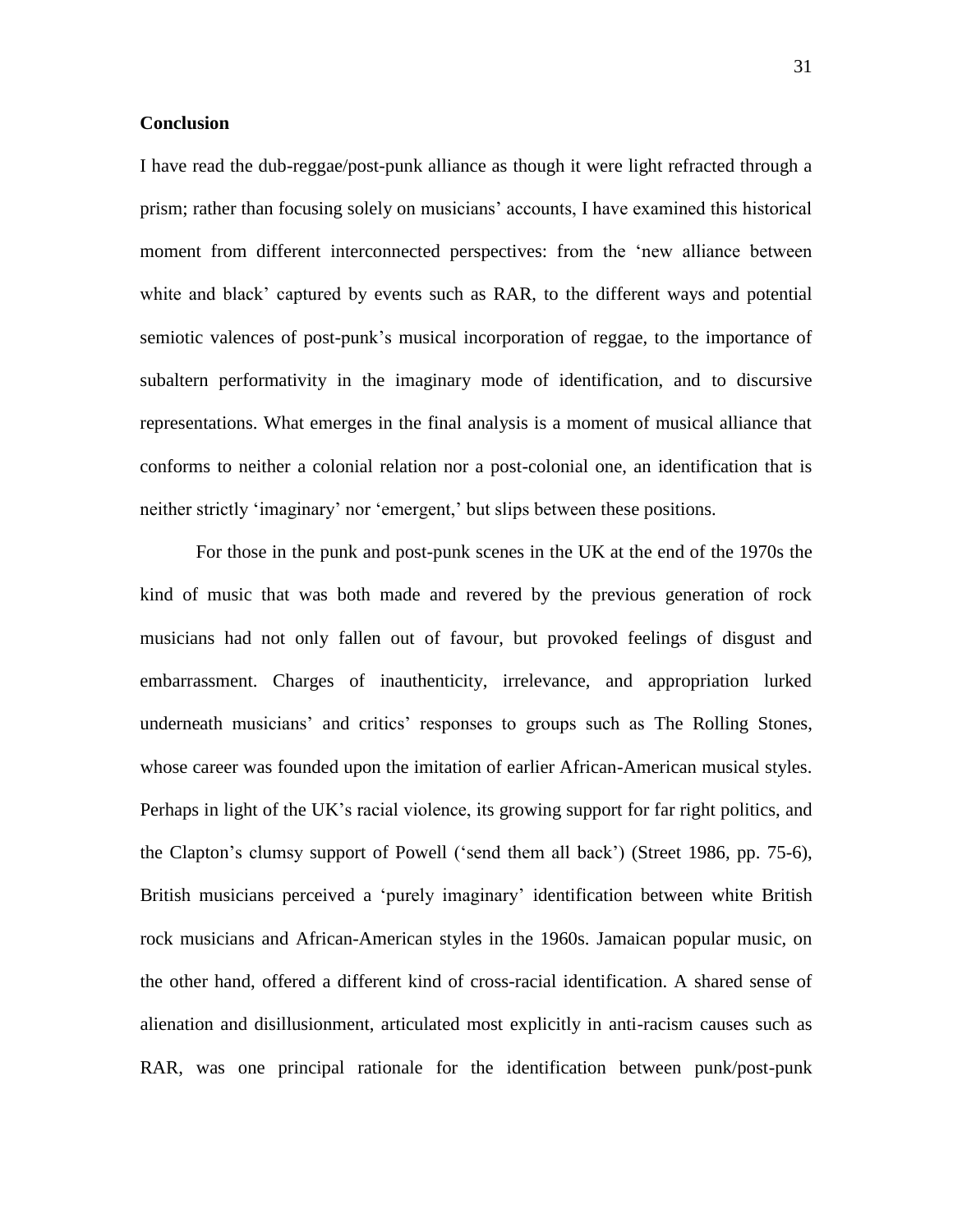musicians and dub-reggae artists. Indeed, several post-punk musicians frequented UK sound system parties established by Jamaican émigrés, and the UK's subcultural venues boasted back-to-back punk-reggae playlists. In many ways the identification between British punk/post-punk musicians and the Jamaican diaspora strived beyond the 'purely imaginary' into the 'emergent.'

The identification between Jamaican and white British musicians was, however, not without its power asymmetries. Despite the literal proximity between these sociomusical groups, Jamaican music still represented something exotic. For some (but not all) punks and post-punks, the anti-Babylon creed and empathy with 'sufferation' was a fantasy rather than a socioeconomic reality. What is more, dub-reggae's own language also projected a kind of exoticism; with its strong connection to Rastafarianism, dubreggae depicted a romanticised 'Africa' or elsewhere. Thus although dub-reggae can be seen as local or even 'indigenous' to the UK, its attendant dreams of repatriation also made it appear 'Other.' The aura of Otherness in Jamaican popular music derives not only from its lyrics, but also from musicians' use of sound effects. The uncanny, magicalseeming character of echo and the far-off sound of a disembodied voice are not only spiritual and associated with the intoxication of marijuana, but also connote the 'mystic East<sup>'</sup>

These sound effects, furthermore, were the kinds of musical elements that postpunk musicians took from dub. But the connotations of the exotic that these effects brought to dub did not necessarily translate as such when incorporated into post-punk's musical language. While Jamaican musicians imagined the distant echoes of 'Africa,' British post-punk musicians buried the sounds of Jamaica echoing 'Africa' inside their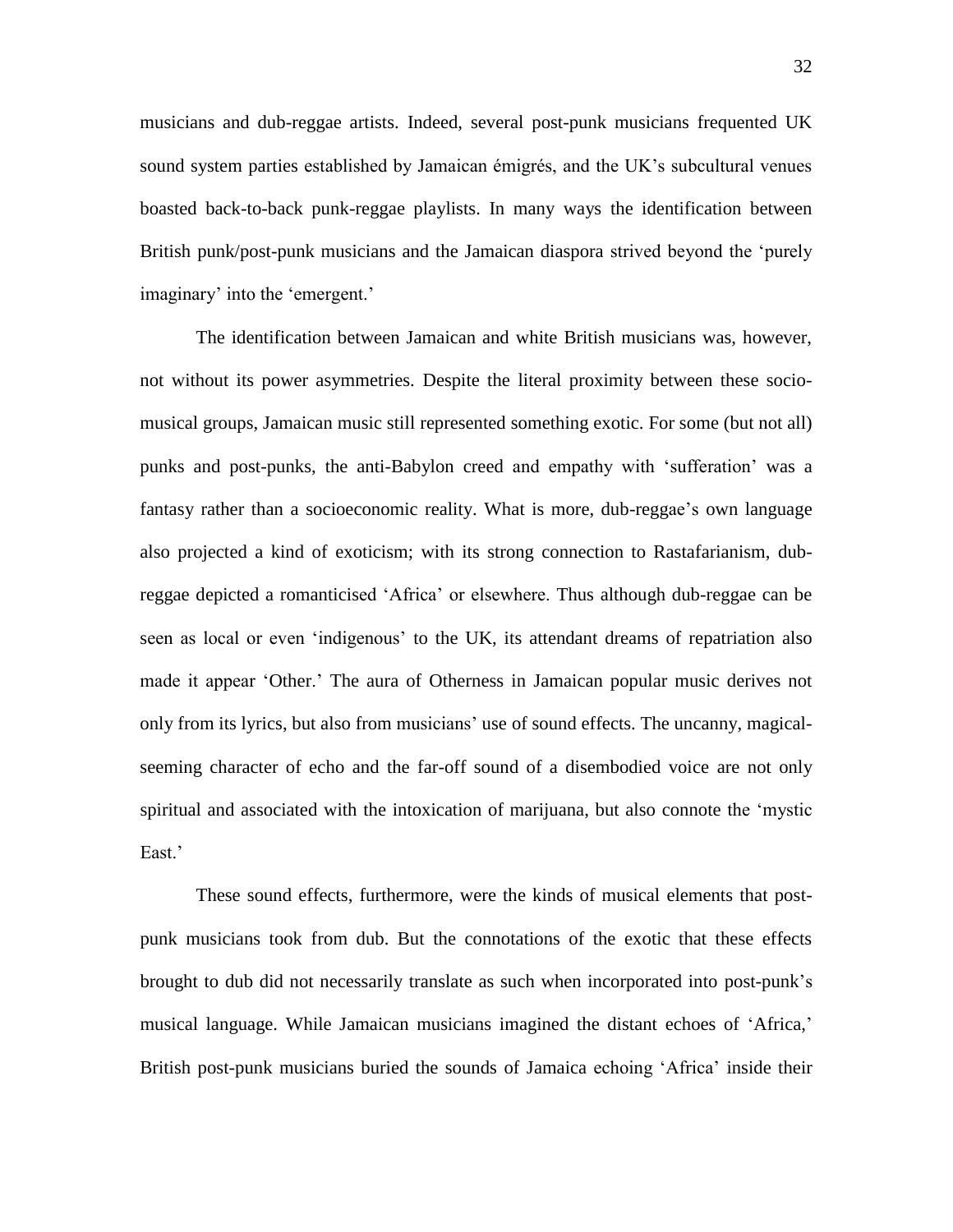mixes to achieve a variety of aesthetics and connotations. From PiL's bass-heavy texture and exploration of abrasive timbres, to Joy Division's 'imaginary' rooms and slippage between melodica and synthesizer, to Gang of Four's child-like anti-solo, these appropriative tendencies and identificatory modes emblematise a complex tale of power, diaspora, representation and identity. These shifting tendencies of appropriation and modes of differing modes of identification, furthermore, confuse the familiar paradigm of simple musical borrowing that, as popular music scholars, we often use to describe the migration of musical styles from one musical genre to another, and from one social group to another.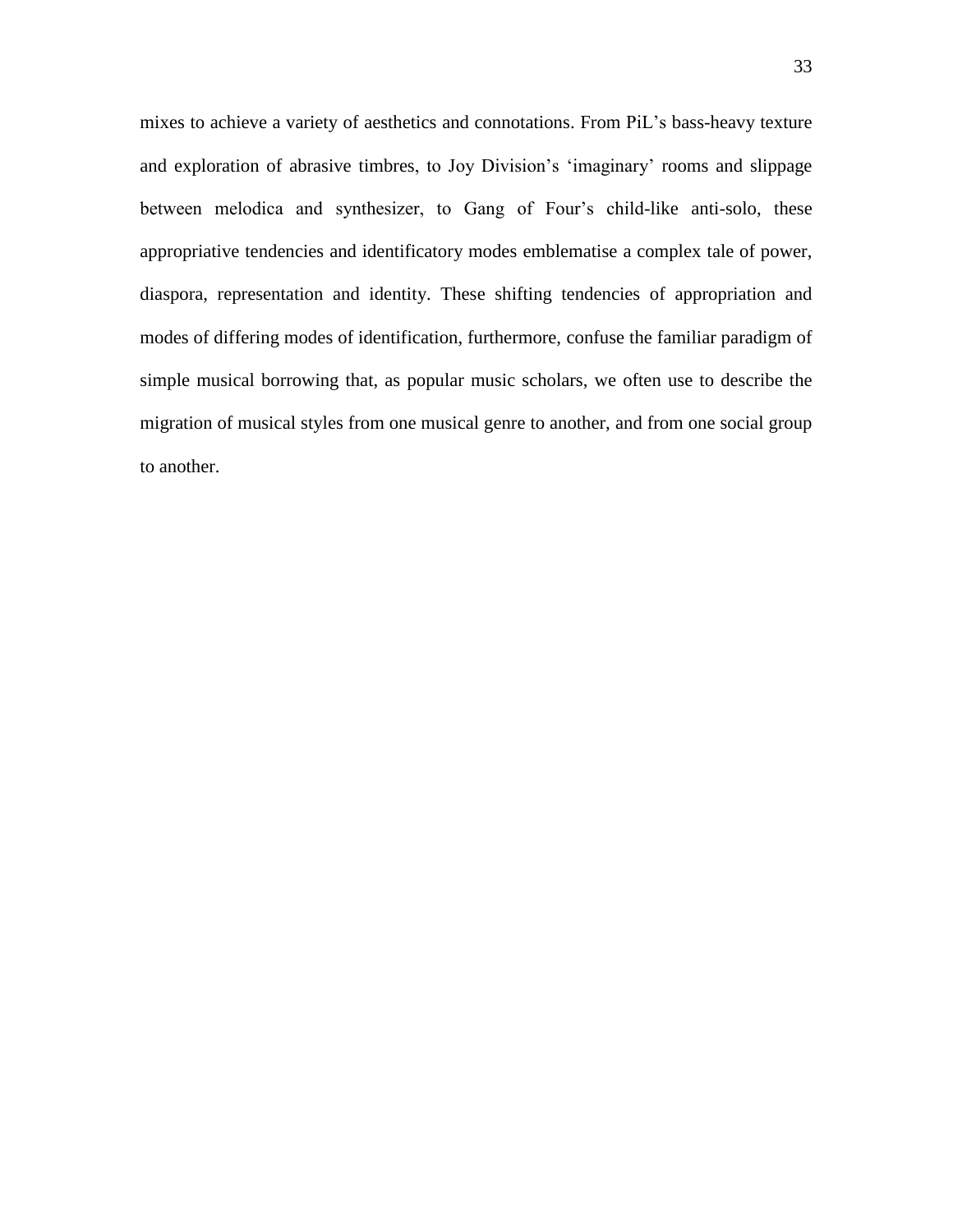Example 1. The melodica motif in 'Decades' by Joy Division

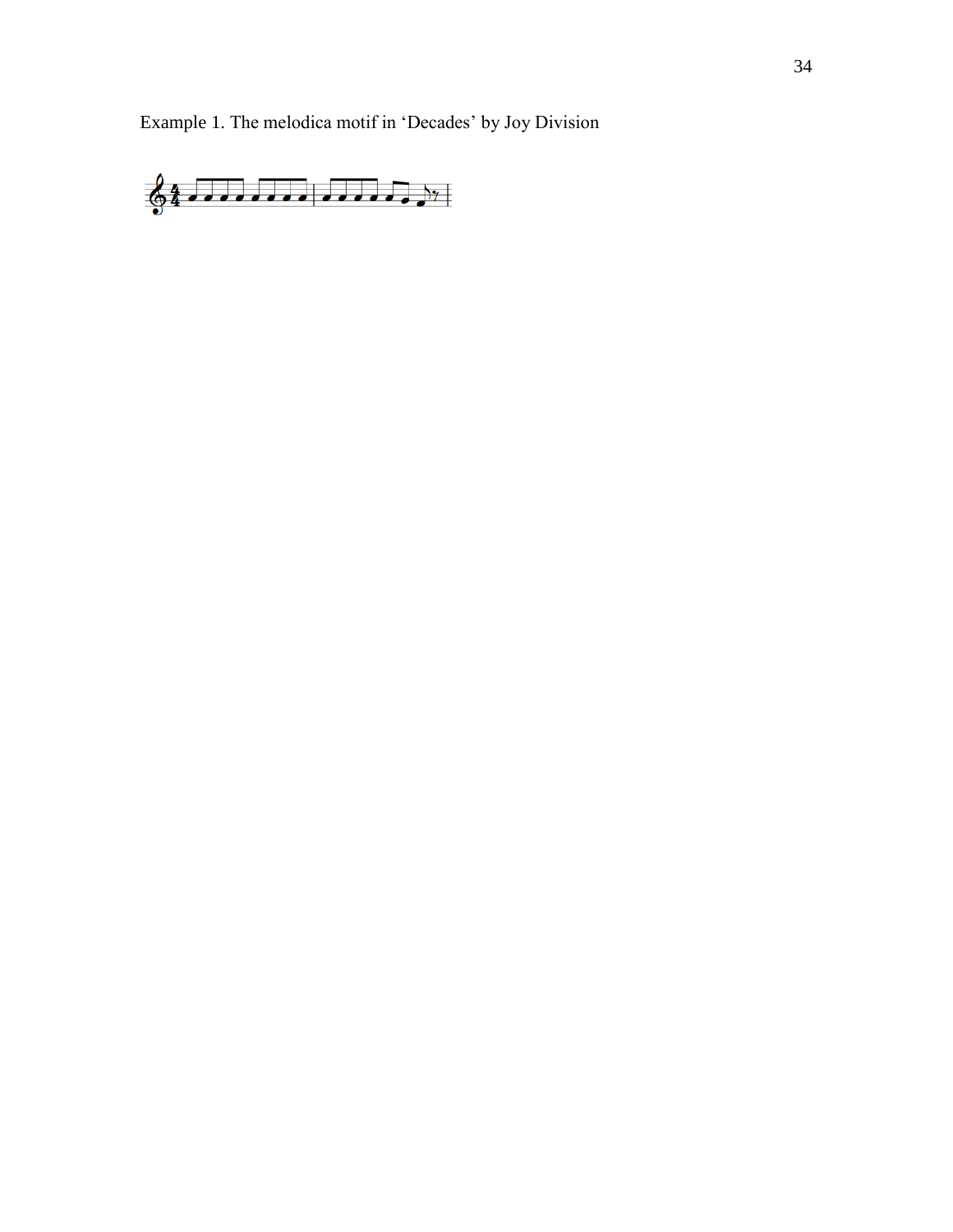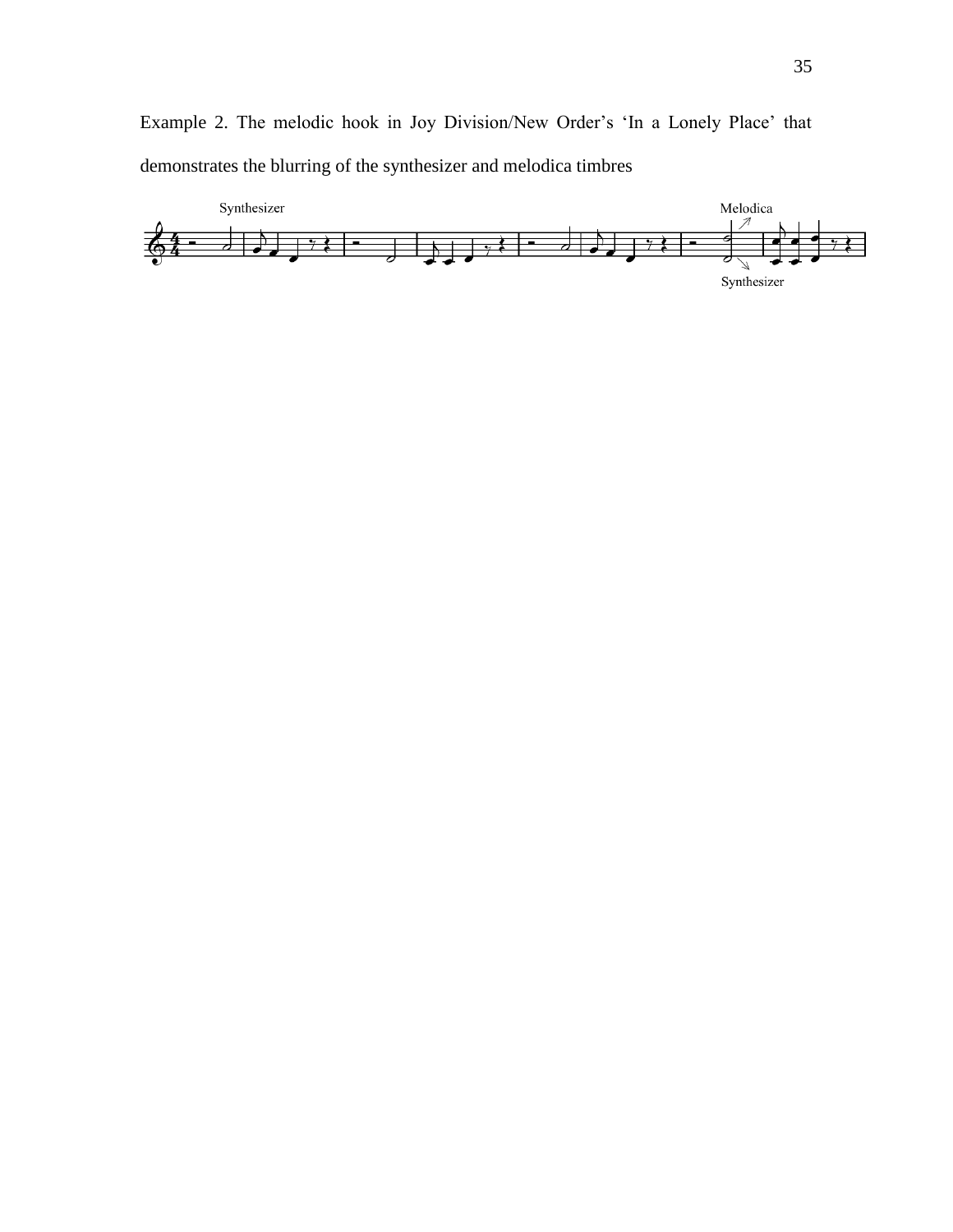Example 3. The opening melody to 'Java' by Augustus Pablo, derived from 'The Streets of Cairo' by James Thornton

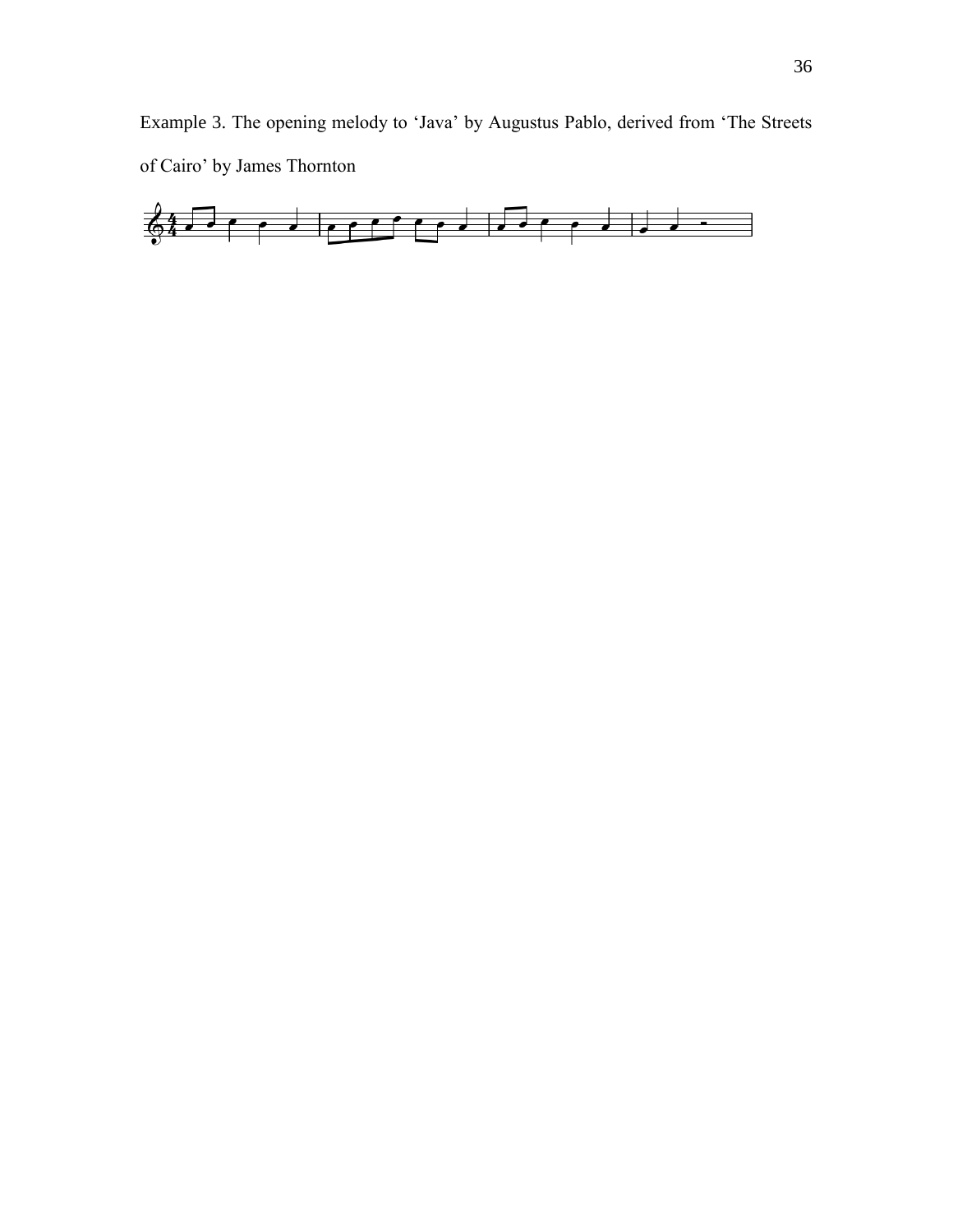## **Acknowledgements**

Thanks first of all to my former colleagues at McGill University who provided comments on this article at various stages, particularly David Brackett, Lisa Barg, Will Straw, Georgina Born, Vanessa Blais-Tremblay, Farley Miller, Sean Lorre and Zoey Cochran. I would also like to thank S. Alexander Reed, Stephan Pennington, Griffin Woodworth and Eric Drott for their suggestions and ideas at the annual meeting of the American Musicological Society in Milwaukee in November 2014.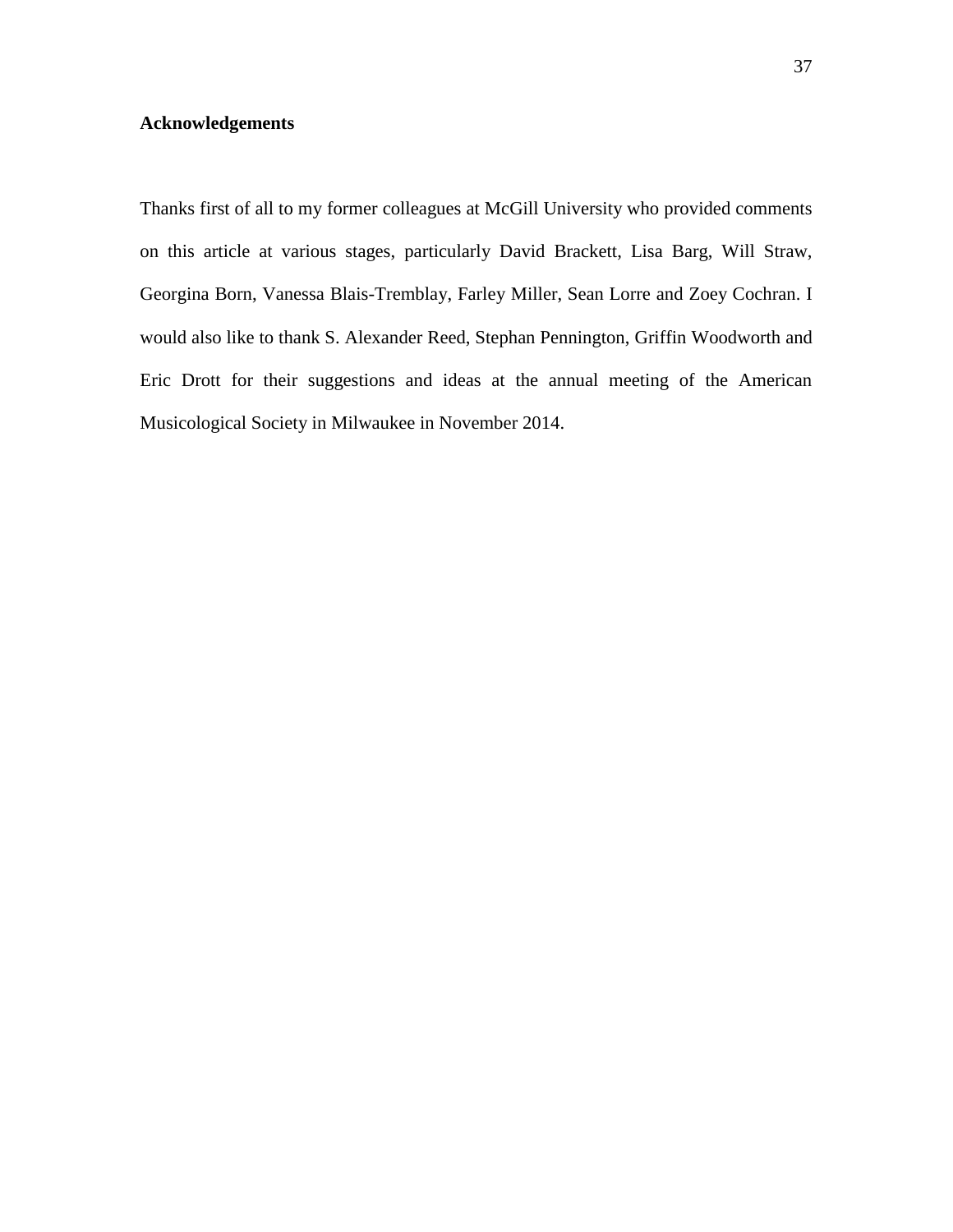#### **Bibliography**

Banks, R. 1978. 'We only wanted to be loved,' ZigZag, August, p. 8

Bell, M. 1980. 'Phantom of the factory: it's Martin Hannett! A hero in his own town!! Didsbury!!!' New Musical Express, 19 July, pp. 6-7

Bhabha, H.K. 1994. The Location of Culture (London, Routledge)

Bohn, C. 1980. 'Public Image Ltd: corporation executive report to share holders,' New Musical Express, 5 July, www.rocksbackpages.com, accessed 21 November 2013

Born, G., and D. Hesmondhalgh. 2000. Western Music and its Others: Difference, Representation, and Appropriation in Music (Berkeley, CA, University of California Press)

Brackett, D. 2002. '(In search of) musical meaning: genre, categories, and crossover,' in Popular Music Studies, ed. D. Hesmondhalgh and K. Negus (London, Arnold), pp. 65-83

Brackett, D. 2003. 'What a different a name makes: two instances of African American Music,' in The Cultural Study of Music: A Critical Introduction, ed. M. Clayton, T. Herbert, and R. Middleton (New York, Routledge), pp. 238-50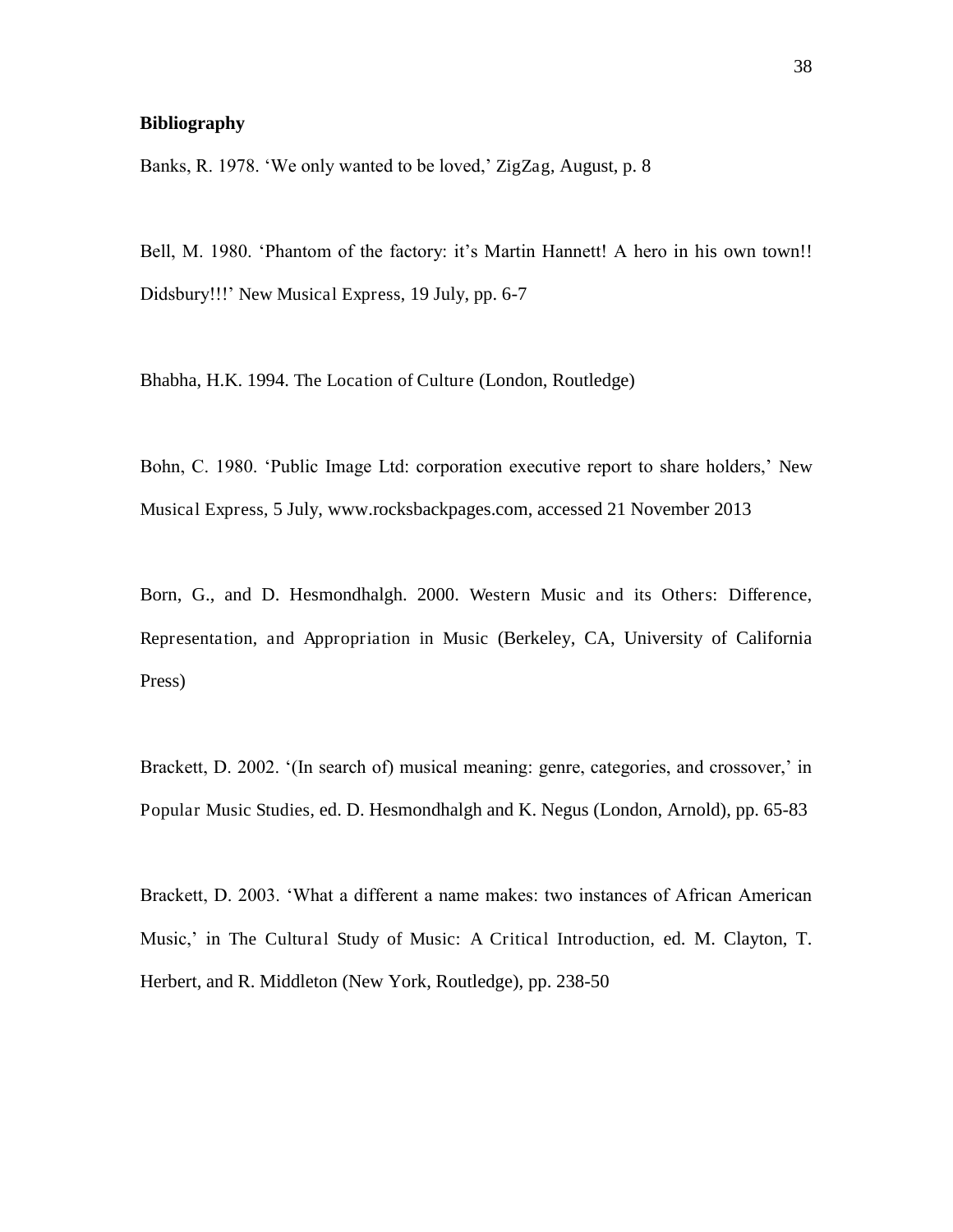Brackett, D. 2005. 'Questions of genre in black popular music,' Black Music Research Journal, 25/1, pp. 73-92

Brackett, D. Forthcoming. Categorizing Sound: Genre and Identity in Popular Music (Berkeley, CA, University of California Press)

Cateforis, T. 2011. Are We Not New Wave? Modern Pop at the Turn of the 1980s (Ann Arbor, MI, University of Michigan Press)

Coon, C. 1976. 'Punk rock: rebels against the system,' Melody Maker, 7 August, pp. 24-5

Corbett, J. 2000. 'Experimental oriental: new music and the other others,' in Western Music and its Others, ed. G. Born and D. Hesmondhalgh (Berkeley, CA, University of California), pp. 163-86

Courtney, A. 1978. 'The trouble with Johnny,' Record Mirror, 6 May, reproduced at Fodderstompf, www.fodderstompf.com, accessed 10 December 2013

Curtis, D. 2007. Touching from a Distance: Ian Curtis and Joy Division (London, Faber and Faber)

Daynes, S. 2010. Time and Memory in Reggae Music: The Politics of Hope (Manchester, Manchester University Press)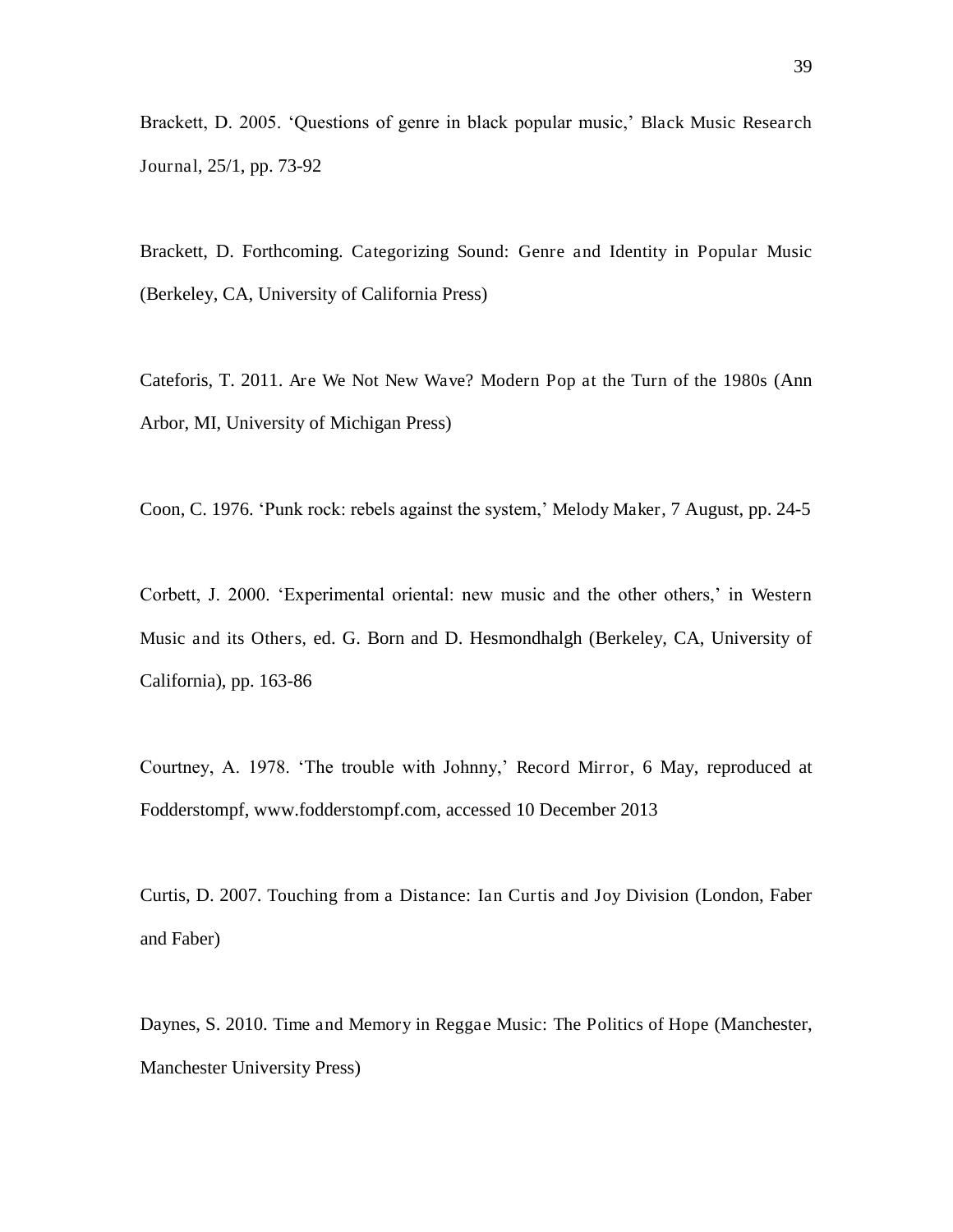Friedman, S.S. 2006. 'Periodizing modernism: postcolonial modernities and the space/time borders of modernist studies,' Modernism/Modernity, 13/3, pp. 425-43

Gilroy, P. 1993. The Black Atlantic: Modernity and Double Consciousness (Cambridge, MA, Harvard University Press)

Gilroy, P. 2002/2011. 'Two sides of anti-racism,' in White Riot: Punk Rock and the *Politics of Race,'* ed. S. Duncombe and M. Tremblay (London and New York, Verso), pp. 177-89

Goldman, V. 1977. 'Jah Punk: new wave digs reggae,' Sounds, 3 September, www.rocksbackpages.com, accessed 22 November 2013

Goldman, V. 1978a. 'John Lydon: man a warrior the interview—part 1,' Sounds, 4 March, www.rocksbackpages.com, accessed 10 December 2013

Goldman, V. 1978b. 'John Lydon: man a warrior the interview—part 2,' Sounds, 11 March, www.rocksbackpages.com, accessed 10 December 2013

Goldman, V.1978c. 'Culture: from the roots,' Sounds, 18 March, www.rocksbackpages.com, accessed 10 December 2013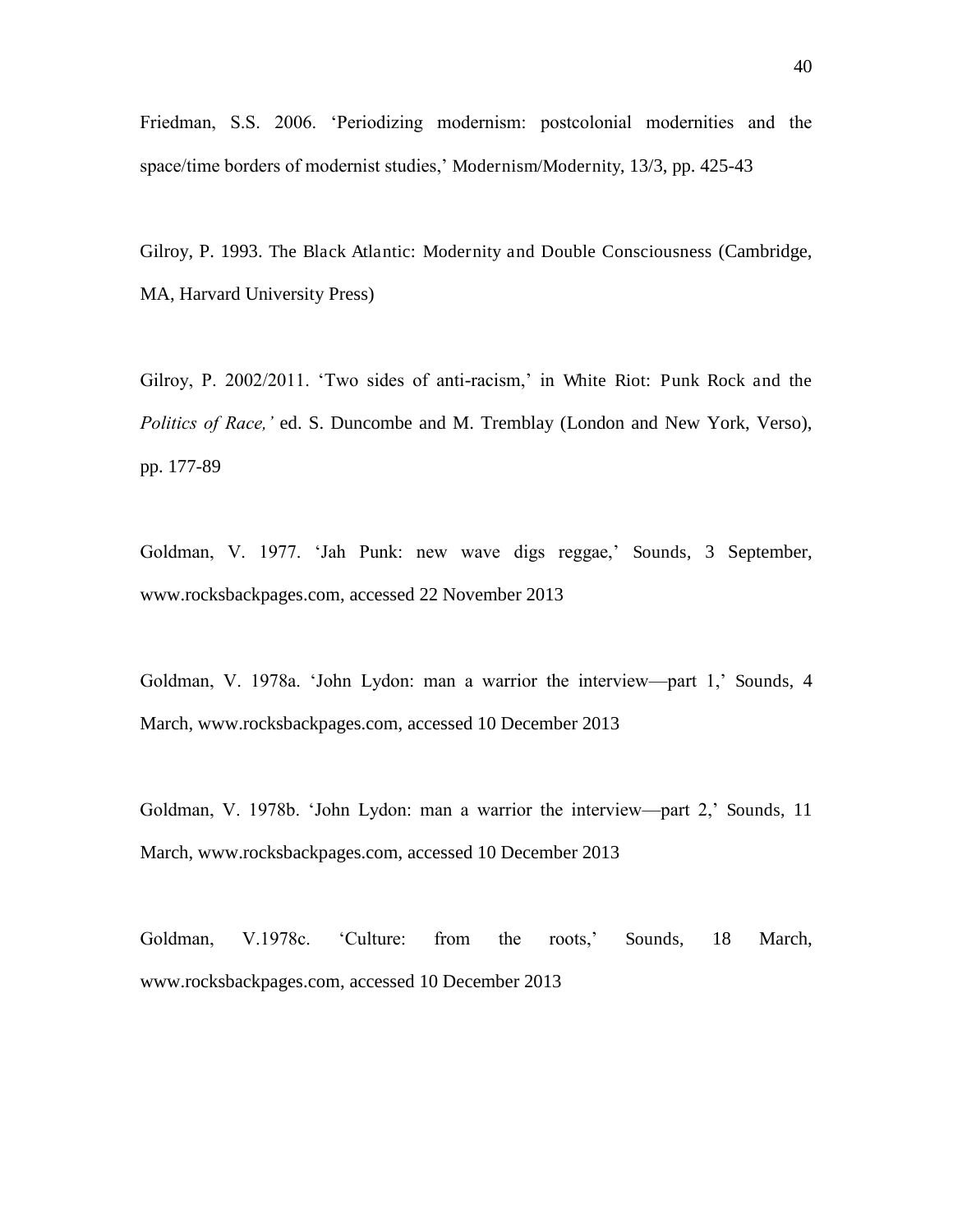Goodyer, I. 2009. Crisis Music: The Cultural Politics of Rock Against Racism (Manchester, UK, Manchester University Press)

'Hannett, M., and T. Wilson at Strawberry Studios in July 1980,' YouTube video, 6:30, posted by Dimitri Krissof, 27 August 2008, http://www.youtube.com/watch?v=XIw7LjSNi4, accessed 5 December 2013

Harron, M. 1979. 'Dialectics Meets Disco,' Melody Maker, 26 May, pp. 17-18

Hebdige, D. 1979. Subculture: The Meaning of Style (London, Methuen)

Henriques, J. 2008. 'Sonic diaspora, vibrations, and rhythm: thinking through the sounding of the Jamaican dancehall session,' African and Black Diaspora: an International Journal, 1/2, pp. 215-36

Jones, Simon. 1988/2011. 'Black culture, white youth: the reggae tradition from JA to UK,' in *White Riot: Punk Rock and the Politics of Race,'* ed. S. Duncombe and M. Tremblay (London and New York, Verso), pp. 216-20

Kamp, van der B. 1981. 'Martin Hannett an interview,' Muziekkrant Oor, September, trans. Hans Huisman, http://www.martinhannett.co.uk/interv.htm, accessed 25 January 2015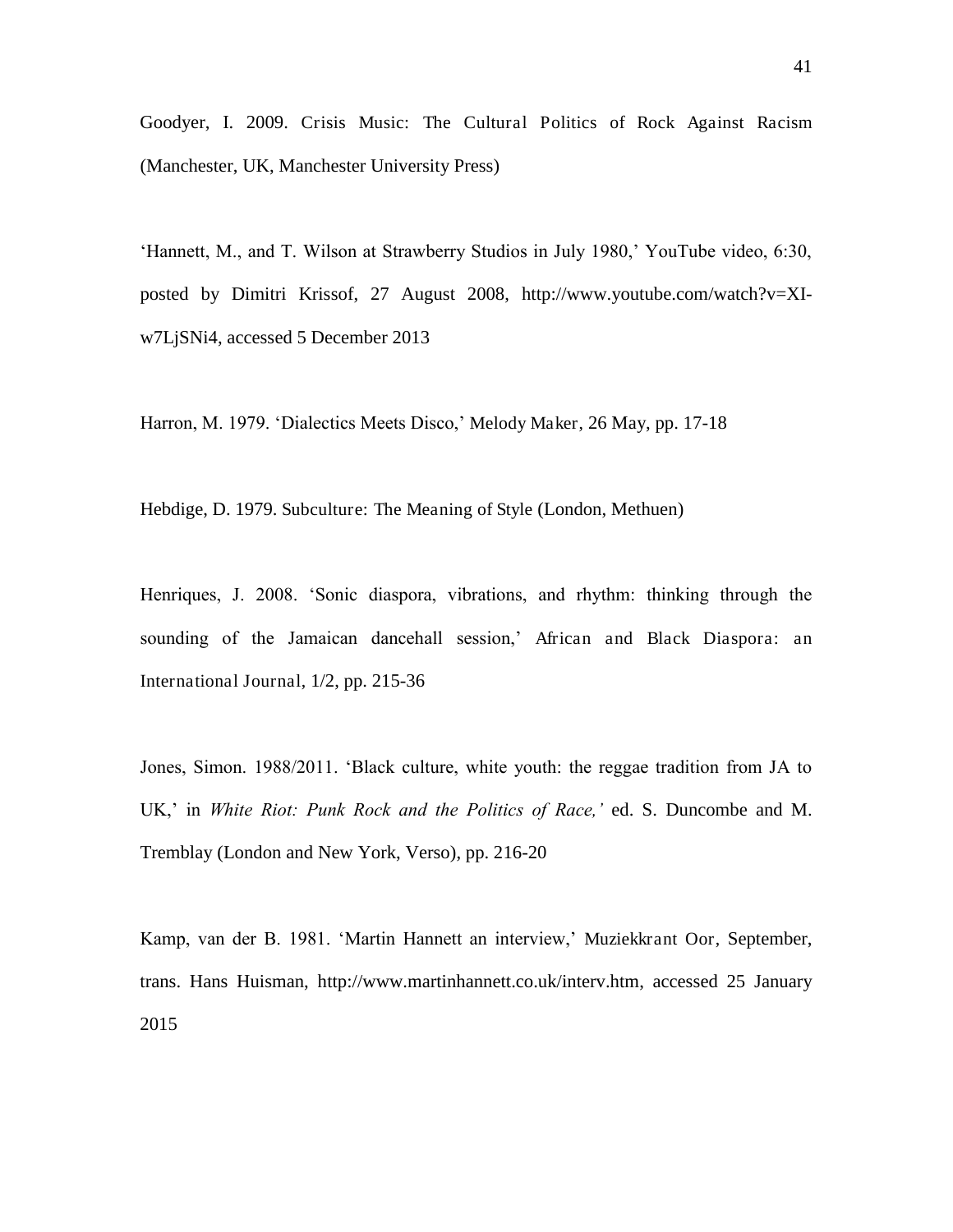Kennedy, C.A. 1998. 'When Cairo met main street: little Egypt, Salome dances, and the World's Fairs of 1893 and 1904,' in Music and Culture in America, 1861-1918, ed. Michael Saffle, pp. 271-277 (New York, Garland), pp. 271-77

Lipsitz, G. 1994. Dangerous Crossroads: Popular Music, Postmodernism, and the Poetics of Place (London, Verso)

Lorre, S. 'Around the Beatles: (re)presenting the African diaspora in English pop hits of 1964," paper presented at the Canadian branch of the International Association for the Study of Popular Music, 28 May 2015

Maycock, J. 1998. 'Metro and the birth of the British Sound System,' The Independent, August, www.rocksbackpages.com, accessed 5 April 2015

Miller, K.H. 2010. Segregating Sound: Inventing Folk and Popular Music in the Age of Jim Crow (Durham, NC, Duke University Press)

Murray, C.C. 1979. 'The Mekons/the Fall/Human League/Gang of Four/Stiff Little Figures: the Lyceum London,' New Musical Express, www.rocksbackpages.com, accessed 6 April 2015

Needs, K. 1977. 'Roots rock reggae,' ZigZag, August, p. 29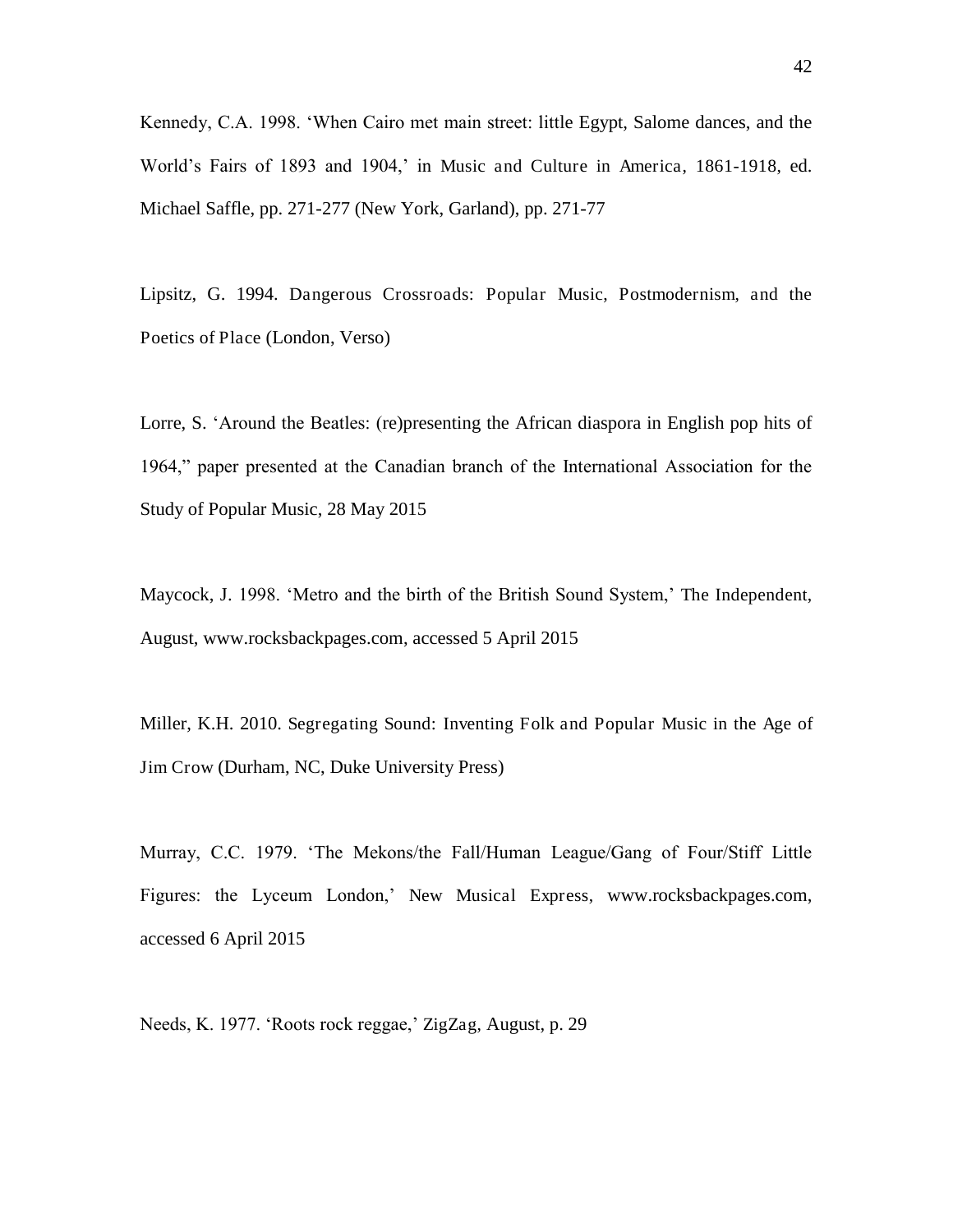Negus, K. 1996. Popular Music in Theory: An Introduction (Hanover, NH, University of New England Press)

Pareles, J. 1999. 'Augustus Pablo, 46, musician; helped shape reggae's sound,' The New York Times, 20 May, online

Partridge, C. 2010. Dub in Babylon: Understanding the Evolution and Significance of Dub Reggae in Jamaica and Britain from King Tubby to Post-Punk (London, Equinox)

Porter, J.S. c.1979. 'John Lydon interview circa 1979,' YouTube video, 6:41, posted by SexPistolsChannel, 12 September 2009, http://www.youtube.com/watch?v=XfWMnQcJ9Yc, accessed 25 January 2015

Radano, R. 2003. Lying Up a Nation: Race and Black Music (Chicago, University of Chicago Press)

Reel, P. 1978. 'Public Image Limited: Linton Kwesi Johnson: Rainbow Theatre, London,' New Musical Express, 10 December, www.rocksbackpages.com, accessed 10 December 2013

Reynolds, S. 2006. Rip It Up and Start Again: Postpunk 1978-1982 (London and New York, Penguin)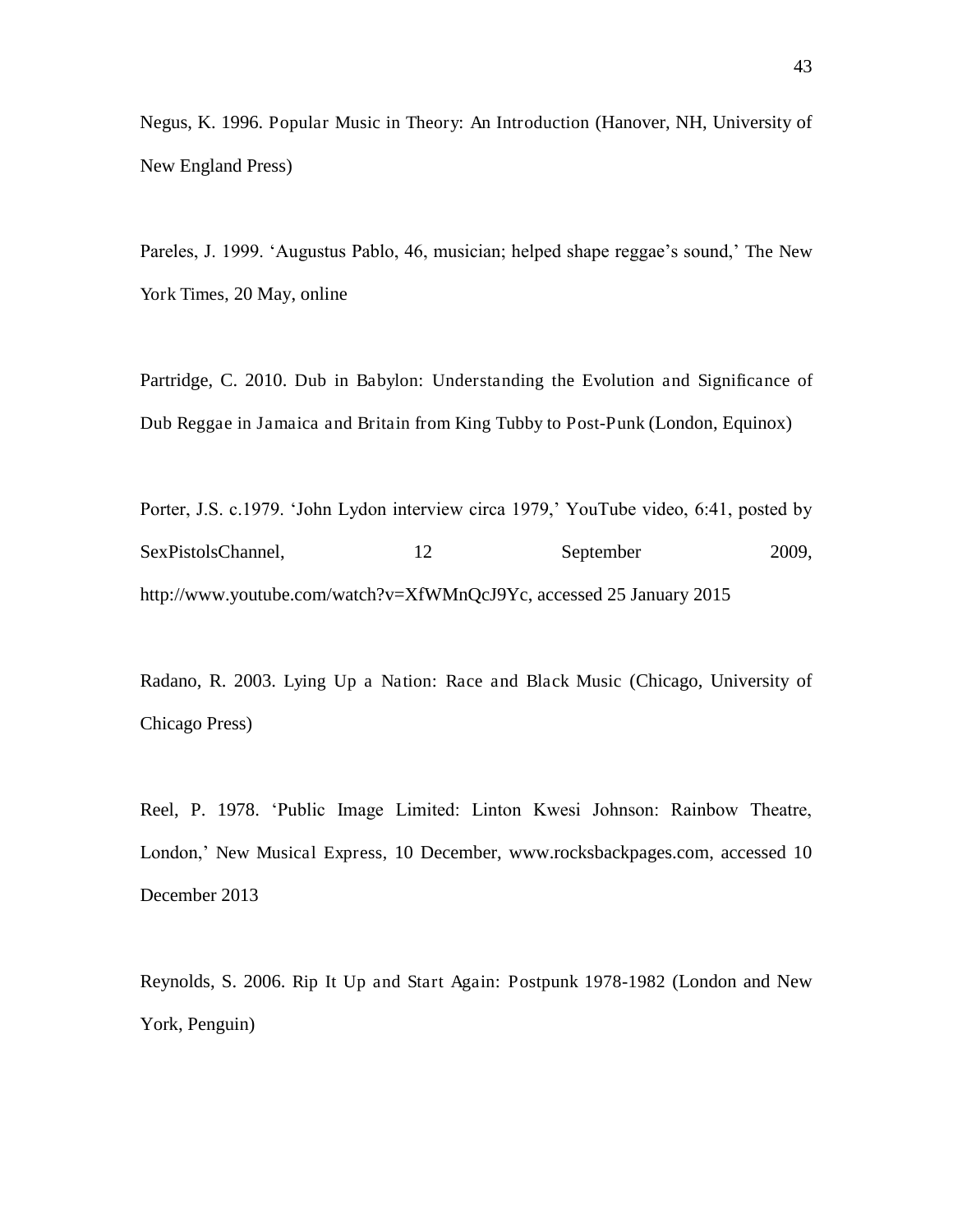Reynolds, S. 2009. Totally Wired: Post-Punk Interviews and Overviews (London, Faber and Faber)

Sabin, Roger. (ed.) 1999. '"I won't let that dago by: rethinking punk and racism," in Punk Rock: So What? (London, Routledge), pp. 199-219

Said, E. 1979. Orientalism (New York, Vintage)

Savage, J. 1992. 'An interview with Martin Hannett 29<sup>th</sup> May 1989,' Touch-Vagabond, www.rocksbackpages.com, accessed 6 April 2015

Spivak, G.C. 1988. 'Can the subaltern speak?' in Marxism and the Interpretation of Culture, ed. C. Nelson and L. Grossberg (Urbana, University of Illinois Press), pp. 271- 316

Straw, W. 1991. 'Systems of articulation, logics of change: communities and scenes in popular music,' Cultural Studies, 5/3, pp. 368-88

Street, John. 1986. Rebel Rock: The Politics of Popular Music (Oxford, Blackwell)

Tagg, P. 1989. 'Open Letter: "Black Music," "Afro-American Music" and "European Music," Popular Music, 8/3, pp. 285-98